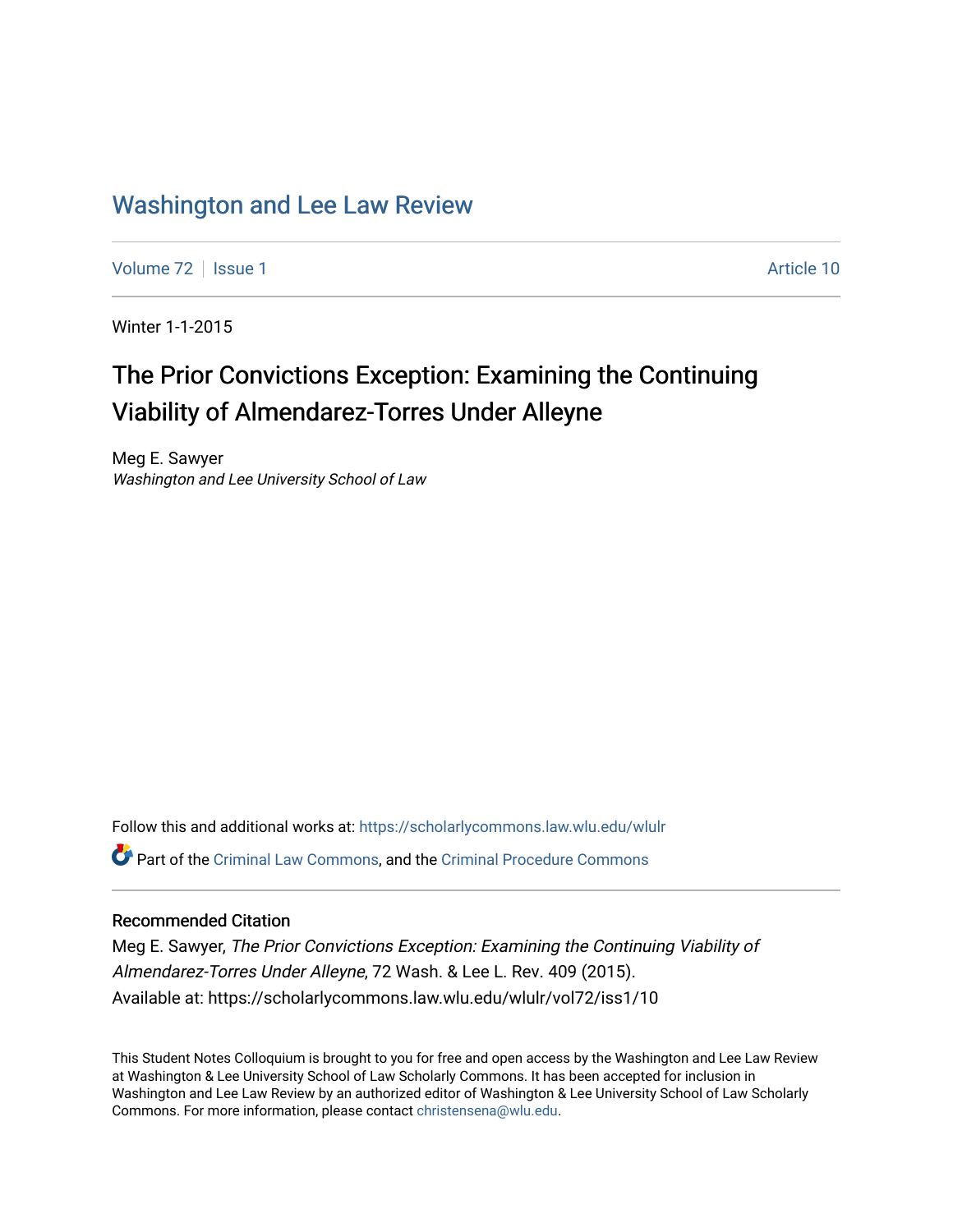# The Prior Convictions Exception: Examining the Continuing Viability of *Almendarez-Torres* Under *Alleyne*†

Meg E. Sawyer

*Table of Contents*

|  | II. History of the Federal Sentencing Guidelines413<br>A. Navigating the Grid: The Mechanics of the |  |
|--|-----------------------------------------------------------------------------------------------------|--|
|  | B. Conflict Between the Guidelines and the                                                          |  |
|  |                                                                                                     |  |
|  |                                                                                                     |  |
|  | A. McMillan v. Pennsylvania: Introducing                                                            |  |
|  |                                                                                                     |  |
|  | C. Apprendi v. New Jersey and Its Revival                                                           |  |
|  |                                                                                                     |  |
|  | E. Alleyne v. United States: The Final Nail                                                         |  |
|  |                                                                                                     |  |

<sup>†</sup> This Note received the 2014 Roy L. Steinheimer Award for outstanding student Note.

J.D. Candidate, Washington and Lee University School of Law, May 2015. I would like to thank Professors Todd Peppers and Erik Luna for their invaluable feedback and guidance during the writing process of this Note. I would also like to thank Professors Erik Luna and Matthew Engle, as well as Assistant United States Attorney Kevin Flynn, for so generously sharing their thoughts and comments on behalf of my Note for the *Washington and Lee Law Review's* Annual Student Notes Colloquium. Finally, I would like to dedicate a special thank you to my sister, Assistant United States Attorney Katherine Sawyer, whose advice and unconditional support helped me navigate the intricacies of *Almendarez-Torres*, and even more importantly, the challenges of law school.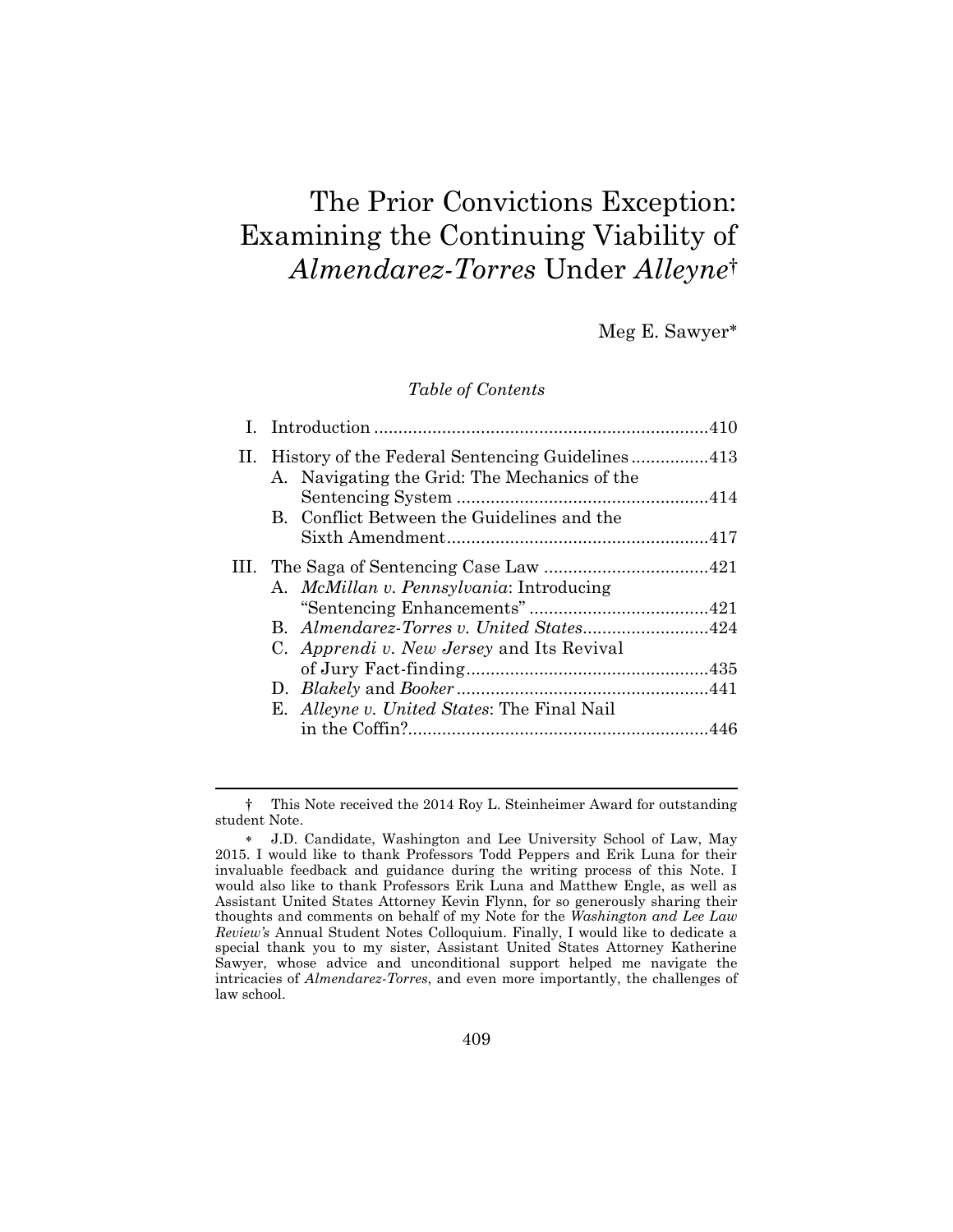|  | IV. The Continuing Viability of the           |  |
|--|-----------------------------------------------|--|
|  | Almendarez-Torres Exception Under Alleyne 448 |  |
|  | A. The Constitutional Implications of         |  |
|  |                                               |  |
|  | B. Imagining a Sentencing System Without      |  |
|  |                                               |  |
|  |                                               |  |
|  |                                               |  |
|  |                                               |  |

# *I. Introduction*

<span id="page-2-0"></span>The Sixth Amendment of the United States Constitution guarantees criminal defendants "the right to a speedy and public trial, by an impartial jury."<sup>1</sup> As established in *In re Winship*, <sup>2</sup> this jury guarantee also gives a criminal defendant the right to demand that a jury find him guilty beyond a reasonable doubt of "every fact necessary to constitute the crime with which he is charged."<sup>3</sup> In the years following *In re Winship*, the Court expanded its interpretation of this reasonable-doubt standard by attempting to identify the type of facts necessary to prove a defendant's criminal charge.<sup>4</sup> A distinction eventually emerged between facts that constituted elements of the crime and facts that constituted sentencing factors.<sup>5</sup> Elements of the crime were

4*. See* Mullaney v. Wilbur, 421 U.S. 684, 684 (1975) (assessing whether the prosecution must prove the absence of heat of passion on sudden provocation beyond a reasonable doubt in a homicide case).

5*. See* Apprendi v. New Jersey, 530 U.S. 466, 478 (2000) (noting that this distinction was "unknown to the practice of criminal indictment, trial by jury, and judgment by court as it existed during the years surrounding our Nation's

<sup>1.</sup> U.S. CONST. amend. VI.

<sup>2.</sup> 397 U.S. 358 (1970).

<sup>3</sup>*. Id.* at 364; *see also* Stephanos Bibas, *Judicial Fact-Finding and Sentence Enhancements in a World of Guilty Pleas*, 110 YALE L.J. 1097, 1103 (2001) (explaining that both the loss of liberty associated with criminal convictions and the need to blunt community concerns regarding the conviction of innocent people contributed to the formation of the reasonable-doubt standard); Note, *The Unconstitutionality of Determinate Sentencing in Light of the Supreme Court's "Elements" Jurisprudence*, 117 HARV. L. REV. 1236, 1236 (2004) (describing *Winship* as "constitutionalizing" the reasonable-doubt standard).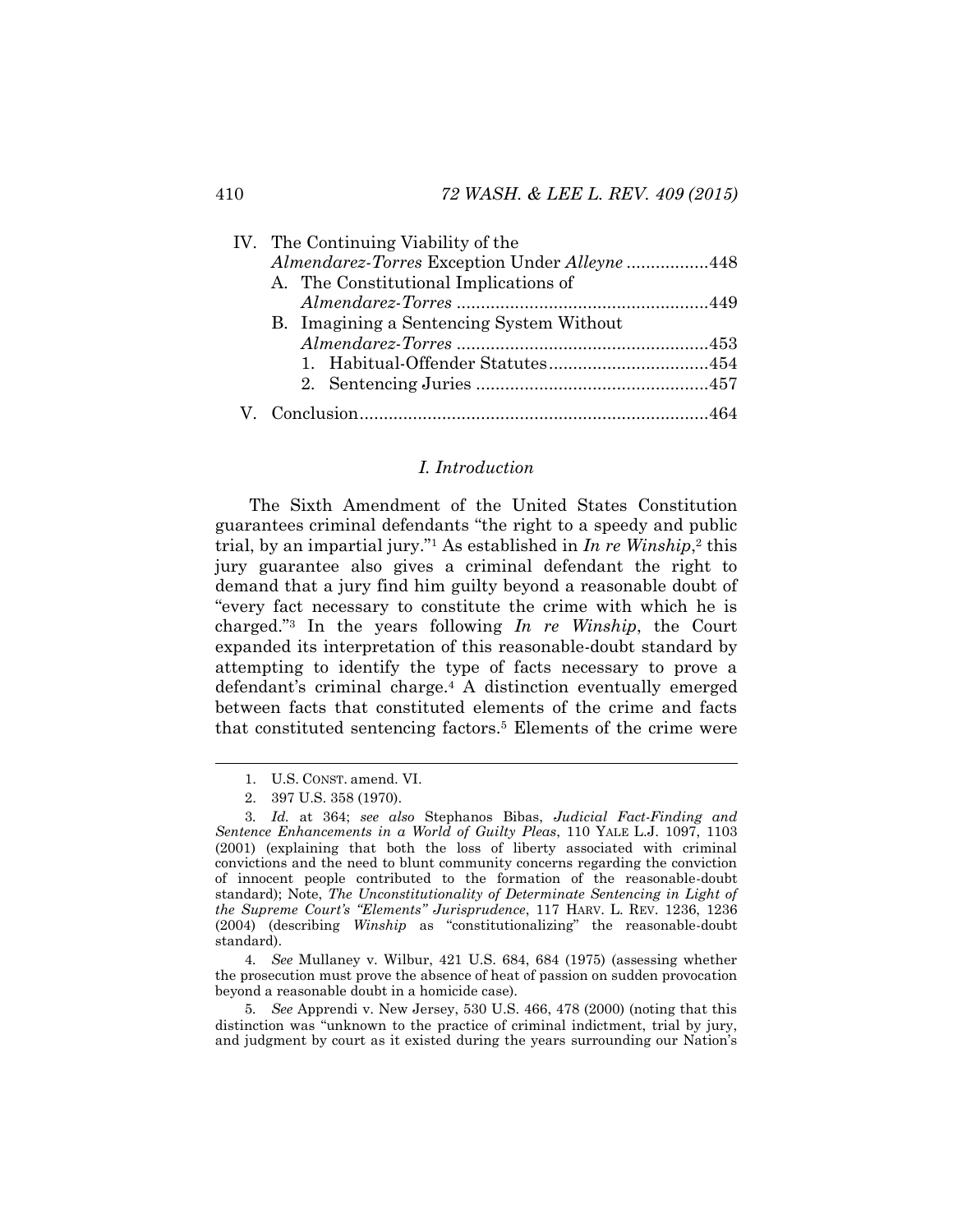charged in the indictment and proved beyond a reasonable doubt to a jury, while sentencing factors were entrusted to the sentencing judge under a lower standard of proof.<sup>6</sup> In 1987, Congress documented this distinction in the Federal Sentencing Guidelines (the Guidelines),<sup>7</sup> utilizing a complex and formulaic sentencing scheme that allowed judges to find particular sentencing factors by a preponderance of the evidence and enhance the severity of a defendant's punishment in correlation with said factors.<sup>8</sup> It is from this foundation that modern sentencing procedure has developed. Following the enactment of the Guidelines, the Court would spend several decades (what this Note refers to as "the *Apprendi*<sup>9</sup> revolution") attempting to square the use of sentencing factors found by judges, rather than juries, with Sixth Amendment jurisprudence.

After years of slowly chipping away at judicial fact-finding in the sentencing process, a narrow majority of the Court ended this complex saga of sentencing case law in *Alleyne v. United States*, 10 holding that any fact that increases the mandatory maximum *or*  the mandatory minimum of a sentence is an "element" of the crime that must be submitted to the jury to be found beyond a reasonable doubt.<sup>11</sup> Thus, while the Sixth Amendment does not expressly guarantee criminal defendants the right to sentencing

founding").

<sup>6</sup>*. See* Bibas, *supra* note [3,](#page-2-0) at 1102 (referencing *McMillan v. Pennsylvania*, 477 U.S. 79, 84–86, 91 (1986)); *see also* Benjamin J. Priester, *Sentenced For a "Crime" the Government Did Not Prove:* Jones v. United States *and the Constitutional Limitations on Factfinding by Sentencing Factors Rather Than Elements of the Offense*, 61 LAW & CONTEMP. PROBS. 249, 249 (1998) (explaining that unlike elements of the crime, sentencing factors affect only the severity of the sentence imposed, not the defendant's guilt or innocence, and may be found by a preponderance of the evidence by the judge).

<sup>7.</sup> U.S. SENTENCING GUIDELINES MANUAL (2004).

<sup>8</sup>*. See id.* § 3B1.4 (enhancing a defendant's sentence, for example, if he uses a minor in the commission of the crime).

<sup>9.</sup> Apprendi v. New Jersey, 530 U.S. 466 (2000). *Apprendi v. New Jersey*  marked the first case in which the Court drastically returned sentence-related fact-finding to the jury. *See id.* at 466 (holding that the Constitution requires that any fact that increases the penalty for a crime beyond the prescribed statutory maximum must be submitted to a jury and proved beyond a reasonable doubt).

<sup>10.</sup> 133 S. Ct. 2151 (2013).

<sup>11</sup>*. Id.* at 2153.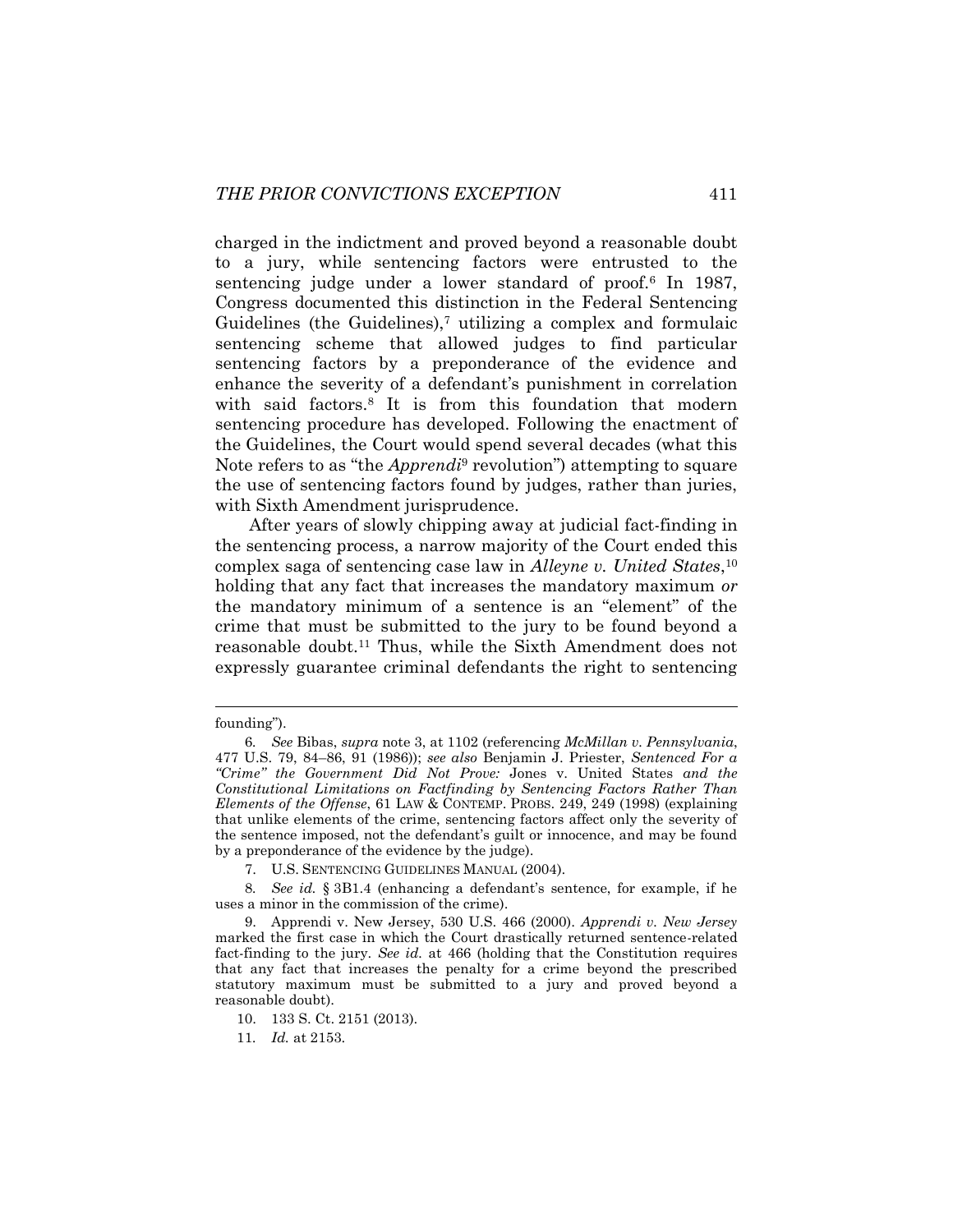by jury, the *Alleyne* Court ultimately determined, in an expansive interpretation of the Constitution, that the Sixth Amendment encompasses the right to have a jury find, beyond a reasonable doubt, any factor that enhances a criminal sentence.<sup>12</sup>

<span id="page-4-0"></span>Despite the finality of the *Alleyne* decision, however, one exception to the rule remains—prior convictions. During the course of the *Apprendi* revolution, the Court carved out one narrow exception in the sentencing process for recidivism; under its holding in *Almendarez-Torres v. United States*, <sup>13</sup> the Court concluded that prior convictions are "sentencing factors" which may be determined by a judge by a preponderance of the evidence, and which need not be alleged in the indictment or proven to a jury. <sup>14</sup> While the holding in *Alleyne* seemed to signal an end to judicial fact-finding within the sentencing process, the Court refused to address whether its decision had any impact on *Almendarez-Torres*, thereby leaving the prior convictions exception undisturbed, albeit on shaky ground.<sup>15</sup> As a result, lower courts are now faced with a dilemma: despite continuing to uphold *Almendarez-Torres* as good law, many courts believe that the exception has been completely eroded by the Sixth Amendment jurisprudence of the *Apprendi* revolution.<sup>16</sup> Regrettably, if the prior convictions exception is no longer valid, innumerable criminal defendants have received unconstitutional sentences under the flawed rule of *Almendarez-Torres.*<sup>17</sup> Thus, it

<sup>12</sup>*. See* Molly Gulland Gaston, *Never Efficient, but Always Free: How the Juvenile Adjudication Question Is the Latest Sign That Almendarez-Torres v.* United States *Should Be Overturned*, 45 AM. CRIM. L. REV. 1167, 1167–68 (2008) (claiming that the Court's decision to end judicial fact-finding within the sentencing process signaled a return to the Framers' intent that the Sixth Amendment should protect individuals from an over-punitive government).

<sup>13.</sup> 523 U.S. 224 (1998).

<sup>14</sup>*. See id.* at 244 (describing the judicial system's longstanding tradition of treating recidivism as a factor of punishment only).

<sup>15</sup>*. See* Alleyne, 133 S. Ct. at 2160 n.1 (reasoning that because neither party contested *Almendarez-Torres*, *Alleyne* is not the proper vehicle to address the validity of the prior convictions exception).

<sup>16</sup>*. See* Velasquez v. Faulk, No. 12-CV-02057-WYD, 2014 WL 464000, at \*21 (D. Colo. Feb. 5, 2014) ("Even though the recidivism exception announced in *Almendarez–Torres*[] has been eroded, the Supreme Court has not overruled the exception.").

<sup>17</sup>*. See* Brief for Defendant-Appellant at 11, United States v. Murray, No. 06-2950-CR, 2006 WL 5251426, at \*10 (2d Cir. Aug. 16, 2006) (noting that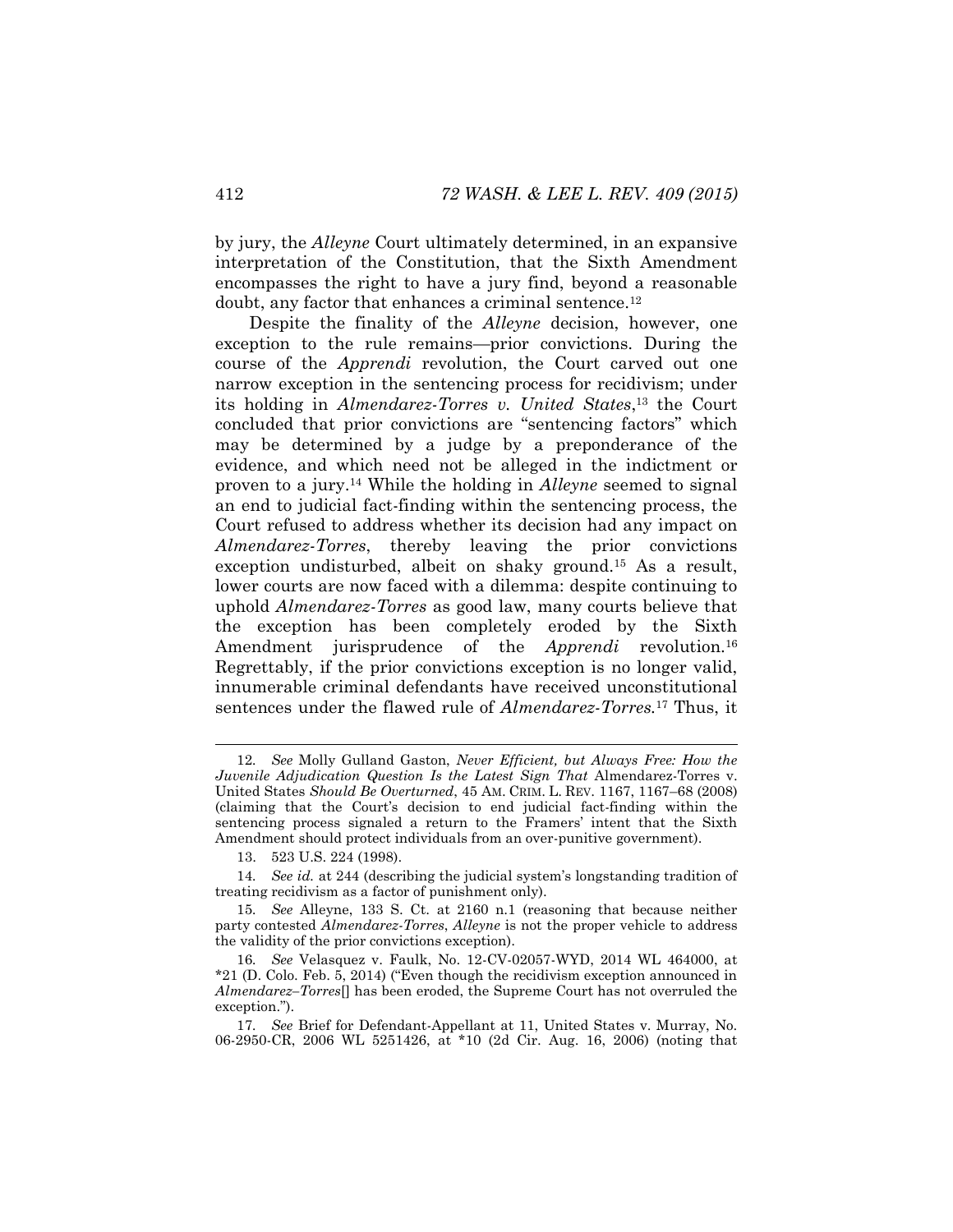seems the Supreme Court will eventually need to address the viability of *Almendarez-Torres* under *Alleyne* so that lower courts can respond to criminal defendants' challenges with a more definitive answer in regards to the prior convictions exception.<sup>18</sup>

<span id="page-5-1"></span>By analyzing *Almendarez-Torres* and its questionable viability under the Court's recent holding in *Alleyne*, this Note will illustrate that the Supreme Court should *not* overturn the prior convictions exception but rather expressly sustain the rule as good law. Part II of this Note discusses the landscape of sentencing law by evaluating the history of the Guidelines and the inherent conflict between the Guidelines and Sixth Amendment jurisprudence. Part III analyzes the *Apprendi*  revolution and the complicated web of case law that addressed this constitutional conflict and built today's criminal sentencing system. Finally, Part IV argues that *Almendarez-Torres* should be upheld for two main reasons: (1) the prior convictions exception is actually consistent with constitutional principles and (2) without the prior convictions exception, the criminal justice system would face administrative burdens that far outweigh any benefit of overturning the case.

## <span id="page-5-0"></span>*II. History of the Federal Sentencing Guidelines*

Prior to the enactment of the Federal Sentencing Guidelines, judges enjoyed "nearly unlimited discretion" when sentencing criminal defendants.<sup>19</sup> Under this "indeterminate sentencing system," the defendant's sentence was determined not only by the

sentencing criminal defendants under a flawed prior convictions exception would violate "the fundamental imperative that the Court maintains absolute fidelity to the protections of the individual afforded by the notice, trial by jury, and beyond a reasonable doubt requirements" (citing Shepard v. United States, 544 U.S. 13, 27–28 (2005))).

<sup>18</sup>*. See* Mike Gottlieb, *Reconciling Ceilings and Floors:* Alleyne v. United States, SCOTUSBLOG (June 17, 2013, 9:39 PM), http://www.scotusblog.com/ 2013/06/reconciling-ceilings-and-floors-alleyne-v-united-states/ (last visited Jan. 26, 2015) (discussing the uncertainty of future cases under the holding in *Alleyne* and the subsequent possibility of challenges from defendants during the sentencing process) (on file with the Washington and Lee Law Review).

<sup>19.</sup> Shannon Broderick, Blakely v. Washington *Confuses Federal Courts: A Look into the Constitutionality of Federal Sentencing Guidelines*, 32 W. ST. U. L. REV. 243, 244 (2005).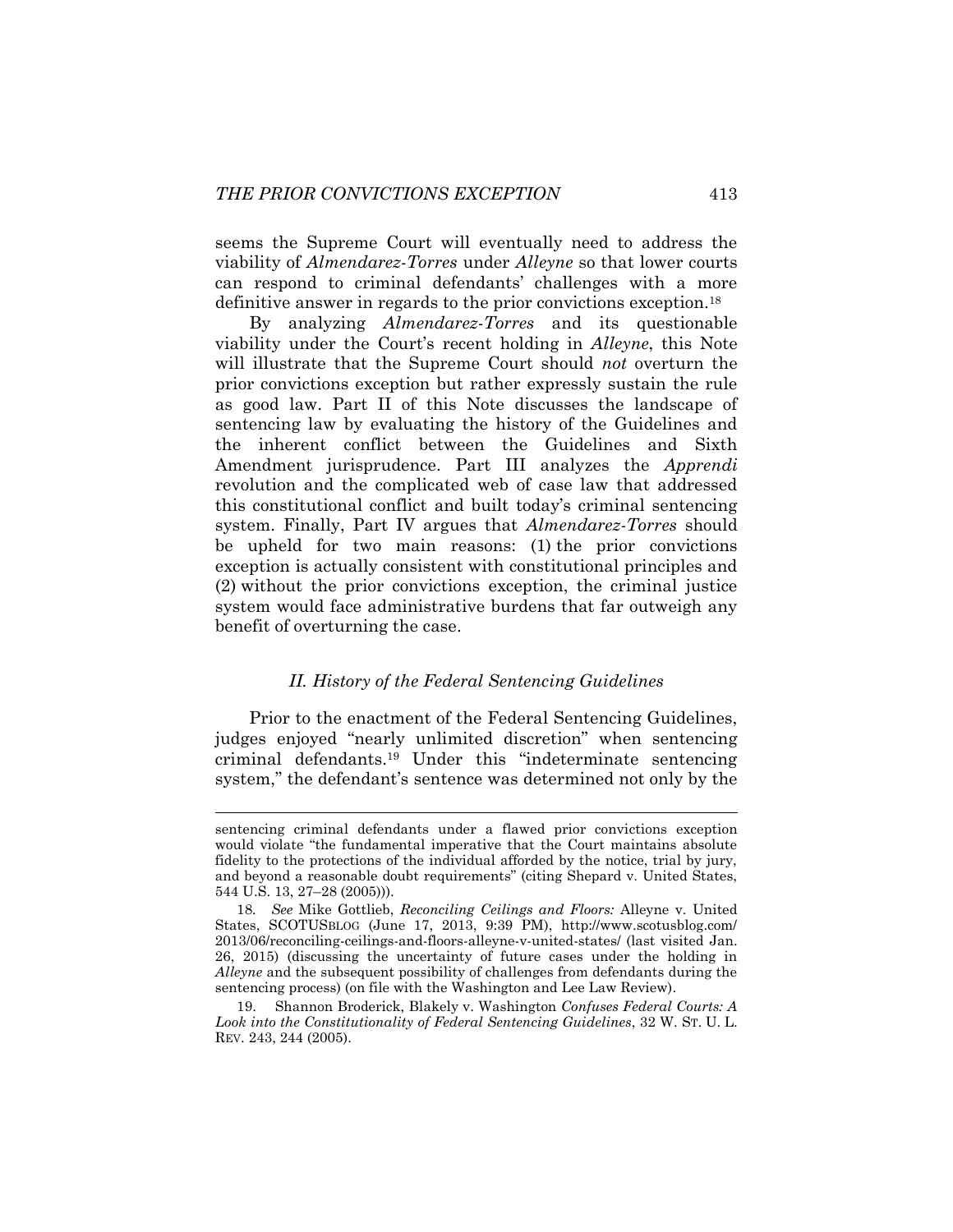<span id="page-6-0"></span>crime itself but also by the judge's own discretionary considerations, such as the character of the individual defendant.<sup>20</sup> The United States Parole Commission was then given the ultimate authority to determine when the offender was "sufficiently rehabilitated to merit release."<sup>21</sup> Not surprisingly, this broad grant of judicial discretion resulted in wide disparities among sentences for similar crimes: "[T]here undoubtedly are both Santa Clauses and Scrooges on the bench. An offender's punishment should not turn on the luck of the judicial draw or, worse, on a defense attorney's ability to maneuver the offender's case before a favorable judge."<sup>22</sup> By the early 1970s, disapproval of this discretionary sentencing system and its uncertain results grew into to what would become a revolution in sentencing procedure.<sup>23</sup>

# <span id="page-6-1"></span>*A. Navigating the Grid: The Mechanics of the Sentencing System*

In 1984, President Ronald Reagan introduced a "new era"<sup>24</sup> of criminal justice, signing into law the Sentencing Reform Act of 1984 (SRA).<sup>25</sup> The Act established the United States Sentencing

<sup>20.</sup> *See id.* (stating that under the system of indeterminate sentencing, a judge's discretion included "any bias or factors" he wished to consider); Todd Witten, Note, *Sentence Entrapment and Manipulation: Government Manipulation of the Federal Sentencing Guidelines*, 29 AKRON L. REV. 697, 699 (1996) (suggesting that as long as the sentence imposed did not exceed broad, statutory limits, federal judges' discretion "seemed almost infinite").

<sup>21.</sup> William J. Powell & Michael T. Cimino, *Prosecutorial Discretion Under the Federal Sentencing Guidelines: Is the Fox Guarding the Hen House?*, 97 W.VA. L. REV. 373, 378 (1995).

<sup>22.</sup> Witten, *supra* note [20,](#page-6-0) at 700 n.22 (citing Albert W. Alschuler, *The Failure of the Sentencing Guidelines: A Plea for Less Aggregation*, 58 U. CHI. L. REV. 901, 901 (1991)).

<sup>23</sup>*. See* Adam Ford, Note, *Three Shots into a Black Santa That May Unwittingly Start an Overhaul of America's Criminal System:* Apprendi v. New Jersey *and the Restructuring of the Federal Sentencing Guidelines*, 12 SETON HALL L. REV. 249, 252–53 (2001) ("[T]hese factors produced an unusual coalescence of the left, which cited concern over disparate sentences, and the right, which charged that the criminals were 'getting off easy.' These sides joined forces to overhaul the entire criminal system in America.").

<sup>24</sup>*. Impact of Uncle Sam's New Crime Law*, U.S. NEWS AND WORLD REPORT 50 (Oct. 22, 1984).

<sup>25.</sup> Sentencing Reform Act of 1984, Pub. L. No. 98-473, 98 Stat. 1987 (codified as amended at 18 U.S.C. §§ 3551–3559, 3561–3566, 3571–3574, 3581–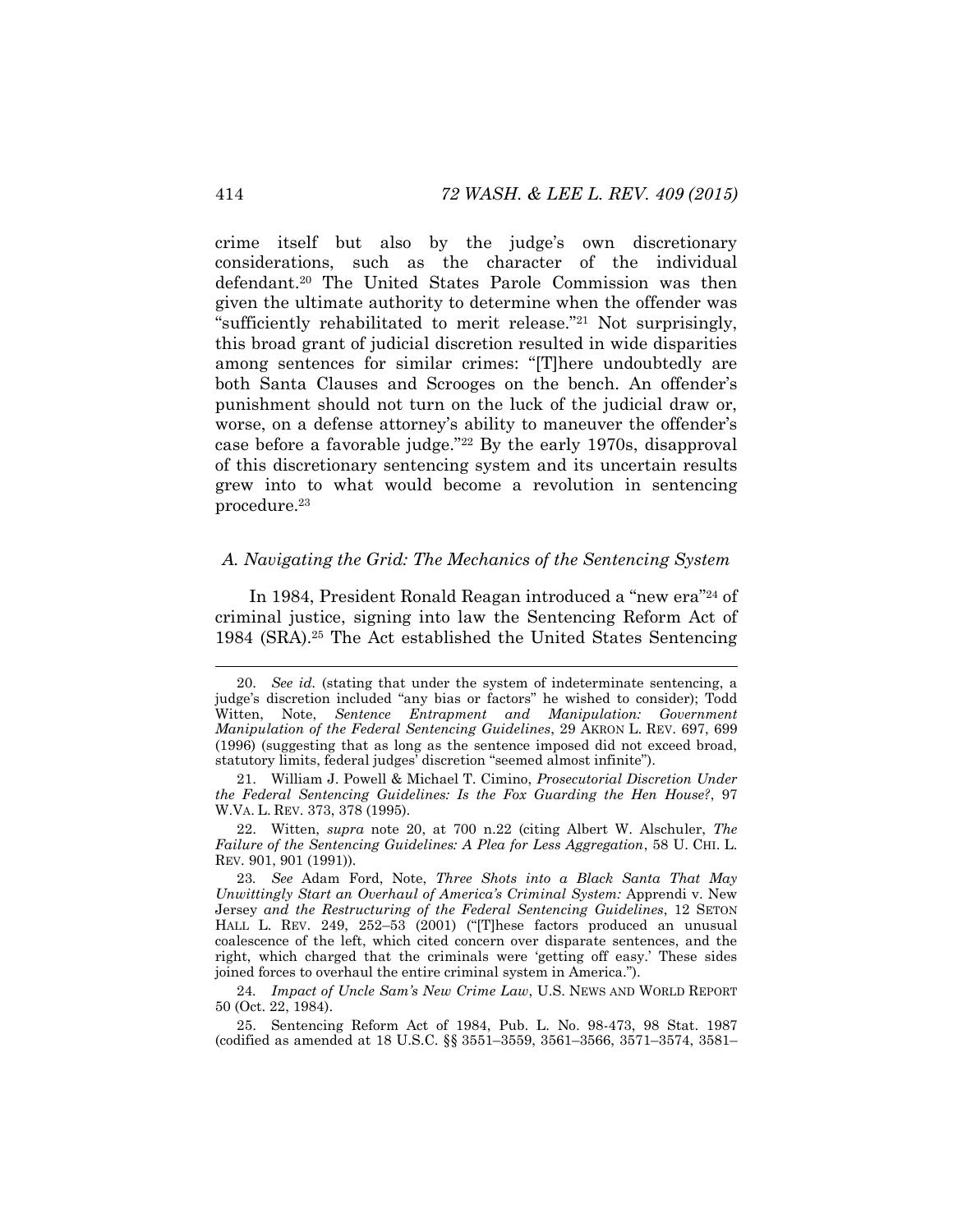Commission (the Commission), $26$  which was charged with the responsibility of promulgating a new, more uniform sentencing system.<sup>27</sup> In 1987, the Commission completed the U.S. Sentencing Guidelines Manual,<sup>28</sup> which bound judges to specific ranges of punishment for particular crimes and required that all facts relevant to the sentence be found by a preponderance of the evidence.<sup>29</sup> Establishing a "modified real offense" system, the Commission based the length of an offender's sentence not only on the crime itself, but also on an offender's actual behavior.<sup>30</sup> The new guidelines directed the judge to follow a series of steps involving a formulated sentencing grid to calculate a score that would indicate the appropriate sentence.<sup>31</sup> First, the judge identified the "base offense level"<sup>32</sup> using the statutory index to

3586, 28 U.S.C. §§ 991–998 (2012)); *see also* Broderick, *supra* note [19,](#page-5-0) at 244 ("After enduring sentence disparities for years, President Ronald Reagan decided to take action to resolve the injustice.").

26. 98 Stat. at 2017 (codified as amended at 28 U.S.C. § 991 (2012)).

27. *See* 98 Stat. at 2019 (codified as amended at 28 U.S.C. § 994(a)(1) (2012)) (delegating the task of promulgating guidelines for use by a sentencing court to the Commission, specifically by an affirmative vote of at least four members); *see also* David C. Holman, *Death by a Thousand Cases: After* Booker*,* Rita*, and* Gall*, the Guidelines Still Violate the Sixth Amendment*, 50 WM. & MARY L. REV. 267, 271–72 (2008) (mentioning the ambiguity of the Act's directives).

28. U.S. SENTENCING GUIDELINES MANUAL (2004); *see* Broderick, *supra* note [19,](#page-5-0) at 245 (emphasizing that the Guidelines, while not considered actual statutes, were binding on the courts).

29. *See* U.S. SENTENCING GUIDELINES MANUAL § 6A1.3 ("The Commission believes that use of a preponderance of the evidence standard is appropriate to meet due process requirements and policy concerns . . . ."); Eric P. Berlin, *The Federal Sentencing Guidelines' Failure to Eliminate Sentencing Disparity: Governmental Manipulations Before Arrest*, 1993 WIS. L. REV. 187, 187 (1993) (addressing the Guidelines' principal aim of curtailing judicial discretion and establishing a sense of certainty within the sentencing system). The Guidelines also addressed a shift in the societal view of criminal punishment, replacing rehabilitation with incapacitation and retribution. *See* Ford, *supra* note [23,](#page-6-1) at 253 (noting an increased belief that the rehabilitation of criminals was impossible).

30. Bibas, *supra* note [3,](#page-2-0) at 1169; *see also* James E. Felman, *The Fundamental Incompatibility of Real Offense Sentencing Guidelines and the Federal Criminal Code*, 7 FED. SENT. R. 125, 125 (1994) (stating that this type of system placed more emphasis on what the offender actually did during the offense).

31. U.S. SENTENCING GUIDELINES MANUAL § 1B1.1 (2004).

<sup>32.</sup> *Id.* § 1B1.1(a)(1)–(2).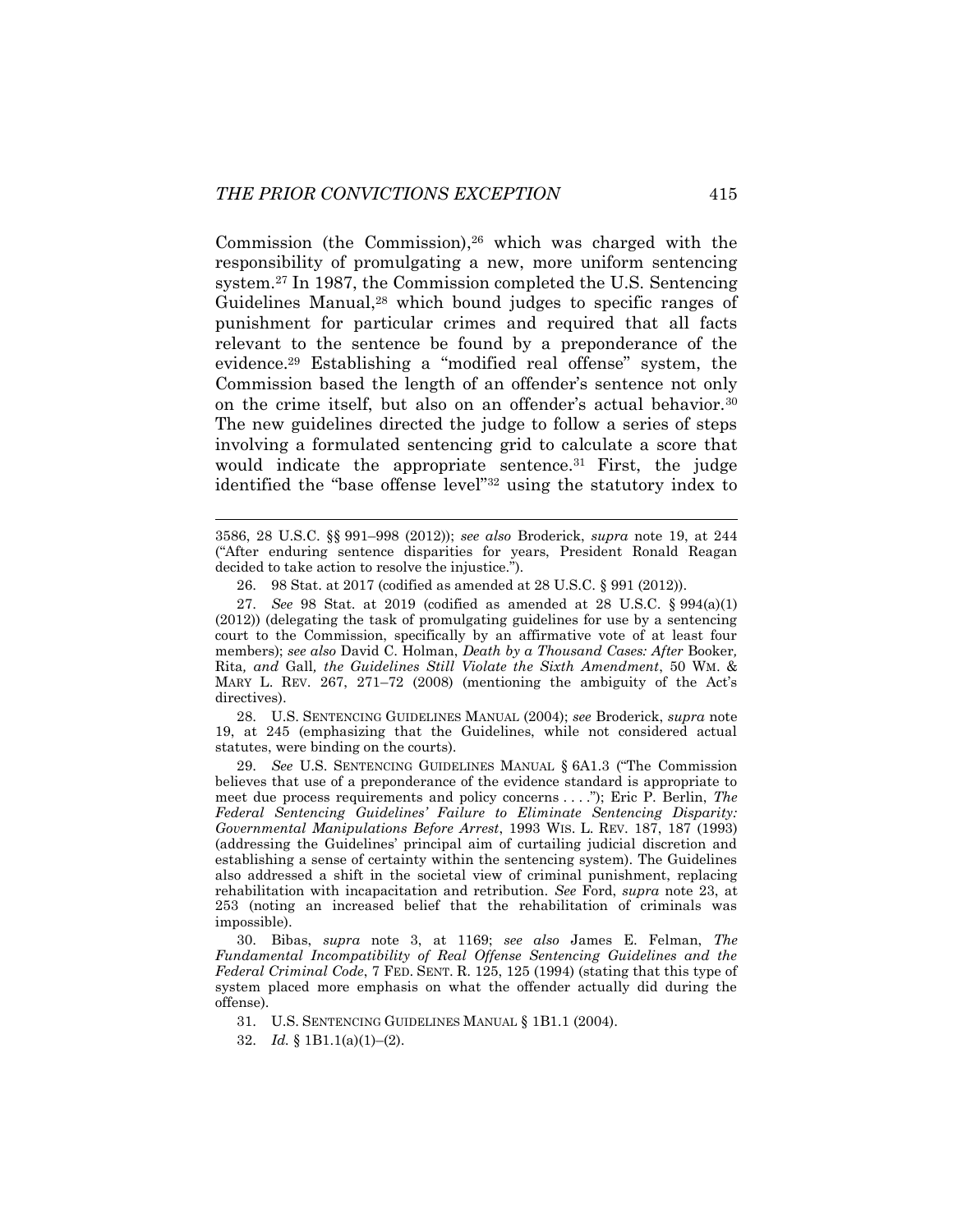<span id="page-8-0"></span>locate the statute of conviction.<sup>33</sup> The judge subsequently adjusted the offense level by adding specific offense factors and any appropriate adjustments listed by the Guidelines.<sup>34</sup> Next, the judge used the Guidelines to calculate the offender's criminal history category.<sup>35</sup> After determining the base offense level and the criminal history score, the judge consulted the Guidelines' sentencing grid to locate the meeting point of the two scores.  $36$ This intersection provided the judge with a range of months for which the offender could be incarcerated.<sup>37</sup> The judge could then depart from the calculated range by finding unusual factors that were not adequately considered by the Commission.<sup>38</sup> "If the Commission has done its job as it hopes, the resulting term of confinement . . . should strike most observers as about the typical time such an offender would have served prior to the Guidelines."<sup>39</sup>

35. *Id.* § 1B1.1(a)(6); *see also* Breyer, *supra* note [33,](#page-8-0) at 6 (continuing the "Robbery" scenario, § 4A1.1 of the Guidelines would assign three points to the offender's criminal history score for one prior serious conviction).

36. U.S. SENTENCING GUIDELINES MANUAL § 1B1.1(a)(7).

37. *Id.* § 1B1.1(a)(8); *see also* Breyer, *supra* note [33,](#page-8-0) at 7 (concluding the "Robbery" scenario, an offense level of "23" with three points for the offender's prior conviction would yield a range of fifty-one to sixty-three months in prison for the armed robbery by a previously convicted felon).

38. *See* 18 U.S.C. § 3553(b) (2012) (allowing the sentencing judge to depart from the prescribed range upon the finding of "an aggravating or mitigating circumstance of a kind, or to a degree, not adequately taken into consideration by the Sentencing Commission").

39. Breyer, *supra* not[e 33,](#page-8-0) at 7.

<sup>33.</sup> *Id.*; *see also* Stephen Breyer, *The Federal Sentencing Guidelines and the Key Compromises Upon Which They Rest*, 17 HOFSTRA L. REV. 1, 6 (1988). Justice Breyer used the following scenario to illustrate how a federal judge should utilize the Guidelines to locate a base offense level: A bank robber with one serious prior conviction robs a bank of \$40,000 while pointing a gun at the bank teller. *Id.* Using the index, the judge must look up "Robbery" under § 2B3.1 of the Guidelines. *Id.* The judge must then locate this section in the Manual and find the base offense level, which is "Level 18." *Id.*

<sup>34.</sup> U.S. SENTENCING GUIDELINES MANUAL § 1B1.1(a)(2)–(3). Specific offense factors are listed under each individual offense section; for example, under § 2B2.3 for "Trespass," the base offense level increases by four levels if the offense occurred at the White House. *Id.* § 2B2.3(b)(2). The Guidelines' third chapter lists general adjustments; for example, using a minor to commit a crime increases a base offense level by two levels. *Id.* § 3B1.4; *see also* Breyer, *supra*  note [33](#page-8-0), at 6 (continuing the "Robbery" scenario, the base offense level would increase—based on offense-specific factors—by two levels for the money stolen and three levels for the use of a gun, thereby amounting to "Level 23").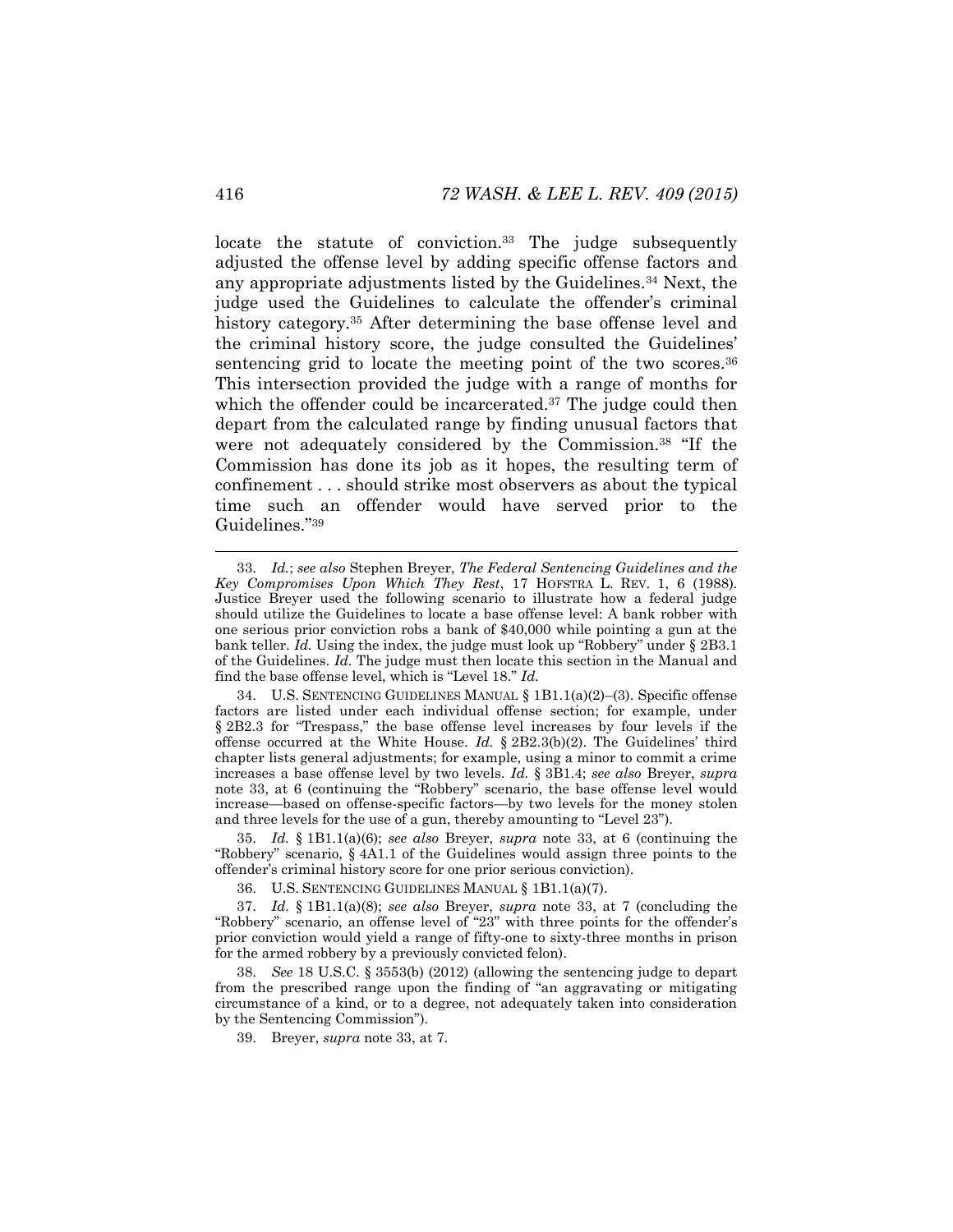l

#### <span id="page-9-0"></span>*B. Conflict Between the Guidelines and the Sixth Amendment*

Despite the initial support for this sentencing reform,  $40$  the overly complex and lengthy Sentencing Guidelines quickly fell into disfavor.<sup>41</sup> Critics of the Guidelines, including one of its most notable architects, Justice Stephen Breyer, denounced the system's complicated, mechanical sentencing formula as well as its excessive provisions and distinctions.<sup>42</sup> Other critics attacked the system's replacement of deliberation and moral judgment: "By replacing the case-by-case exercise of human judgment with a mechanical calculus, we do not judge better or more objectively, nor do we judge worse. Instead, we cease to judge at all."<sup>43</sup>

<span id="page-9-1"></span>Most important, and for the purposes of this Note, application of the new Guidelines revealed a tension between the sentencing system and the Sixth Amendment. Under the new sentencing system, the judge made critical findings regarding the defendant's conduct in order to calculate an appropriate sentence—these findings included certain "sentencing factors" that had the potential to increase the defendant's statutory exposure to a longer, more severe sentence.<sup>44</sup> These sentencing

<sup>40.</sup> *See* M.K.B. Darmer, *The Federal Sentencing Guidelines After* Blakely *and* Booker*: The Limits of Congressional Tolerance and a Greater Role for Juries*, 56 S.C. L. REV. 533, 540 (2005) (noting that liberals and conservatives alike sponsored the bill, including Senators Kennedy, Hatch, Biden, and Thurmond).

<sup>41.</sup> *See* Linda Greenhouse, *Federal Sentencing Guidelines Criticized by a Key Supporter*, N.Y. TIMES, Nov. 21, 1998, at A10 ("[P]unishment in federal courts is . . . marked by a technical language—'base levels,' 'categories,' 'points,' 'scores,' and so on—that resonates like the jargon of actuaries or tax accountants . . . .").

<sup>42.</sup> *See id.* (mentioning the dozens of senior federal judges who announced that they would refuse to hear certain cases based on the severity of the Guidelines).

<sup>43.</sup> KATE SMITH & JOSÉ CABRENES, FEAR OF JUDGING: SENTENCING GUIDELINES IN THE FEDERAL COURTS 78, 81–83 (1998); *see also* Erik Luna, *Gridland: An Allegorical Critique of Federal Sentencing*, 96 J. CRIM. L. & CRIMINOLOGY 25, 38–39 (2005) ("The defendant is now a two-dimensional character . . . his vertical axis an offense level and his horizontal axis a criminal history category. There is no depth or detail . . . only an initial movement within the grid pursuant to points or levels . . . .").

<sup>44.</sup> *See* United States v. Watts, 519 U.S. 148, 152 (1997) ("Conduct that is not formally charged or is not an element of the offense of conviction may enter into the determination of the applicable guideline sentencing range." (citing U.S. SENTENCING GUIDELINES MANUAL § 1B1.3(a)(2) cmt. background (1987)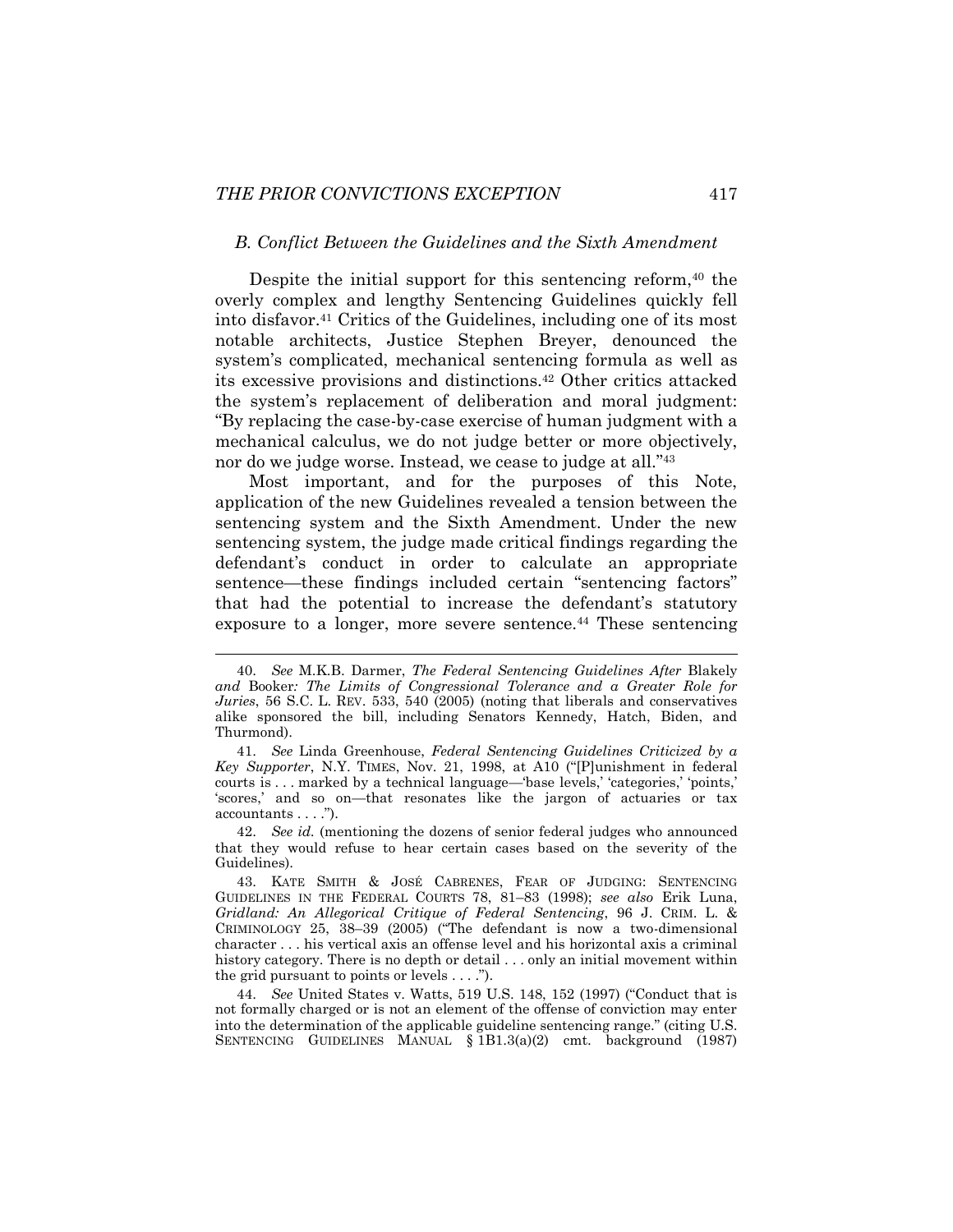<span id="page-10-0"></span>factors appeared both in criminal statutes and in the Guidelines themselves.<sup>45</sup> Criminal statutory enhancements typically increased the maximum sentence that the judge could impose, or in some instances, triggered the mandatory minimum sentence.<sup>46</sup> Thus, if the judge found that a certain circumstance existed in connection with the commission of a crime, "the duration of the defendant's incarceration would be substantially longer than it would have been in the absence of the circumstance."<sup>47</sup> The Guidelines functioned in a similar manner in that "[t]he relevant conduct provisions [were] designed to channel the sentencing discretion of the district courts and to make mandatory the consideration of factors that previously would have been optional."<sup>48</sup> Examples of such sentencing factors include the Guidelines' aforementioned list of adjustments, such as whether the offense constituted a hate crime,<sup>49</sup> and offense-based characteristics, such as whether the offense involved the reckless operation of a vehicle.<sup>50</sup> Accordingly, if the judge found any such sentencing factors, he could then increase the defendant's base offense level, which would in turn lead to a lengthier sentence within the prescribed range.<sup>51</sup>

48. Darmer, *supra* note [40,](#page-9-0) at 544 n.54 (citing Witte v. United States, 515 U.S. 389, 402 (1995)).

- 49. U.S. SENTENCING GUIDELINES MANUAL § 3A1.1 (2004).
- 50. *Id.* § 2A1.4(a)(2)(B).

<sup>(</sup>amended 2004))).

<sup>45.</sup> *See* Sarah French Russell, *Rethinking Recidivist Enhancements: The Role of Prior Drug Convictions in Federal Sentencing*, 43 U.C. DAVIS L. REV. 1135, 1143–44 (2010) (noting that statutory factors are typically mandatory in that courts must apply them when the facts support the enhancement).

<sup>46.</sup> *See id.* (referencing 18 U.S.C. § 924 (2012)).

<sup>47.</sup> Gary T. Lowenthal, *Mandatory Sentencing Laws: Undermining the Effectiveness of Determinate Sentencing Reform*, 51 CALIF. L. REV. 61, 64 (1993). For example, under 21 U.S.C. § 841, the legislature set a minimum term of ten years' imprisonment if a defendant is convicted of knowingly manufacturing or distributing a controlled substance, for example "1 kilogram or more of a mixture or substance containing a detectable amount of heroin." 21 U.S.C. § 841(a)–(b)(1)(A) (2012). If it is found that death or serious bodily injury resulted from the use of such substances, however, the statutory minimum is raised to at least twenty years' imprisonment. *Id.*

<sup>51.</sup> *See id.* § 1B1.1(a)(7) (indicating that the higher the offense level sits on the sentencing grid's axis, the higher the sentencing range will spread). The Court expanded on these sentencing factors in *Witte v. United States*, explaining the ways in which the Guidelines and statutes work in tandem: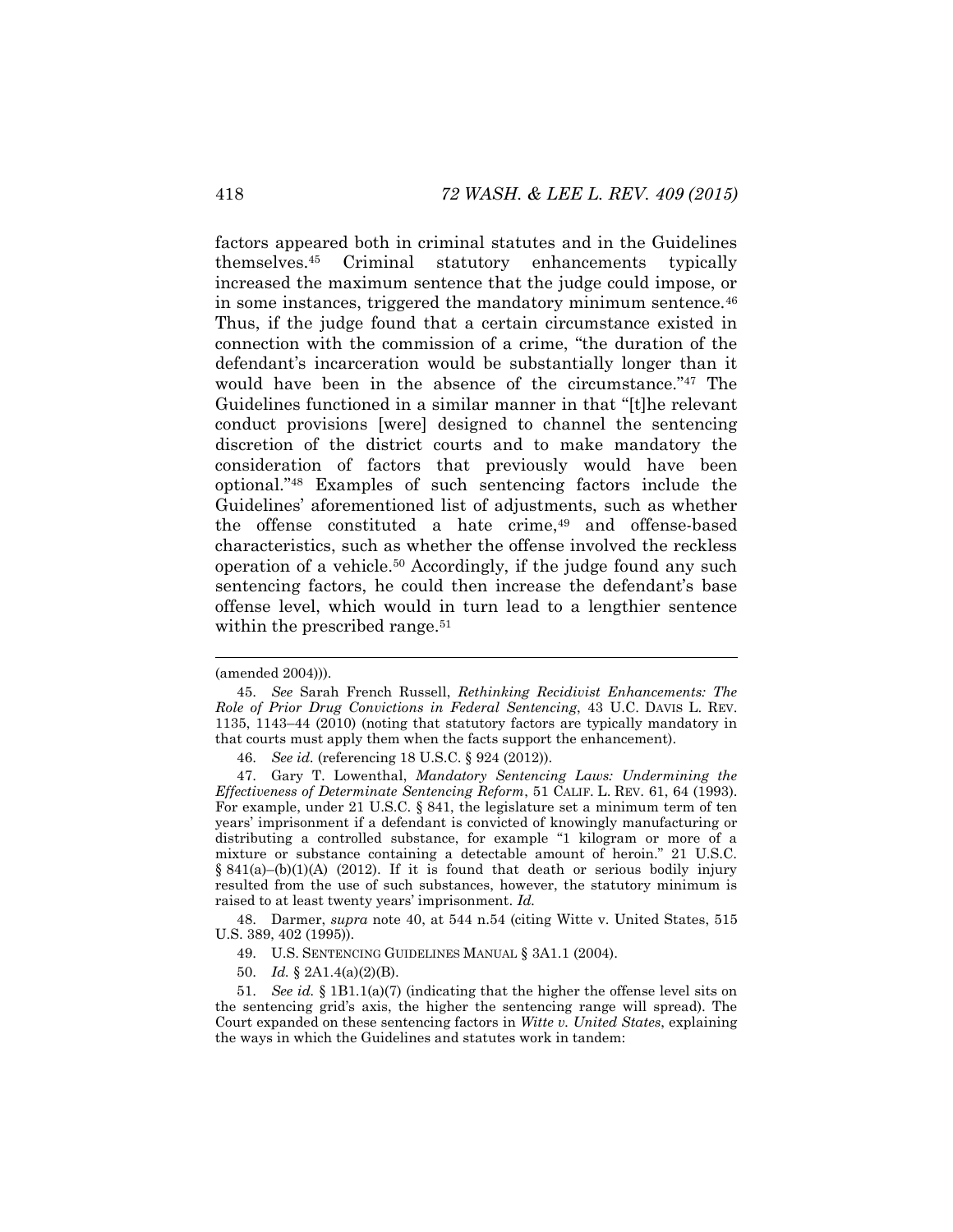Herein lies the central conflict between the Guidelines and the Sixth Amendment. The Federal Sentencing Guidelines gave judges the responsibility of finding sentencing factors by a preponderance of the evidence.<sup>52</sup> In certain instances, however, the judge's findings would necessarily go beyond the jury's guilty verdict or those facts admitted by the defendant at the plea hearing,<sup>53</sup> thereby challenging the long-held assumption that "proof of a criminal charge beyond a reasonable doubt is constitutionally required."<sup>54</sup> As Professor Mark Osler has argued, the defendant's constitutional rights are lost "when facts are proven at a lower standard before the judge, rather than beyond a reasonable doubt before the jury."<sup>55</sup> The Guidelines' shift away from jury fact-finding created an obvious conflict between the jury trial requirements of the Sixth Amendment and the judge's ability to enhance a defendant's sentence based on factors that were not found by the jury.<sup>56</sup> As expected, this conflict complicated courts' navigation of the new, determinate sentencing system and raised the question of whether these

515 U.S. at 402.

The relevant conduct provisions of the Sentencing Guidelines, like their criminal history counterparts and the recidivism statutes . . . . are sentencing enhancement regimes evincing the judgment that a particular offense should receive a more serious sentence within the authorized [statutory] range if it was either accompanied by or preceded by additional criminal activity.

<sup>52.</sup> *See* U.S. SENTENCING GUIDELINES MANUAL § 6A1.3 cmt. ("The Commission believes that use of a preponderance of the evidence standard is appropriate to meet due process requirements . . . ."); McMillan v. Pennsylvania, 477 U.S. 79, 80 (1986) ("The preponderance standard satisfies due process. Sentencing courts have traditionally heard evidence and found facts without any prescribed burden of proof at all.").

<sup>53.</sup> *See* Darmer, *supra* note [40](#page-9-0), at 544 ("For example, even if the evidence introduced at trial was limited to powder cocaine, at sentencing the judge may find that the defendant also distributed heroin in connection with the overall drug distribution scheme.").

<sup>54</sup>*. In re* Winship, 397 U.S. 358, 362 (1970).

<sup>55.</sup> Mark Osler, *Must Have Got Lost: Traditional Sentencing Goals, the False Trail of Uniformity and Process, and the Way Back Home*, 54 S.C. L. REV. 649, 680 (2003). "Fact-finding was historically a function of trial, and its shift to sentencing has resulted in an unsettling loss of rights." *Id.* at 652.

<sup>56.</sup> *See* Broderick, *supra* note [19,](#page-5-0) at 251 (describing the issue of whether the Guidelines violate the Sixth Amendment in situations when a judge, not a jury, finds a fact that leads to an enhanced sentence).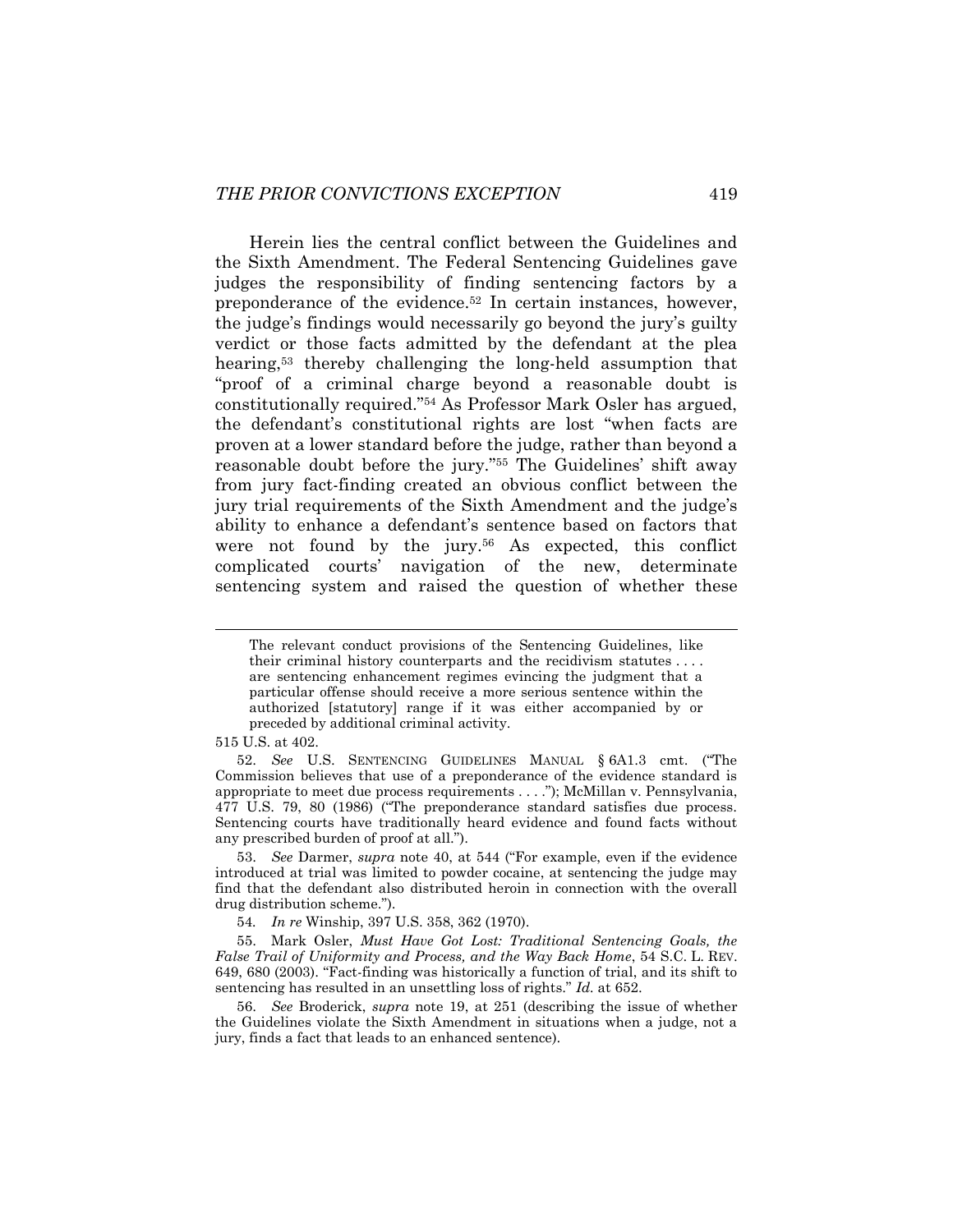enhancement factors were simply sentencing factors to be found by the judge or actual elements of the offense to be found by the jury.<sup>57</sup>

<span id="page-12-0"></span>As discussed in Part I, this Note focuses on one enhancement factor in particular—prior convictions. Recidivist enhancements,<sup>58</sup> which increase a sentence based on the defendant's prior criminal history, are traditionally justified under the main theories of punishment: "Indeed, the federal sentencing guidelines, which rely on criminal history to determine a defendant's sentencing range, explicitly state that a defendant's past criminal conduct is relevant to the four purposes of sentencing set forth by federal statute: retribution, deterrence, incapacitation, and rehabilitation."<sup>59</sup> As evidenced by the holding in *Almendarez-Torres*, the Supreme Court has carved out a clear distinction between recidivist enhancements and nonrecidivist enhancements in the context of sentencing.<sup>60</sup> While the Court

58. *See* Russell, *supra* note [45,](#page-10-0) at 1143 (explaining that nonrecidivist enhancements are those that increase a sentence based on the circumstances of an offense).

59. *Id.* at 1150.

The Comprehensive Crime Control Act sets forth four purposes of sentencing. A defendant's record of past criminal conduct is directly relevant to those purposes. A defendant with a record of prior criminal behavior is more culpable than a first offender and thus deserving of greater punishment. General deterrence of criminal conduct dictates that a clear message be sent to society that repeated criminal behavior will aggravate the need for punishment with each recurrence. To protect the public from further crimes of the particular defendant, the likelihood of recidivism and future criminal behavior must be considered. Repeated criminal behavior is an indicator of a limited likelihood of successful rehabilitation.

Id. at 1150 n.78 (citing U.S. SENTENCING GUIDELINES MANUAL § 4A1.1 introductory cmt. (2004)).

60. *See* Almendarez-Torres v. United States, 523 U.S. 224, 230 (1998) ("[T]he lower courts have almost uniformly interpreted statutes (that authorize higher sentences for recidivists) as setting forth sentencing factors, not as

<sup>57.</sup> *See* Apprendi v. New Jersey, 530 U.S. 466, 466 (2000) (addressing whether the Sixth Amendment's notice and jury trial guarantees require that any fact that increases the maximum penalty for a crime be charged in an indictment, submitted to a jury, and proved beyond a reasonable doubt); Katie M. McVoy, Note, *"What I Have Feared Most Has Now Come to Pass":* Blakely*,* Booker*, and the Future of Sentencing*, 80 NOTRE DAME L. REV. 1613, 1614 (2005) (describing how the United States Supreme Court began to cast doubt on the constitutionality of determinate guidelines systems under the Sixth Amendment).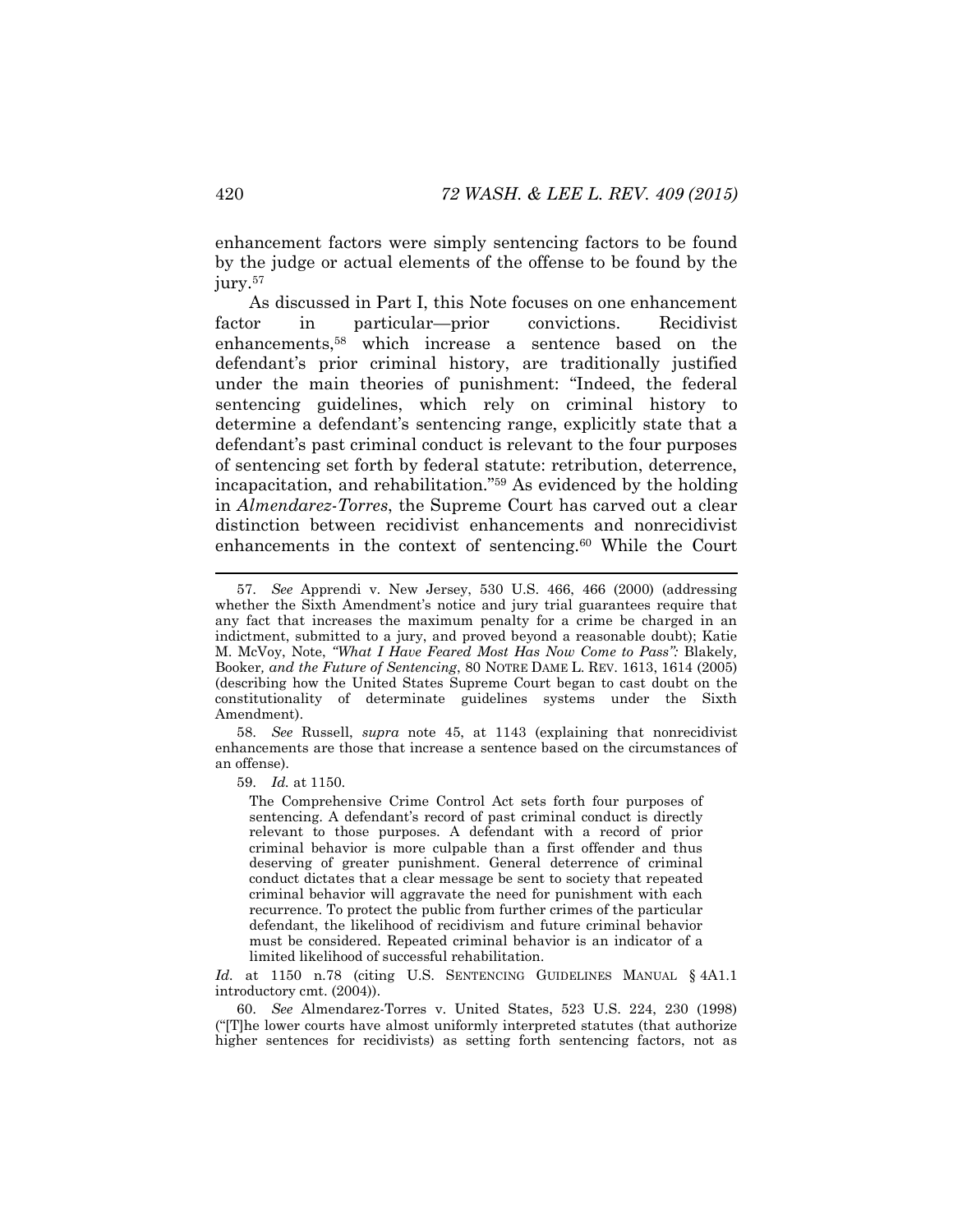ultimately determined that a jury must find any fact that increases the prescribed range of penalties to which a criminal defendant is exposed,<sup>61</sup> prior convictions remain unique in that a judge may find their existence at a lower standard of proof despite the fact that such a conviction could raise the defendant's sentencing range.<sup>62</sup> Whether or not this prior convictions exception remains viable under the Court's recent holding in *Alleyne v. United States*, however, requires a look back at the case law that has attempted to address this conflict.

# *III. The Saga of Sentencing Case Law*

# *A.* McMillan v. Pennsylvania*: Introducing "Sentencing Enhancements"*

<span id="page-13-0"></span>One of the first major cases to lay the groundwork for the Sixth Amendment sentencing debate was *McMillan Pennsylvania*. <sup>63</sup> In this 5–4 decision, the Court coined "the term 'sentencing factor' to refer to a fact that was not found by a jury but that could affect the sentence imposed by the judge."<sup>64</sup> The

*McMillan* marked the birth of the "sentencing factor," a concept that radically restructured roles of judge and jury by shifting to the court the ability to make at sentencing, and by a preponderance of the evidence, factual determinations that, prior to *McMillan*, had to be made by juries, at trial, and beyond a reasonable doubt.

creating new crimes . . . .").

<sup>61.</sup> *See* Alleyne v. United States, 133 S. Ct. 2151, 2153 (2013) (claiming that the Sixth Amendment provides defendants with the right to have a jury find those nonrecidivist factors beyond a reasonable doubt).

<sup>62.</sup> *See Almendarez-Torres*, 523 U.S. at 242 ("[T]he Court said long ago that a State need *not* allege a defendant's prior conviction in the indictment or information that alleges the elements of an underlying crime.").

<sup>63.</sup> 477 U.S. 79 (1986); *see also* John M. Parese, *Putting the Tail Between the Dog's Legs: The Danger of* Apprendi v. New Jersey, 21 QUINNIPIAC L. REV. 645, 654 (2002) (referencing Mark D. Knoll & Richard G. Singer, *Searching for the "Tail of the Dog": Finding "Elements" of Crimes in the Wake of* McMillan v. Pennsylvania, 22 SEATTLE U. L. REV. 1057, 1058 (1999)).

*Id.* It is important to note that at the time *McMillan* was decided, the federal guidelines system was in its "developmental stages," and only a few states had sentencing guidelines of their own. NORA V. DEMLEITNER ET AL., SENTENCING LAW AND POLICY 450 (3d ed. 2013).

<sup>64.</sup> Apprendi v. New Jersey, 530 U.S. 466, 485 (2000).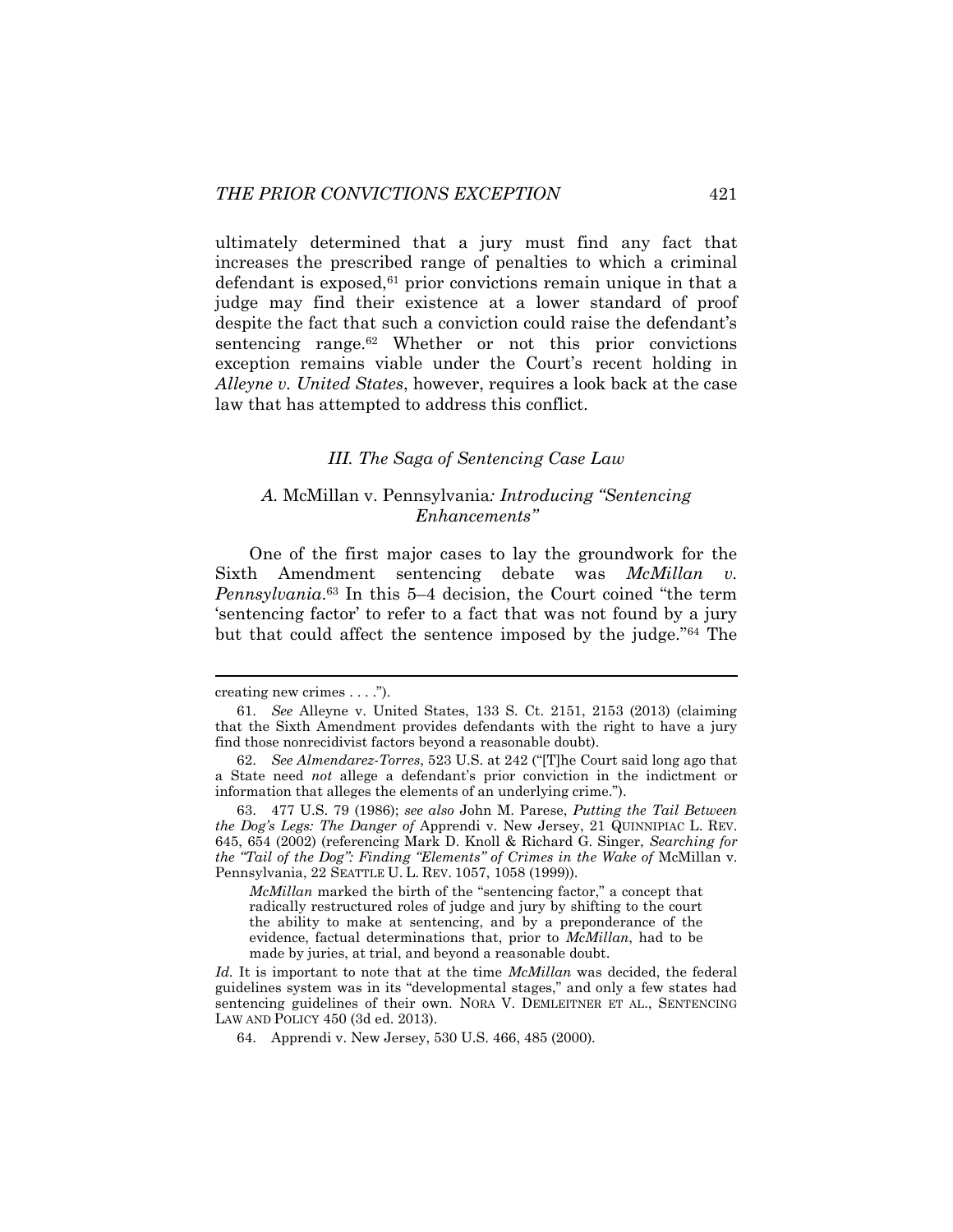case involved a challenge to Pennsylvania's Mandatory Minimum Sentencing Act,<sup>65</sup> which required a mandatory minimum sentence of five years if the judge found by a preponderance of the evidence that the defendant "visually possessed a firearm" during the commission of certain underlying offenses.<sup>66</sup> The statute further provided that "visible possession" was not an element of the crime but rather a sentencing factor.<sup>67</sup> In determining whether the prosecution must prove the possession factor beyond a reasonable doubt, the Court relied on *Patterson v. New York*, <sup>68</sup> a fundamental case in the debate surrounding constitutional sentencing procedures.<sup>69</sup> *Patterson* placed great weight on the state legislature's duty to define crimes and prescribe penalties: "It goes without saying that preventing and dealing with crime is much more the business of the States than it is of the Federal Government."<sup>70</sup> Under *Patterson*, the legislature's definition of the crime is usually dispositive, and therefore the prosecution need only prove those elements *included in the definition* of the offense beyond a reasonable doubt.<sup>71</sup>

In keeping with *Patterson*, the *McMillan* Court held that "a State may treat visible possession of a firearm as a sentencing factor rather than an element of the offense that must be proved beyond a reasonable doubt."<sup>72</sup> The Pennsylvania legislature expressly provided that visual possession was a sentencing consideration, not an element of the offense.<sup>73</sup> The fact that the

71*. See McMillan*, 477 U.S. at 85 (referencing *Patterson*, 432 U.S. at 210).

<sup>65.</sup> 42 PA. CONS. STAT. § 9712 (1982).

<sup>66</sup>*. See McMillan*, 477 U.S. at 79 (noting that the sentencing factor was meant to prevent judges from imposing a sentence of less than five years for the underlying felony).

<sup>67</sup>*. See id.* (stating that the possession factor does not authorize a sentence in excess of that otherwise allowed, or in other words, in excess of the maximum prescribed sentence).

<sup>68.</sup> 432 U.S. 197 (1977).

<sup>69</sup>*. See* Jason E. Barsanti, Note, Ring v. Arizona*: The Sixth and Eighth Amendments Collide: Out of the Wreckage Emerges a Constitutional Safeguard for Capital Defendants*, 31 PEPP. L. REV. 519, 530 (2004) (claiming that *Patterson v. New York* played an "integral" role in the decisions of *Apprendi v. New Jersey* and *Ring v. Arizona*).

<sup>70</sup>*. See Patterson*, 432 U.S. at 201 (referencing Irvine v. California, 347 U.S. 128, 134 (1954)).

<sup>72</sup>*. Id.* at 79.

<sup>73</sup>*. See id.* at 88 (stating that there was no indication that the statute had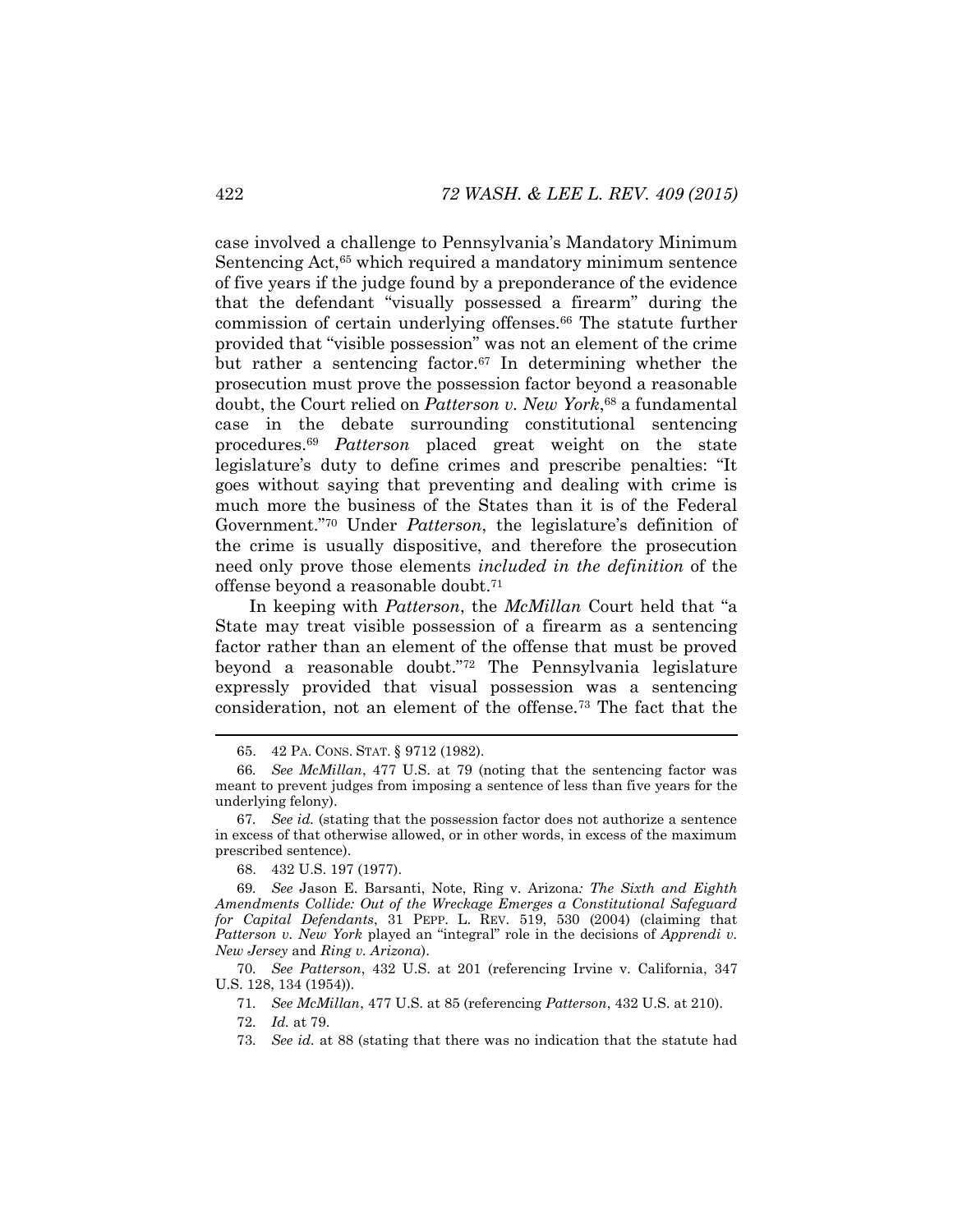legislature decided to base the severity of the sentence on the presence (or absence) of a particular fact did not automatically make that fact an "element" of the offense.<sup>74</sup> Rather, the visual possession factor "[came] into play only *after* the defendant [had] been found guilty of one of the enumerated crimes beyond a reasonable doubt."<sup>75</sup> Additionally, the provision at issue only raised the mandatory *minimum* sentence, thereby limiting the sentencing court to a penalty already within the range that otherwise applied.<sup>76</sup>

In response to the defendants' Sixth Amendment claim (that the jury must determine all ultimate facts concerning the offense committed), the Court reiterated that the Pennsylvania legislature is free to treat visible possession as a sentencing consideration, and as a result, there is no right to jury sentencing, even if the sentence turns on a specific finding of fact.<sup>77</sup> The *McMillan* Court did maintain, however, that there are constitutional limits to a state's power to define the elements of a criminal offense.<sup>78</sup> Justice Stevens elaborated on these constitutional limitations in his dissent, claiming that "[i]f a State provides that a specific component of a prohibited transaction shall give rise both to a special stigma and to a special punishment, that component must be treated as a 'fact necessary to constitute the crime.'"<sup>79</sup> Justice Stevens further argued that the criminally accused are owed a level of "accurate factfinding" and that by allowing a state legislature to disregard such safeguards, the Court violates the beyond-a-reasonable-

<sup>&</sup>quot;been tailored to permit the visible possession finding to be a tail which wags the dog of the substantive offense").

<sup>74</sup>*. See id.* at 79 (referencing *Patterson*, 432 U.S. at 214).

<sup>75</sup>*. Id.* at 79–80 (emphasis added).

<sup>76</sup>*. See id.* at 87–88 (making special note of the fact that the statute did not raise the *maximum* penalty for the crime, a distinction that proves significant in future sentencing cases).

<sup>77</sup>*. See id.* (referencing Spaziano v. Florida, 468 U.S. 447, 459 (1984)).

<sup>78</sup>*. See id.* at 86 ("[I]n certain limited circumstances *Winship*'*s* reasonabledoubt requirement applies to facts not formally identified as elements of the offense charged."). The *McMillan* Court did not specifically identify, however, what kind of legislative action would run afoul of those limits. *See id.* (noting that the Court would not attempt to precisely define those constitutional limits as mentioned in *Patterson*).

<sup>79</sup>*. Id*. at 103 (Stevens, J., dissenting).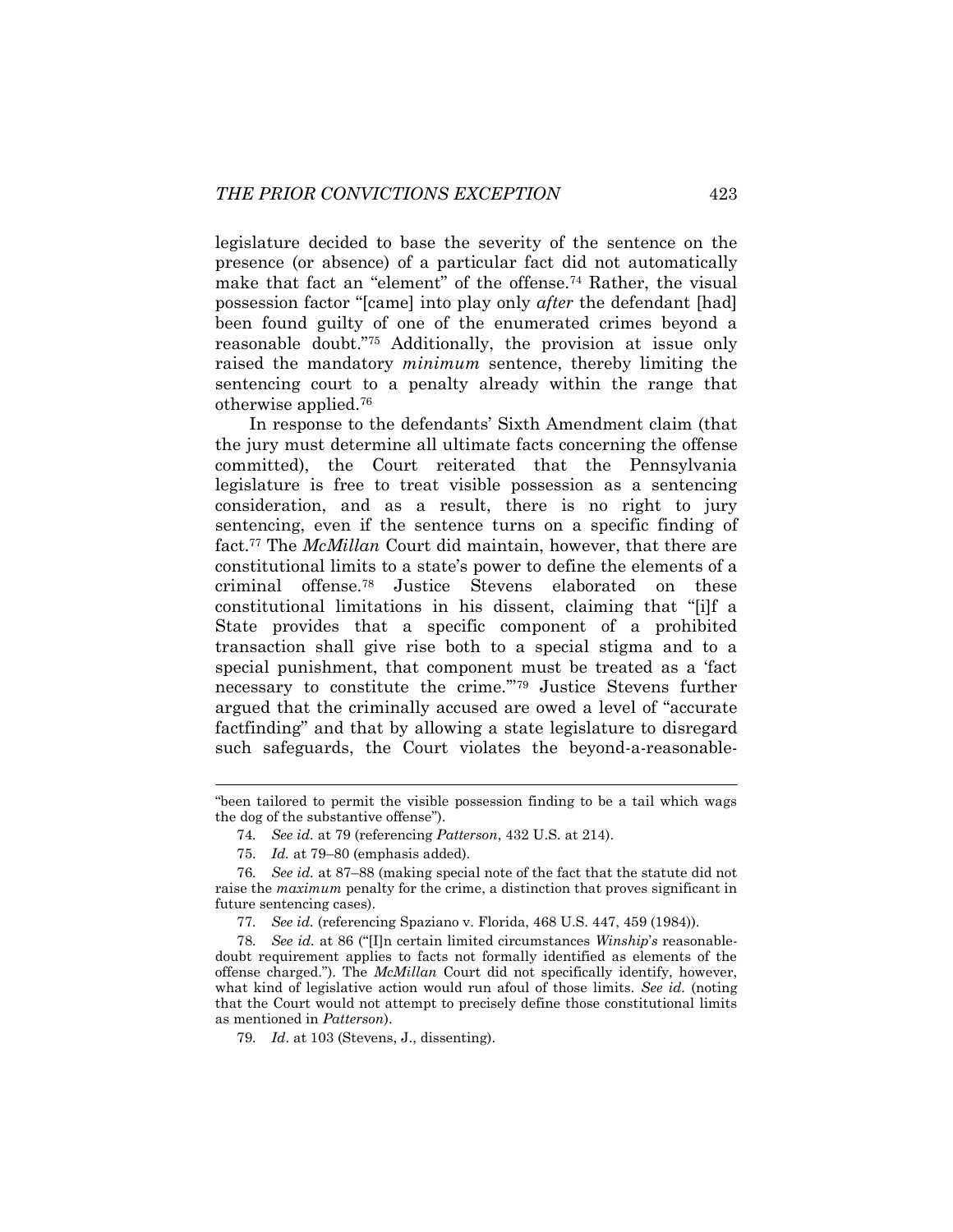doubt standard of *In re Winship*. <sup>80</sup> Justice Stevens would revisit and remedy these same concerns fourteen years later when writing the majority opinion in *Apprendi v. New Jersey*. 81

# *B.* Almendarez-Torres v. United States

Twelve years after *McMillan*, the Court continued its assessment of determinate sentencing in *Almendarez-Torres v. United States*, this time in the context of recidivist enhancements. According to 8 U.S.C. § 1326(a), $82$  it is unlawful for a deported alien to reenter the United States without special permission.<sup>83</sup> Violation of § 1326(a) triggers a maximum term of two years' imprisonment. $84$  Subsection (b)(2) provides for a maximum term of twenty years' imprisonment if the alien's deportation is "subsequent to a conviction for commission of an aggravated felony."<sup>85</sup> Defendant Hugo Almendarez-Torres pled guilty to violating § 1326, having been deported pursuant to three convictions for aggravated felonies and subsequently reentering the United States without authorization.<sup>86</sup> The district court sentenced Almendarez-Torres to eighty-five months' imprisonment under the applicable Guidelines range, and he appealed.<sup>87</sup> Almendarez-Torres argued that the Government was required to allege his prior convictions in the indictment and prove those convictions beyond a reasonable doubt to the jury.<sup>88</sup> Given that the indictment failed to include his aggravated felony

- 85*. Id.* § 1326(b)(2).
- 86. Almendarez-Torres v. United States, 523 U.S. 224, 224 (1998).
- 87*. Id.* at 224.

<sup>80</sup>*. See id*. at 102 ("It would demean the importance of the reasonabledoubt standard—indeed, it would demean the Constitution itself—if the substance of the standard could be avoided by nothing more than a legislative declaration that prohibited conduct is not an 'element' of a crime.").

<sup>81</sup>*. See* Apprendi v. New Jersey, 530 U.S. 466, 467 (2000) (reiterating the constitutional limits to "[s]tates' authority to define away facts necessary to constitute a criminal offense" (citing *McMillan*, 477 U.S. at 85–88)).

<sup>82.</sup> 8 U.S.C. § 1326(a) (2012).

<sup>83</sup>*. Id.* 

<sup>84</sup>*. Id.*

<sup>88</sup>*. See id.* at 223 (referencing *Hamling v. United States*, 418 U.S. 87, 117 (1974), which provided that an indictment must set forth each element of the crime charged).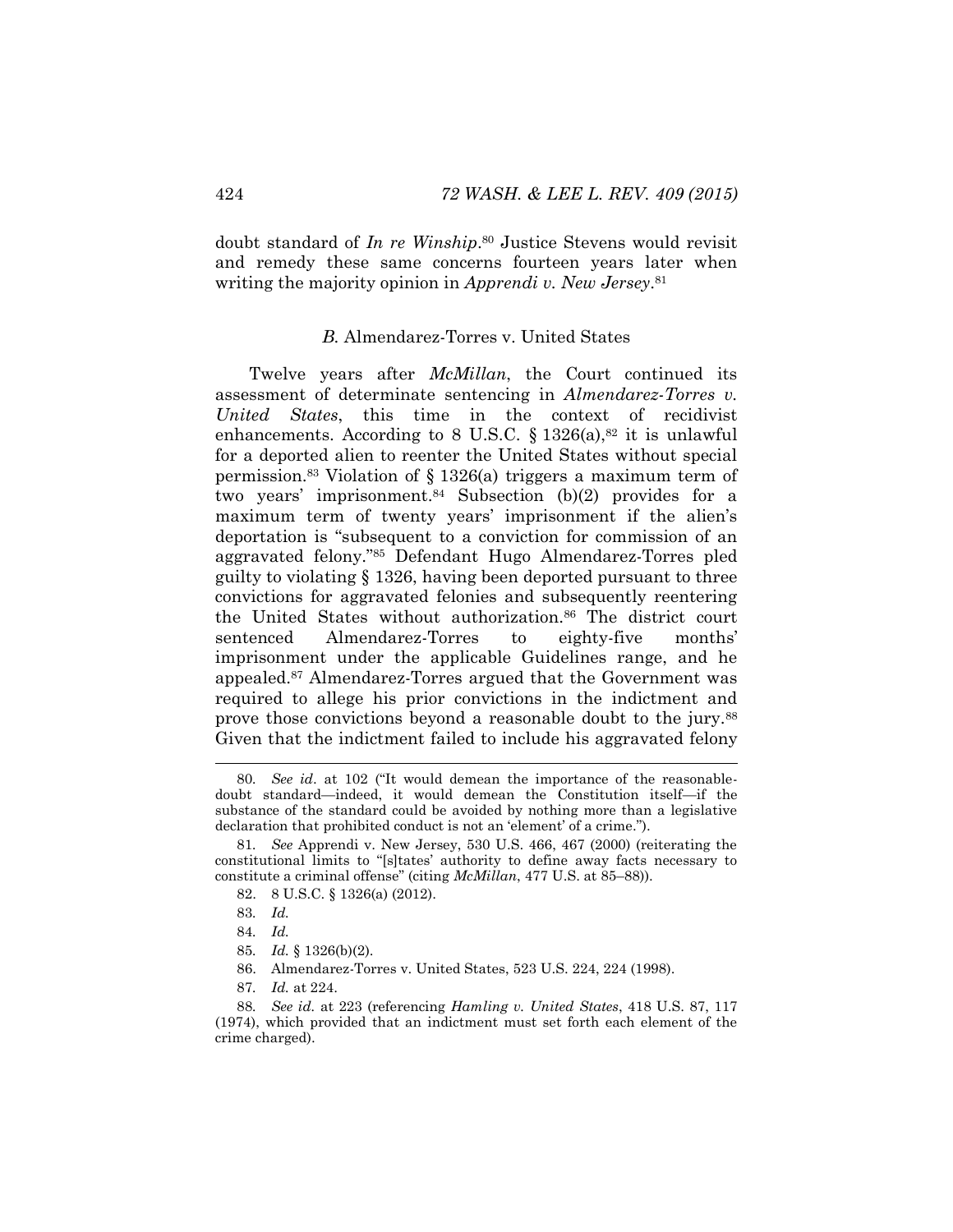convictions, Almendarez-Torres claimed that the court could only invoke the maximum imprisonment of two years as authorized by § 1326.<sup>89</sup> The Fifth Circuit upheld the district court's sentence, and a closely divided Supreme Court affirmed, concluding that Congress may treat a recidivist enhancement based on a defendant's prior convictions as a sentencing factor, rather than an element of the crime.<sup>90</sup> The Court therefore determined that subsection (b)(2) was not an element of the crime but rather a penalty provision to be found by a preponderance of the evidence by a judge. $91$ 

Like *McMillan*, the *Almendarez-Torres* Court was split 5–4, with the narrow majority consisting of Chief Justice Rehnquist and Justices O'Connor, Kennedy, Thomas, and Breyer. <sup>92</sup> Writing for the Court, Justice Breyer approached the sentencing issue as one of statutory construction.<sup>93</sup> The majority first looked to the subject matter of the statute (recidivism) to determine whether Congress intended for subsection (b)(2) to constitute an element of the crime or a sentencing factor.<sup>94</sup> Emphasizing the wellestablished tradition of recidivism, the Court maintained that the prior commission of a serious crime "is as typical a sentencing factor as one might imagine,"<sup>95</sup> and consequently, lower courts have "almost uniformly" interpreted statutes that increase sentences for recidivists as providing sentencing factors, rather

92*. See id.* at 226 (listing the division of votes).

93*. See* Bibas, *supra* note [3,](#page-2-0) at 1108 (suggesting that the holding in *Almendarez-Torres* turned on congressional intent, given that legislatures traditionally define the elements of an offense as provided in *McMillan*).

94*. See Almendarez-Torres*, 523 U.S. at 228–29 (explaining that while an indictment must set forth all elements of the crime charged, it need not allege factors only relevant to the sentencing procedure (citing Hamling v. United States, 418 U.S. 87, 117 (1974))).

<sup>89</sup>*. See id.* at 227 (noting that two years' imprisonment was the maximum penalty authorized for an offender without a prior conviction).

<sup>90</sup>*. See id.* at 225 (stating that a legislature's decision to treat recidivism as a sentencing factor does not exceed constitutional limits on the legislature's authority to define the elements of a crime).

<sup>91</sup>*. See id.* at 224–25 (concluding that the prosecution did not need to allege the defendant's prior convictions in the indictment or prove said convictions to a jury beyond a reasonable doubt in order to trigger the enhancement of the statutory maximum).

<sup>95</sup>*. See id.* at 230 (listing various statutes that mandate increased sentences for recidivists).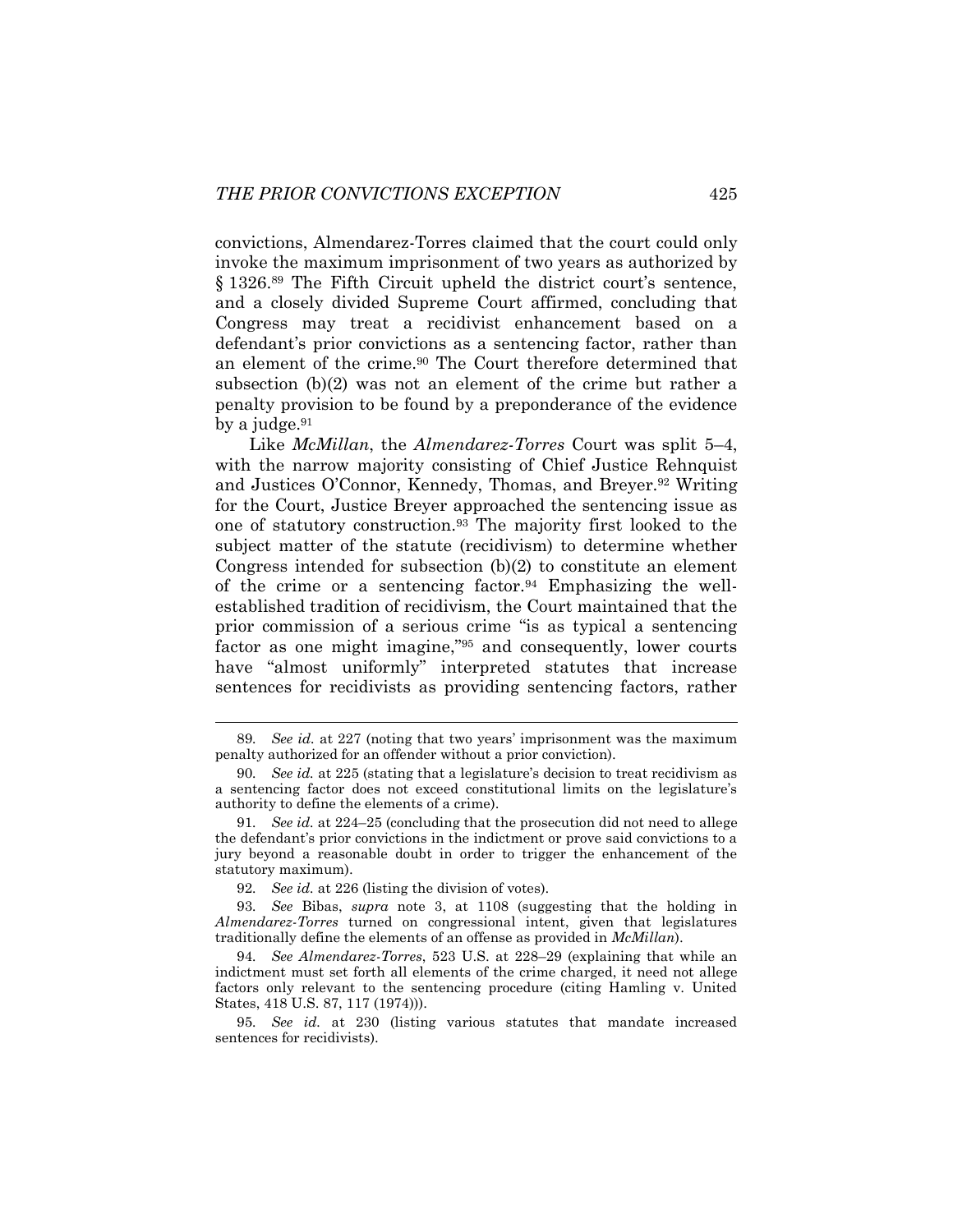than elements of the offense.<sup>96</sup> After reaffirming its endorsement of this longstanding tradition,  $97$  the Court then turned its attention to an examination of the statute's language.

Under 8 U.S.C. § 1326, subsection (a) provides that, "subject to subsection (b),"<sup>98</sup> any alien who has been deported and since reentered the United States illegally shall be fined or imprisoned for no more than two years.<sup>99</sup> Subsection (b)(2) provides that, "notwithstanding subsection (a),"<sup>100</sup> any alien as described in subsection (a) whose deportation was subsequent to a conviction for commission of an aggravated felony shall be fined or imprisoned no more than twenty years.<sup>101</sup> The majority concluded that the phrases "subject to subsection (b)" and "notwithstanding subsection (a)" clearly demonstrate that Congress intended for the crime set forth in subsection (a) to be "subject to" subsection (b)'s enhanced penalties when the alien is also a felon.<sup>102</sup> If Congress had intended for subsection (b) to set forth substantive crimes, it would make little sense to include the phrases "subject to" and "notwithstanding."<sup>103</sup>

The majority also pointed to the circumstances surrounding subsection (b)'s adoption. When Congress added subsection (b) to § 1326 in 1988, the original language of subsection (a) was as follows: "Any alien who has been . . . deported . . . and thereafter enters . . . the United States . . . *shall be guilty of a felony*, and upon conviction thereof, be punished by imprisonment of not more than two years  $\dots$ ."<sup>104</sup> Examining this operative language, the majority noted that at the time of the amendment,

<sup>96</sup>*. See id.* (referencing a string of cases that support the traditional interpretation of recidivism as a sentencing factor, not an offense element).

<sup>97</sup>*. See* Graham v. West Virginia, 224 U.S. 616, 629 (1912) (concluding that recidivism speaks to the punishment of the offense, rather than the commission).

<sup>98.</sup> 8 U.S.C. § 1326(a) (2012).

<sup>99</sup>*. Id.*

<sup>100.</sup> *Id.* § 1326(b)(2).

<sup>101</sup>*. Id.* 

<sup>102</sup>*.* Almendarez-Torres v. United States, 523 U.S. 224, 231–32 (1998) (citing § 1326).

<sup>103</sup>*. See id.* (stating that federal courts have always presumed that Congress did not intend for a defendant to be cumulatively punished for two crimes where one is a lesser included offense of the other).

<sup>104.</sup> 8 U.S.C. § 1326(a) (1988) (emphasis added) (amended 1990).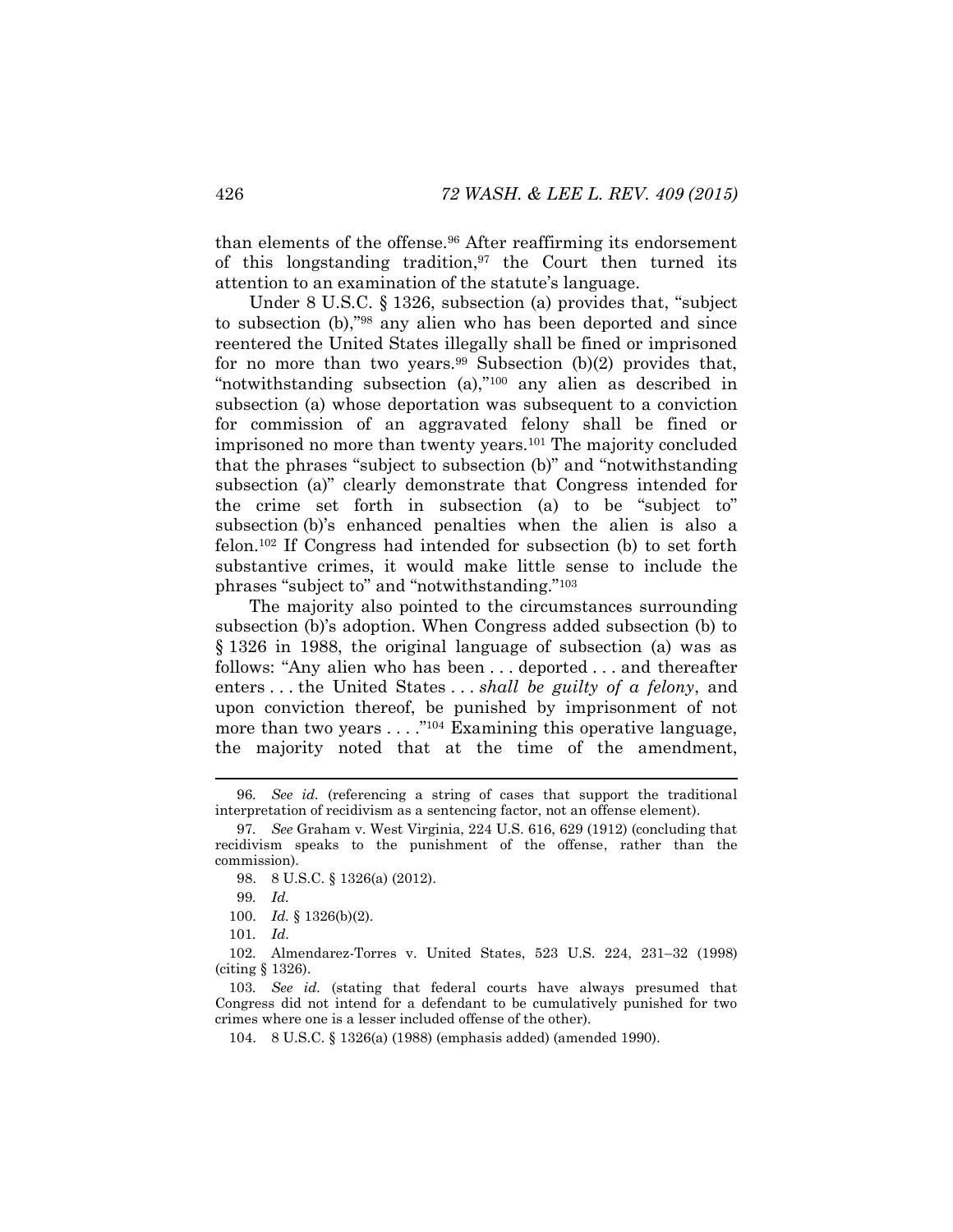subsection (a) addressed the offender's guilt, while subsection (b) referred only to punishment, thereby indicating that Congress solely intended to implement a sentencing consideration.<sup>105</sup> While the dissent argued that Congress eventually struck the aforementioned language ("shall be *guilty* of ...") from subsection (a) pursuant to the Immigration Act of 1990,<sup>106</sup> the majority maintained that the 1990 amendment was merely a housekeeping matter and did not suggest any intention to change the relationship between subsection (a) and subsection  $(b)$ .<sup>107</sup> Moreover, the heading of subsection (b), "Criminal *penalties* for reentry of certain deported aliens,"<sup>108</sup> further supported the majority's interpretation.<sup>109</sup> While a title containing the word "penalties" is not necessarily dispositive, the majority argued that legislative history demonstrates that Congress intentionally drafted subsection (b) to signal a provision that addresses penalties, rather than a substantive crime.<sup>110</sup>

Finally, the majority concluded that any contrary interpretation would "risk unfairness."<sup>111</sup> If subsection (b) provided for a separate crime, rather than a sentencing factor, the Government would need to prove beyond a reasonable doubt

*Id.*

l

108. 8 U.S.C. § 1326 (2012) (emphasis added).

111. *Id.* at 234.

<sup>105</sup>*. See Almendarez-Torres*, 523 U.S. at 232–34.

Although one could read the language, "any alien described in [subsection (a)]," standing alone, as importing subsection (a)'s elements into new offenses defined in subsection (b) . . . it seems more likely that Congress simply meant to "describe" an alien who, in the words of the 1988 statute, was "guilty of a felony" defined in subsection (a) and "convict[ed] thereof."

<sup>106.</sup> Pub. L. No. 100-649, 104 Stat. 5059 (codified as amended at 8 U.S.C. § 1101 (2012)).

<sup>107</sup>*. See Almendarez-Torres*, 523 U.S. at 233–34 (explaining that the amendment to subsection (a) was one of many amendments under the Immigration Act of 1990 meant to "uniformly" simplify the phrasing of various penalty provisions in the Immigration and Naturalization Act).

<sup>109</sup>*. See Almendarez-Torres*, 523 U.S. at 324 (claiming that the heading of a section is helpful in resolving doubts regarding the meaning of a statute (referencing Trainmen v. Balt. & Ohio R.R. Co., 331 U.S. 519 (1947))).

<sup>110</sup>*. See id.* (listing various legislative records referring to subsection (b) as a penalty scheme). "The statutory language is somewhat complex. But after considering the matter in context, we believe the interpretative circumstances point significantly in one direction." *Id.* at 238.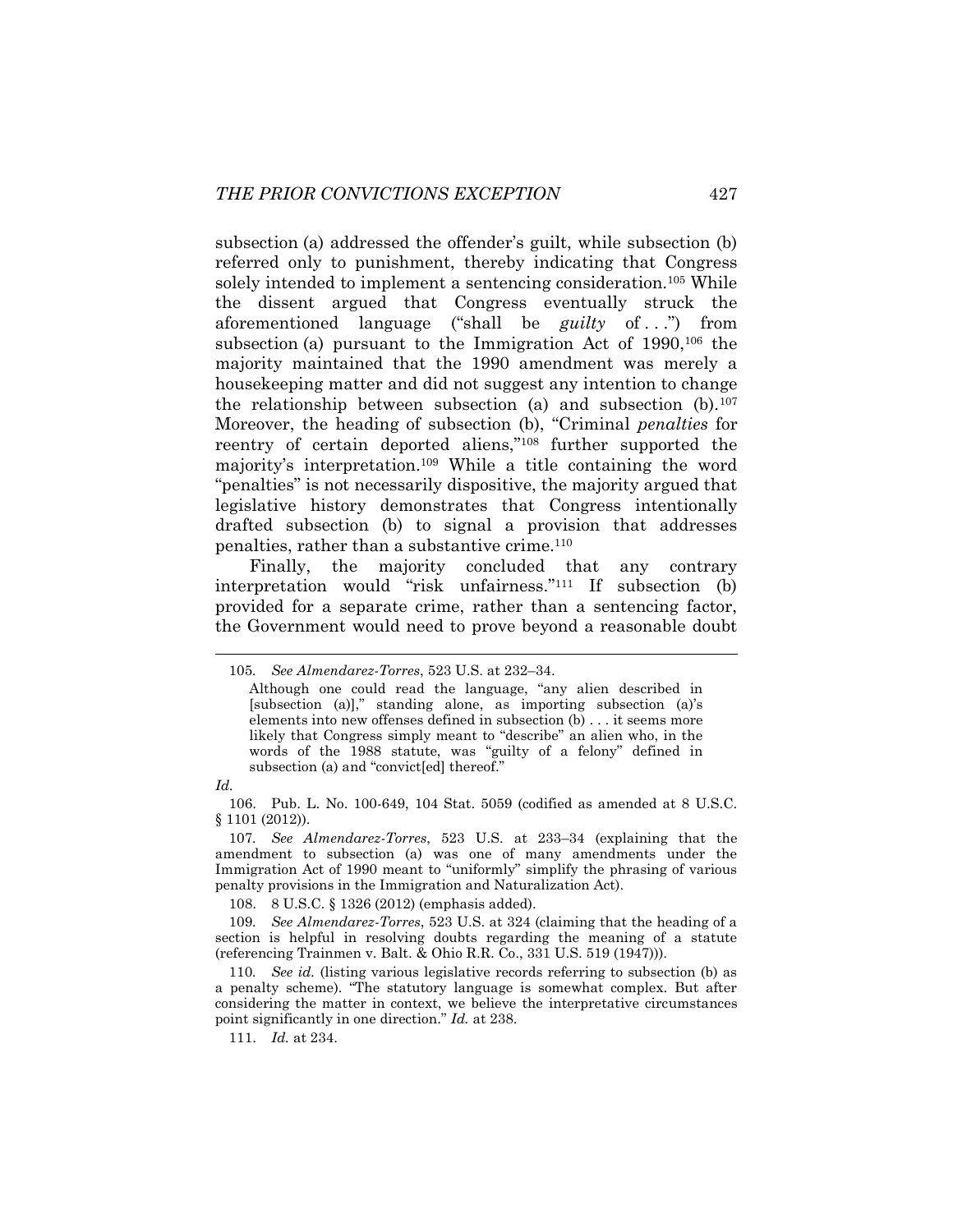to a jury that the defendant was deported subsequent to a conviction for an aggravated felony.<sup>112</sup> Introducing evidence of the defendant's prior convictions, however, would risk significant prejudice.<sup>113</sup> The majority noted that even if a defendant's stipulation concealed the name and the details of the prior offense from the jury, "the government is entitled to prove a prior felony offense through introduction of probative evidence."<sup>114</sup> Thus, jurors would ultimately discover (whether from the indictment, the judge, or the prosecutor) that the defendant committed an aggravated felony.<sup>115</sup> The majority, therefore, concluded that Congress, in adding subsection (b) to § 1326, could not have intended "to create this kind of unfairness in respect to facts that are almost never contested."<sup>116</sup> While the majority did not spend a significant amount of time discussing this issue, the risk of prejudice would remain one of the chief factors preserving the recidivist exception in *Almendarez-Torres*. <sup>117</sup> As argued in the final section of this Note, the risk of prejudice may in fact be an integral reason to uphold *Almendarez-Torres* as good law post-*Alleyne*.

After examining the statute itself, the majority turned its attention to reconciling *Almendarez-Torres* with the Court's reasoning in *McMillan v. United States.* While the two cases are similar in many ways,  $118$  they also differ in two major respects.

<sup>112.</sup> *Id.* at 234–35.

<sup>113.</sup> *See id.* at 235 (noting that, as the Court concluded in *Old Chief v. United States*, 519 U.S. 172, 185 (1997), the "nature" of the prior offense would inevitably give rise to prejudice).

<sup>114</sup>*. See id.* at 235 (referencing Old Chief v. United States, 519 U.S. 192, 178–79 (1997) (citing United States v. Breitkreutz, 8 F.3d 688, 690 (9th Cir. 1993))).

<sup>115</sup>*. See id.* (suggesting that evidence of Almendarez-Torres's aggravated felony would unfairly influence the jury).

<sup>116</sup>*. See id.* (implying that the presence of prior convictions is rarely contested).

<sup>117</sup>*. See* Apprendi v. New Jersey, 530 U.S. 466, 521 (2000) (stating that one of the most common reasons for treating recidivism differently, as demonstrated in *Almendarez-Torres*, is the concern for prejudicing the jury by introducing evidence of the defendant's prior conviction(s)); Gaston, *supra* note [12,](#page-4-0) at 1179 (acknowledging that a defendant's prior convictions might make him unsympathetic to a jury, especially considering the Founders' intent for the Sixth Amendment).

<sup>118</sup>*. See Almendarez-Torres*, 523 U.S. at 242–43 (noting, for example, that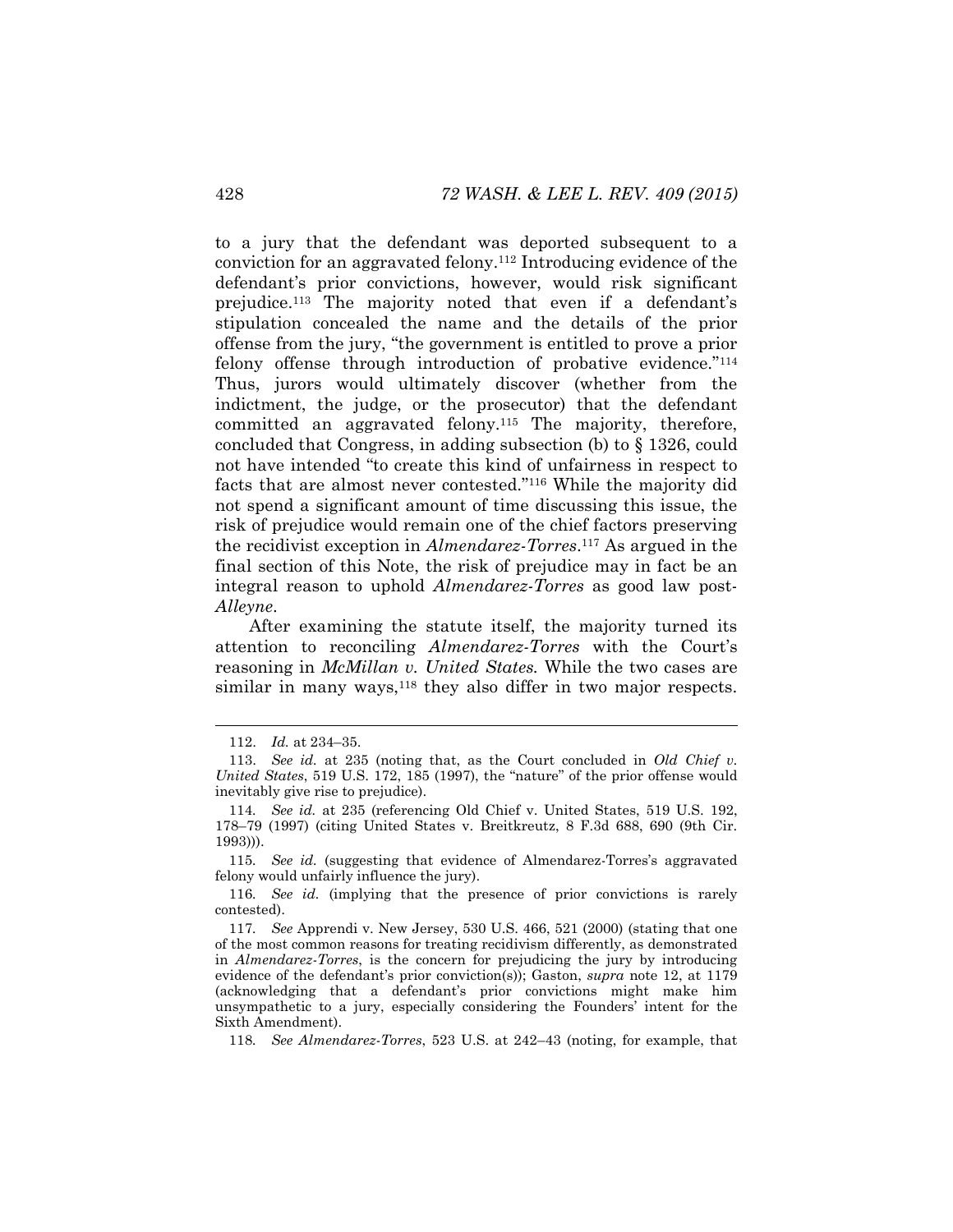The majority first pointed to the traditional role of recidivism as opposed to possession of a firearm: "[T]he Court said long ago that a State need *not* allege a defendant's prior conviction in the indictment or information that alleges the elements of an underlying crime, even though the conviction was 'necessary to bring the case within the statute.'"<sup>119</sup> Echoed throughout *Almendarez-Torres*, the majority reiterated that recidivism is possibly the most well-established basis for enhancing an offender's penalty; to label recidivism as an "element" of the offense would "mark an abrupt departure" from this tradition of treating recidivism as a sentencing factor.<sup>120</sup>

The majority then addressed the second major difference between *McMillan* and *Almendarez-Torres*, that unlike the Pennsylvania statute in *McMillan*, § 1326(b) triggered an increase in the *maximum* penalty, rather than the *minimum*, and created a wider range of punishment.<sup>121</sup> The majority concluded, however, that this difference did not affect the "constitutional outcome" of the case.<sup>122</sup> The increase of a mandatory maximum penalty carries no more, if not less, risk of unfairness than the increase in a mandatory minimum; as Justice Stevens warned in *McMillan*, a mandatory minimum actually has the capacity to "mandate a *minimum* sentence of imprisonment more than twice as severe as the *maximum* the trial judge would otherwise have imposed."<sup>123</sup> Because the *McMillan* Court did not rest its ultimate decision upon the aforementioned distinction, the difference between maximum and minimum penalties was not

122*. Almendarez-Torres*, 523 U.S. at 243; *see also* Bibas, *supra* note 3, at 1109 (stating that this difference actually favored the defendants).

123*. Almendarez-Torres*, 523 U.S. at 244–45 (citing *McMillan*, 477 U.S. at 95 (Stevens, J., dissenting)). A mandatory minimum can essentially eliminate all of the sentencing judge's discretion. *Id.* at 245.

neither statute at issue transgressed the limits set forth in *Patterson* and that both "simply took one factor that has always been considered by sentencing courts to bear on punishment . . . and dictated the precise weight to be given that factor" (citing McMillan v. United States, 477 U.S. 79, 88 (1986))).

<sup>119</sup>*. Id.* at 243 (citing Graham v. West Virginia, 224 U.S. 616, 624 (1912)).

<sup>120</sup>*. See id*. at 244 (referencing *Graham*, 224 U.S. at 629).

<sup>121</sup>*. Compare* 8 U.S.C. § 1326(b) (2012) (raising the maximum penalty from two years' imprisonment to twenty years' imprisonment for those aliens who were deported pursuant to a prior aggravated felony), *with* 42 PA. CONS. STAT. § 9712 (1982) (raising the mandatory minimum sentence to five years' imprisonment for visible possession of a firearm).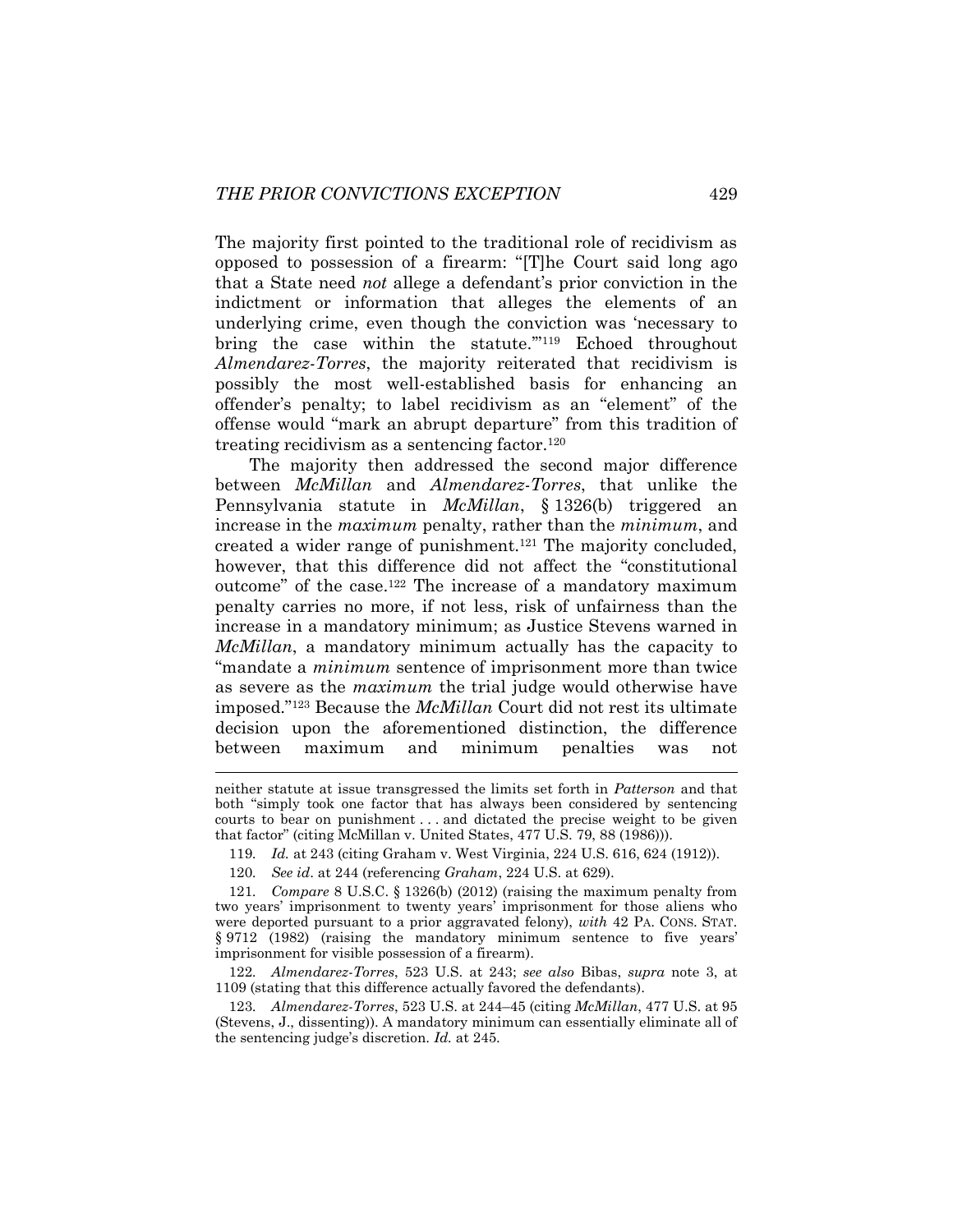determinative in *Almendarez-Torres.*<sup>124</sup> Finally, the majority concluded that *McMillan* further supported the conclusion that Congress has the constitutional power to treat a fact, such as the prior conviction of an aggravated felony, as a sentencing factor, rather than an element of the crime.<sup>125</sup>

Justice Breyer closed the opinion by briefly responding to Almendarez-Torres's final argument—that any significant increase in a statutory maximum sentence should trigger a "constitutional elements requirement."<sup>126</sup> The Court quickly rejected this theory, stating that such a requirement would be inconsistent given the existing case law that allows a judge, rather than a jury, to determine certain factors that may expose a defendant to the death penalty, "a punishment far more severe than that faced by petitioner here."<sup>127</sup> Interestingly, critics of the recidivist exception would later employ this death penalty argument *against* the precedent of *Almendarez-Torres*. 128

While the majority's analysis of recidivist enhancements is instrumental in understanding the various rationales behind the *Almendarez-Torres* exception, the vigorous dissent of Justice Scalia (joined by Justices Stevens, Souter, and Ginsburg) arguably plays an even more paramount role in the conflict between recidivist enhancements and the Sixth Amendment's jury trial guarantee. The dissent in *Almendarez-Torres* signaled what would evolve into a decade-long movement away from the

<sup>124</sup>*. See id.* at 245 (noting that while the *McMillan* Court claimed that the defendant's argument would have had "more superficial appeal" if the sentencing factor triggered a greater or additional punishment, the statement meant no more than that—*superficial* appeal).

<sup>125</sup>*. See id.* at 246 (claiming that the Court in *McMillan* established that the Constitution permits a legislature to require a longer sentence for gun possession, thereby suggesting the same for recidivism).

<sup>126</sup>*. Id.* at 247.

<sup>127</sup>*. See id.* (referencing Walton v. Arizona, 497 U.S. 639 (1990)); Hildwin v. Florida, 490 U.S. 638 (1989); and Spaziano v. Florida, 468 U.S. 477 (1984)).

<sup>128</sup>*. See* Ring v. Arizona, 536 U.S. 584, 584 (2002) (overruling *Walton v. Arizona* to the extent that it allows a sentencing judge to find an aggravating circumstance necessary for the death penalty). The Court eventually revoked the authority of sentencing judges to find those factors necessary to trigger the death penalty, thereby chipping away at one of the pillars of *Almendarez-Torres*. *See id.* at 585 (suggesting that a jury, not a judge, is the correct adjudicatory body to find any element, including those aggravating factors triggering the death penalty, that bring about a greater offense).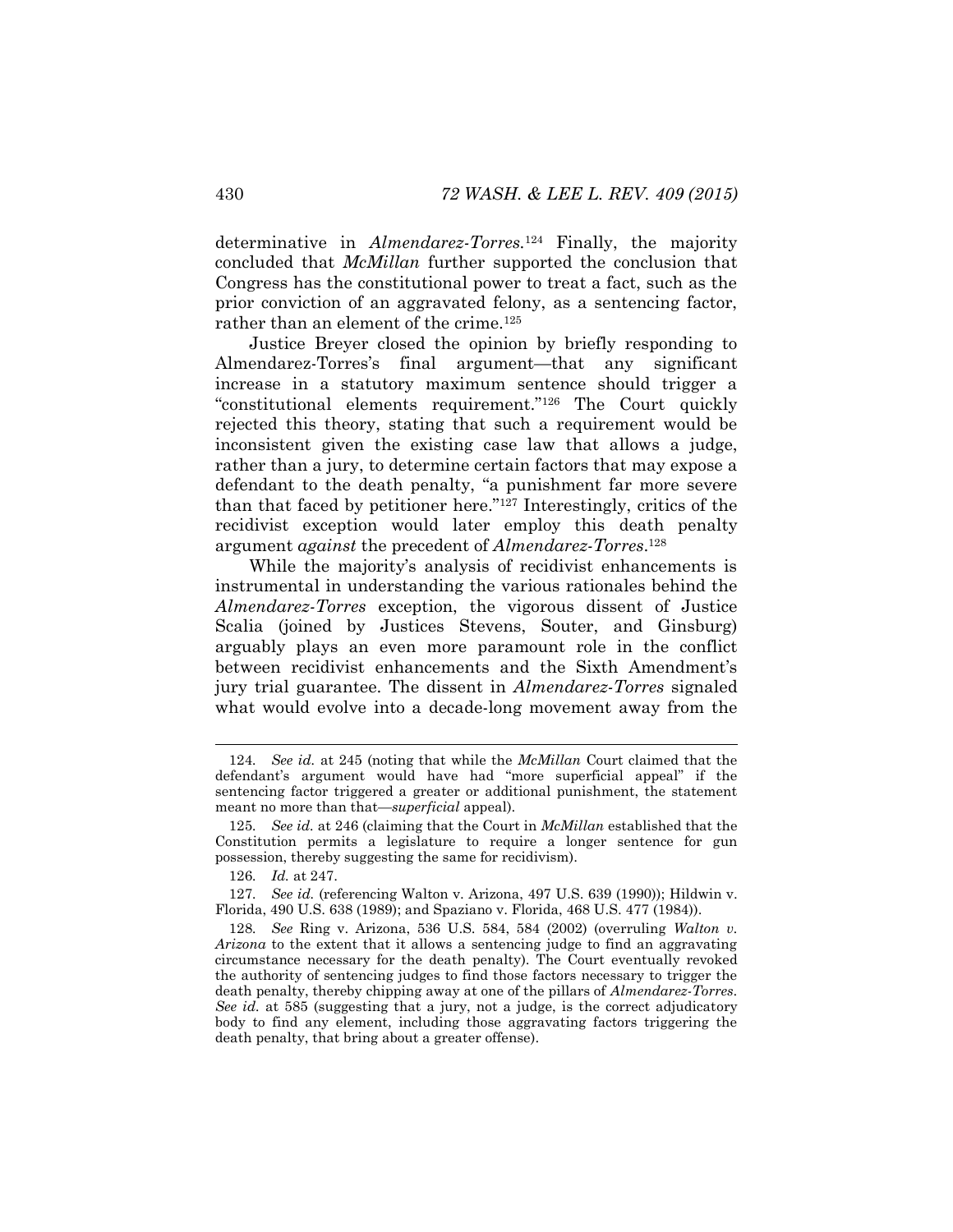judicial fact-finding of determinate sentencing procedures.<sup>129</sup> Focusing in large part on the constitutional questions stemming from the majority's statutory interpretation, the dissent effectively foreshadowed the Sixth Amendment challenges that would consume the Court during the *Apprendi* revolution.<sup>130</sup> The dissent first argued that the statute at issue, § 1326, was ambiguous on its face as to whether subsection (b)(2) constituted an entirely separate offense or a mere sentencing enhancement as indicated by the majority.<sup>131</sup> "'[W]here a statute is susceptible of two constructions, by one of which grave and doubtful constitutional questions arise and by the other of which such questions are avoided, our duty is to adopt the latter."<sup>132</sup> According to the dissent, the majority's interpretation of § 1326, which allows a judge, by a preponderance of the evidence, to determine a fact that increases a defendant's maximum penalty undeniably triggers the "constitutional doubt" canon.<sup>133</sup>

<sup>129</sup>*. See* Alleyne v. United States, 133 S. Ct. 2151, 2153 (2013) (holding that "any fact that increases the mandatory minimum is an 'element' that must be submitted to the jury"); United States v. Booker, 543 U.S. 220, 222 (2005) (concluding that the Federal Sentencing Guidelines are hereinafter *advisory* guidelines, rather than mandatory); Blakely v. Washington, 542 U.S. 296, 304 (2004) (solidifying the *Apprendi* rule); *Ring*, 536 U.S. at 584 (overruling *Walton v. Arizona*, and, as a result, a sentencing judge's authority to find aggravating circumstances that trigger the death penalty); Apprendi v. United States, 530 U.S. 466, 466 (2000) (holding that "[t]he Constitution requires that any fact that increases the penalty for a crime beyond the prescribed statutory maximum . . . must be submitted to a jury and proved beyond a reasonable doubt").

<sup>130</sup>*. See* Gaston, *supra* note [12,](#page-4-0) at 1171 (stating that in later cases, for example *Apprendi v. New Jersey* and *Blakely v. Washington*, the Court would openly repudiate much of *Almendarez-Torres* and seek a broader interpretation of the right to a jury).

<sup>131</sup>*. See Almendarez-Torres*, 523 U.S. at 248 (Scalia, J., dissenting) (noting that in prior cases addressing the issue of sentencing enhancements, the statutes in question "unambiguously relieved the prosecution of the burden of proving a critical fact to the jury beyond a reasonable doubt"). In *McMillan v. Pennsylvania*, the statute at issue specifically provided that visible possession of a firearm "shall not be an element of the crime," but rather "shall be determined at sentencing . . . by a preponderance of the evidence." 477 U.S. 79, 81 n.1 (1986) (citing 42 PA. CONS. STAT. § 9712(b) (1982)).

<sup>132</sup>*. Almendarez-Torres*, 523 U.S. at 250 (Scalia, J., dissenting) (quoting United States *ex rel.* Attorney Gen. v. Del. & Hudson Co., 213 U.S. 366, 408 (1909)).

<sup>133</sup>*. Id.* at 251.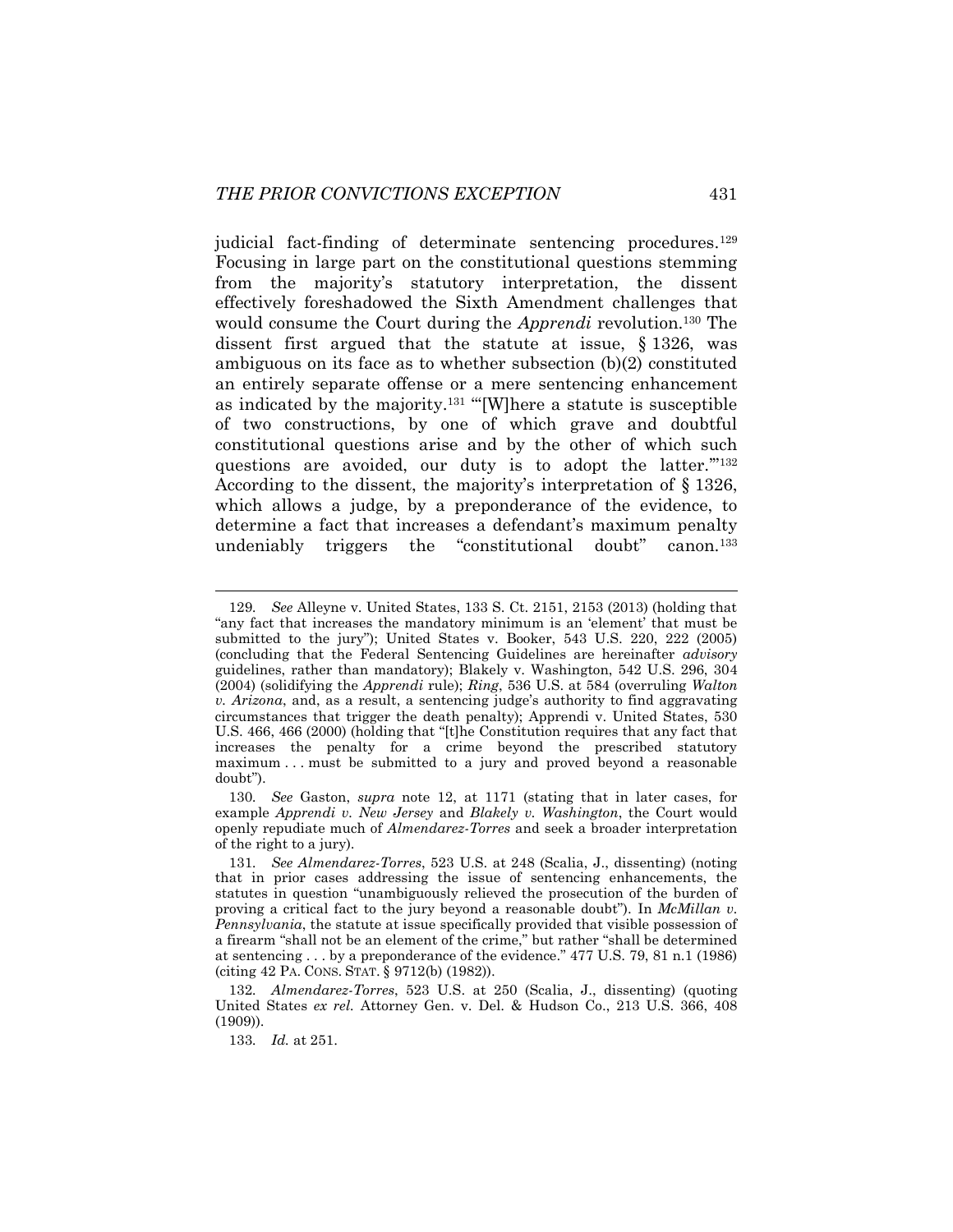Therefore, the Court should have read subsection (b)(2) as a separate offense, rather than a sentencing factor.<sup>134</sup>

In order to illustrate this "constitutional doubt," the dissent pointed to a string of relevant case law addressing the extent to which the Constitution prohibits the reallocation of burdens of proof in criminal cases.<sup>135</sup> Paying special attention to the Court's most recent case, *McMillan v. Pennsylvania*, <sup>136</sup> the dissent emphasized the distinction between statutes that enhance the permissible maximum penalty and statutes that prescribe a minimum sentence.<sup>137</sup> The dissent reasoned that the Pennsylvania law in *McMillan* fell within constitutional limits because it did not heighten the maximum penalty for the crime committed; rather, it functioned solely to keep the court's penalty within the range already available.<sup>138</sup> The Court in *McMillan*  specifically recognized, however, that the outcome may have been different if the statute had triggered an increase in the maximum penalty.<sup>139</sup> While the majority maintained that this distinction actually strengthens the constitutionality of § 1326 "because an increase of the minimum sentence (rather than the permissible maximum) is more disadvantageous to the defendant,"<sup>140</sup> the dissent summarily replied that the *McMillan* Court not only rejected this position, but also based its holding on the "converse"

<sup>134</sup>*. See id.* at 249 (concluding that subsection (b)(2) is a separate offense that includes the violation in subsection (a) but adds the element of prior felony conviction).

<sup>135</sup>*. See id.* at 251–58 (discussing *In re Winship*, 397 U.S. 358 (1970); *Mullaney v. Wilbur*, 421 U.S. 684 (1975); *Patterson v. New York*, 432 U.S. 197 (1977); and *McMillan v. Pennsylvania*, 477 U.S. 79 (1986)).

<sup>136</sup>*. See id.* at 256 ("[N]o one can read *McMillan*, our latest opinion on the point, without perceiving that the determinative element in our validation of the Pennsylvania statute was the fact that it merely limited the sentencing judge's discretion within the range of penalty already available, *rather than* substantially increasing the available sentence.").

<sup>137</sup>*. See id.* at 253 (noting that *McMillan* did not involve an increase of the maximum penalty such as the statute in *Almendarez-Torres*).

<sup>138</sup>*. See id.* (referencing *McMillan*, 477 U.S. at 87–88).

<sup>139</sup>*. See id.* (reiterating the *McMillan* Court's suggestion that the argument for a separate element would have had "at least more superficial appeal" if the factor in question, visible possession of a firearm, exposed the defendants to a heightened punishment (citing *McMillan*, 477 U.S. at 88)).

<sup>140</sup>*. Id.* at 254.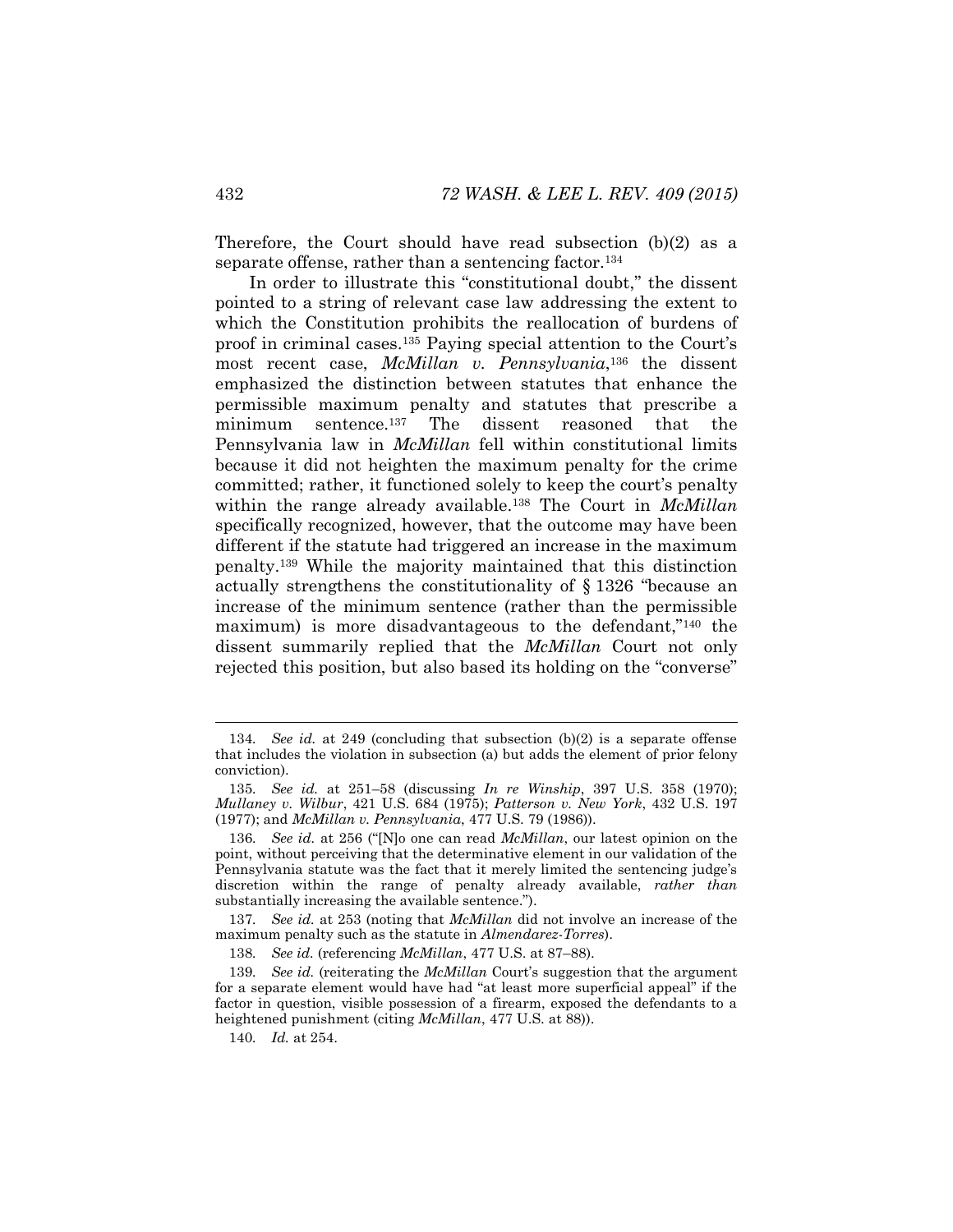conclusion.<sup>141</sup> Moreover, the dissent provided a list of cases in which state supreme courts determined that a prior conviction increasing the charged crime's maximum punishment must be considered an element of the offense.<sup>142</sup>

The dissent next addressed the majority's discussion of the tradition of recidivism, noting that it was "near uniform practice" among states to treat prior convictions as elements of a separate offense when the statute in question creates a greater maximum sentence for crimes committed by convicted felons.<sup>143</sup> The dissent further stressed that the Court's special treatment of recidivism not only lacked a rational basis, but also transgressed the limits of common law.<sup>144</sup> Listing a host of cases in support, the dissent emphasized that under common law, the fact of prior convictions must be charged in the same indictment as the underlying crime and submitted to the jury for determination.<sup>145</sup> The dissent also discussed, albeit more briefly, the majority's textual misreading of § 1326 and the statute's legislative history. The dissent argued that the statute in its current form actually undermined the majority's interpretation—why would the legislature eliminate the statute's decisive language ("shall be guilty of a felony")

<span id="page-25-0"></span><sup>141</sup>*. Id.*

<sup>142</sup>*. See, e.g.*, State v. Smith, 106 N.W. 187, 188 (1906) ("By the uniform current of authority, the fact of the prior convictions is to be taken as part of the offense instantly charged, at least to the extent of aggravating it and authorizing an increased punishment."); Tuttle v. Commonwealth, 68 Mass. 505, 506 (1854) (concluding that a prior conviction increasing the maximum sentence must be set forth in the indictment).

<sup>143</sup>*. Almendarez-Torres*, 523 U.S. at 261 (Scalia, J., dissenting). "While several states later altered this procedure by providing a separate proceeding for the determination of prior convictions, at least as late as 1965 all but eight retained the defendant's right to a jury determination on this issue." *Id.*

<sup>144</sup>*. See id.* (stating that the majority mistakes the issue in this case for whether a prior felony conviction is typically used as a sentencing factor).

<sup>145</sup>*. See id.* (referencing, for example, *Spencer v. Texas*, 385 U.S. 554, 563 (1967) and *Massey v. United States*, 281 F. 293, 297 (8th Cir. 1922), and questioning why the majority was unable to find any statutes making recidivism an element of the crime); Brent E. Newton, Almendarez-Torres *and the* Anders *Ethical Dilemma*, 45 HOUS. L. REV. 747, 771 (2008) (noting that, although the Court had never directly addressed the issue set forth in *Almendarez-Torres*, the Court had previously resolved similar questions in favor of the defendants when a disputed fact increased the maximum punishment).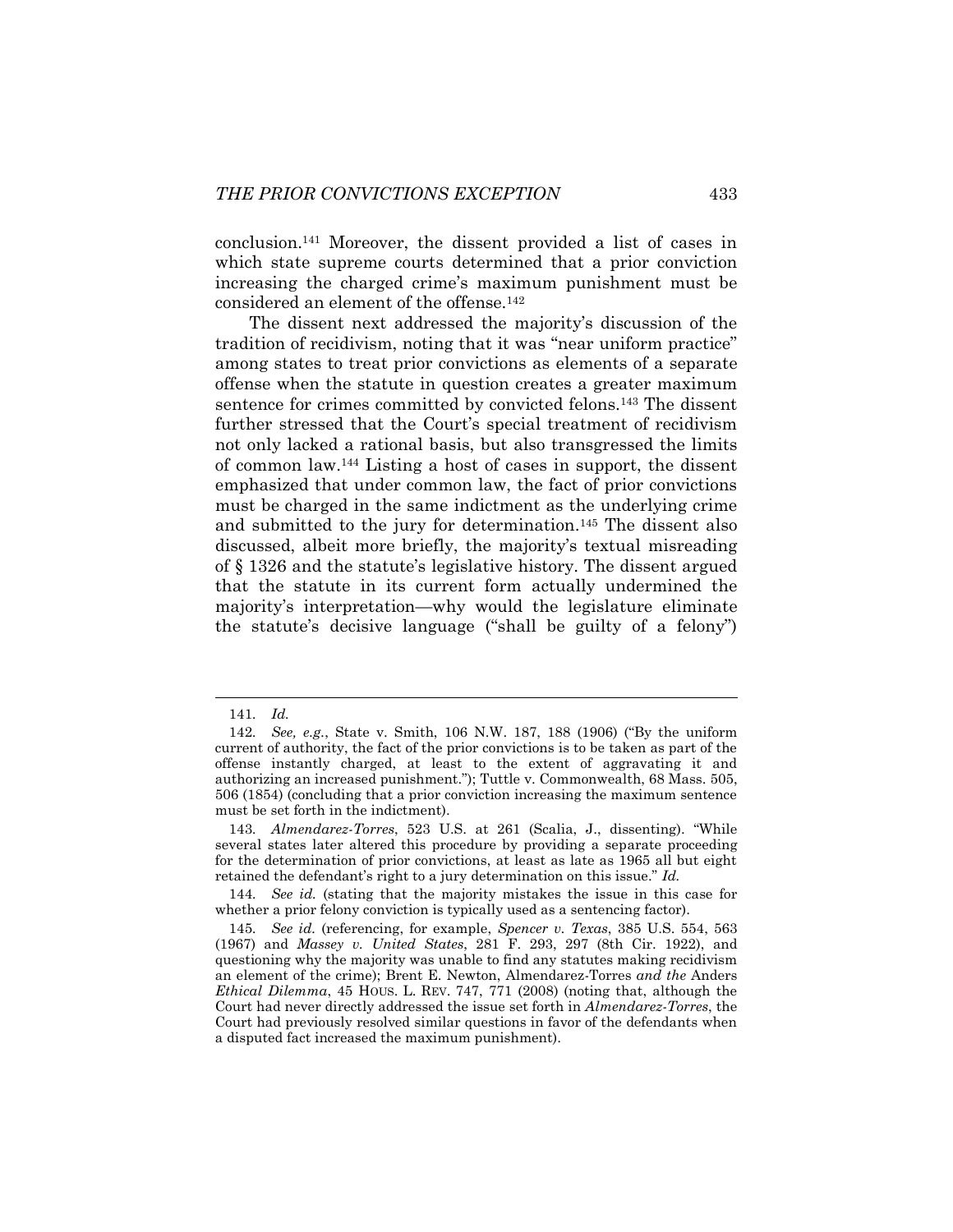classifying subsection (a) as a crime, if not to make both subsections parallel?<sup>146</sup>

Finally, the dissent addressed the majority's "inherent unfairness argument" regarding the prejudice of prior convictions.<sup>147</sup> While it would certainly be unfair to reveal the existence of prior felony convictions to the jury, it would be equally, if not more, unfair to take away the defendant's right to a jury determination beyond a reasonable doubt on the question of prior conviction.<sup>148</sup> Looking at the congressional intent, the dissent stressed that Congress more likely agreed with the traditional practice of the aforementioned common law rather than with current policy judgments regarding prejudice when drafting this statute.<sup>149</sup> Regardless of Congress's intent, the dissent maintained that the very notion that "jury infection" trumps the defendant's right to a jury verdict secured by a reasonable-doubt standard is unsound.<sup>150</sup>

While Justice Scalia never *definitively* declared that the Constitution requires a jury to find the existence of a prior

<sup>146</sup>*. See Almendarez-Torres*, 523 U.S. at 264 (Scalia, J., dissenting). [B]oth subsections say that the individuals they describe "shall be fined under title 18, or imprisoned not more than [2, 10, or 20] years." If this suffices to define a substantive offense in subsection (a) (as all agree it does), it is hard to see why it would not define a substantive offense in each paragraph of subsection (b) as well.

*Id.*

<sup>147</sup>*. See id.* at 267 (describing the prejudice of bringing the existence of a prior felony conviction to the jury).

<sup>148</sup>*. See id.* (stating that the majority incorrectly assessed the risk of prejudice as the greater disadvantage).

<sup>149</sup>*. See id.* at 267–68 (noting that the majority's preference for judicial factfinding of prior convictions conflicts with "the manner in which recidivism laws have historically been treated in this country"); *see, e.g.*, United States v. Texas, 507 U.S. 529, 534 (1993) (discussing the longstanding principle that when statutes violate the common law, they must be read with "a presumption favoring the retention of long-established and familiar principles"); Norfolk Redevelopment & Hous. Auth. v. Chesapeake & Potomac Tel. Co. of Va., 464 U.S. 30, 34–35 (1983) (concluding that the Uniform Relocation Act did not change the "long-established common law principle" that a utility forced to relocate from a public right-of-way must cover its own expenses).

<sup>150</sup>*. See Almendarez-Torres*, 523 U.S. at 268 (Scalia, J., dissenting) (noting that the majority's assertion relies on the assumption that the fact of prior convictions is rarely contested, which is inaccurate, according to the dissent, especially in the case of an illegal reentry alien statute).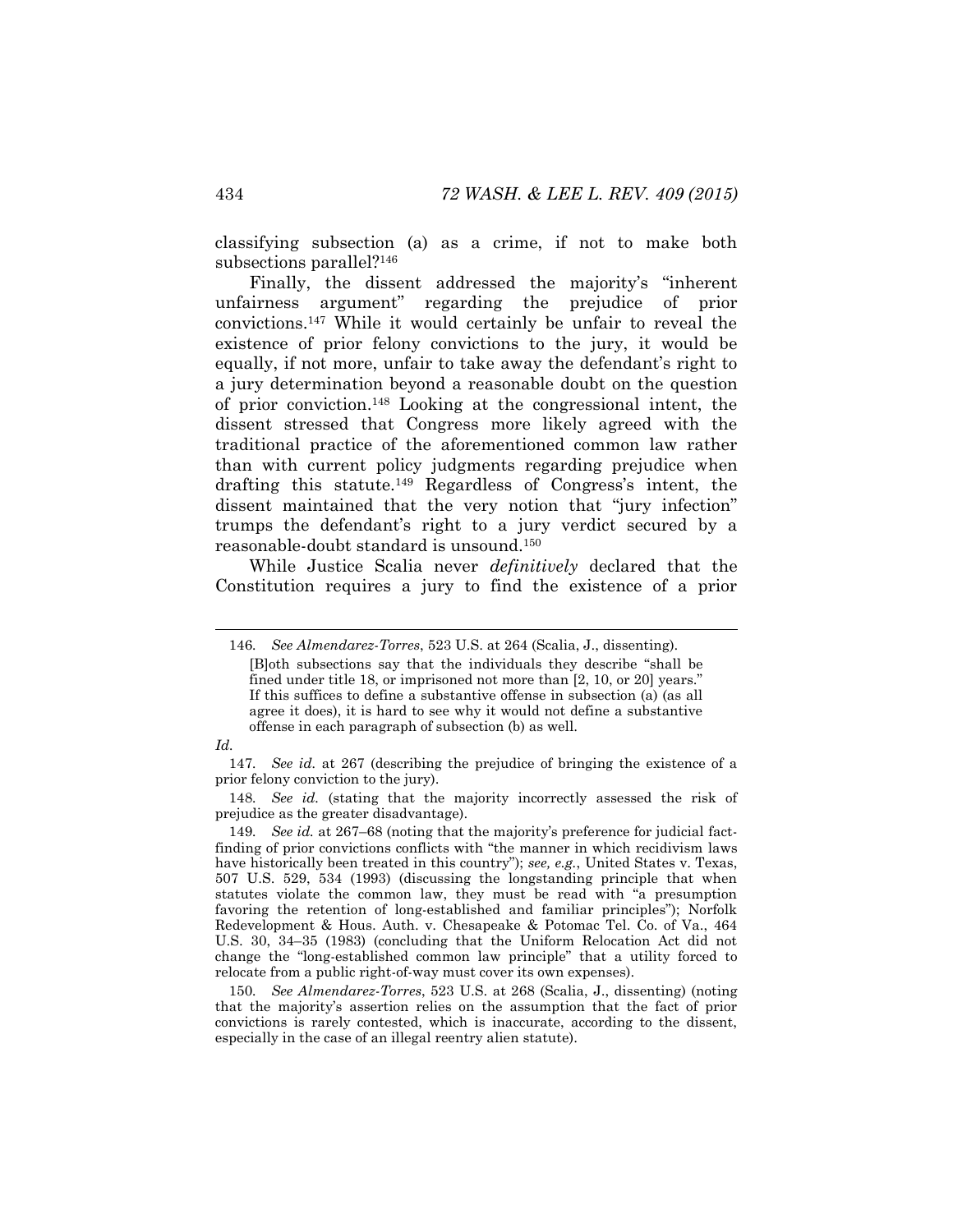conviction, he made clear the constitutional doubt surrounding the majority's exception to such a rule151: "I think it beyond question that there was, until today's unnecessary resolution of the point, 'serious doubt' whether the Constitution permits a defendant's sentencing exposure to be increased tenfold on the basis of a fact that is not charged, tried to a jury, and found beyond a reasonable doubt."<sup>152</sup> Only one year after the holding in *Almendarez-Torres*, the dissent's concerns would begin to take shape in the form of an emerging constitutional rule, first foreshadowed by *Jones v. United States*, <sup>153</sup> and later solidified by *Apprendi v. New Jersey*.

### *C.* Apprendi v. New Jersey *and Its Revival of Jury Fact-finding*

In *Jones v. United States*, the Court construed the provisions of a federal carjacking statute<sup>154</sup> that established higher penalties for the offense if it resulted in death or serious bodily injury as elements of the offense rather than sentencing factors.<sup>155</sup> The Court overturned the defendant's sentence of twenty-five years, which had been enhanced from a maximum of fifteen years after the district court found, by a preponderance of the evidence, that serious bodily injury resulted from the defendant's crime.<sup>156</sup> This holding marked the beginning of a crucial shift in sentencing jurisprudence. <sup>157</sup>

l

154. 18 U.S.C. § 2119 (2012).

<sup>151.</sup> *See id.* at 260 ("I do not endorse that position as necessarily correct . . . . What I have tried to establish . . . is that on the basis of our jurisprudence to date, the answer to the constitutional question is not clear.").

<span id="page-27-0"></span><sup>152</sup>*. Id.* 

<sup>153.</sup> 526 U.S. 227 (1999).

<sup>155</sup>*. See Jones*, 526 U.S. at 227 (holding that § 2119 establishes three separate offenses, each of which must be charged by indictment, proven beyond a reasonable doubt, and submitted to a jury); DEMLEITNER ET AL., *supra* note [63,](#page-13-0)  at 464 (suggesting that § 2119 created separate crimes because "several related subsections defined increasing maximum penalty levels if the offense resulted in serious bodily injury").

<sup>156</sup>*. See Jones*, 526 U.S. at 251–52 (stating that affirming the enhanced maximum sentence would "raise serious constitutional questions on which precedent is not dispositive").

<sup>157</sup>*. See* JOSHUA DRESSLER & GEORGE C. THOMAS, III, CRIMINAL PROCEDURE 1295 (5th ed. 2013) (noting that the Court's dictum in *Jones* would evolve into a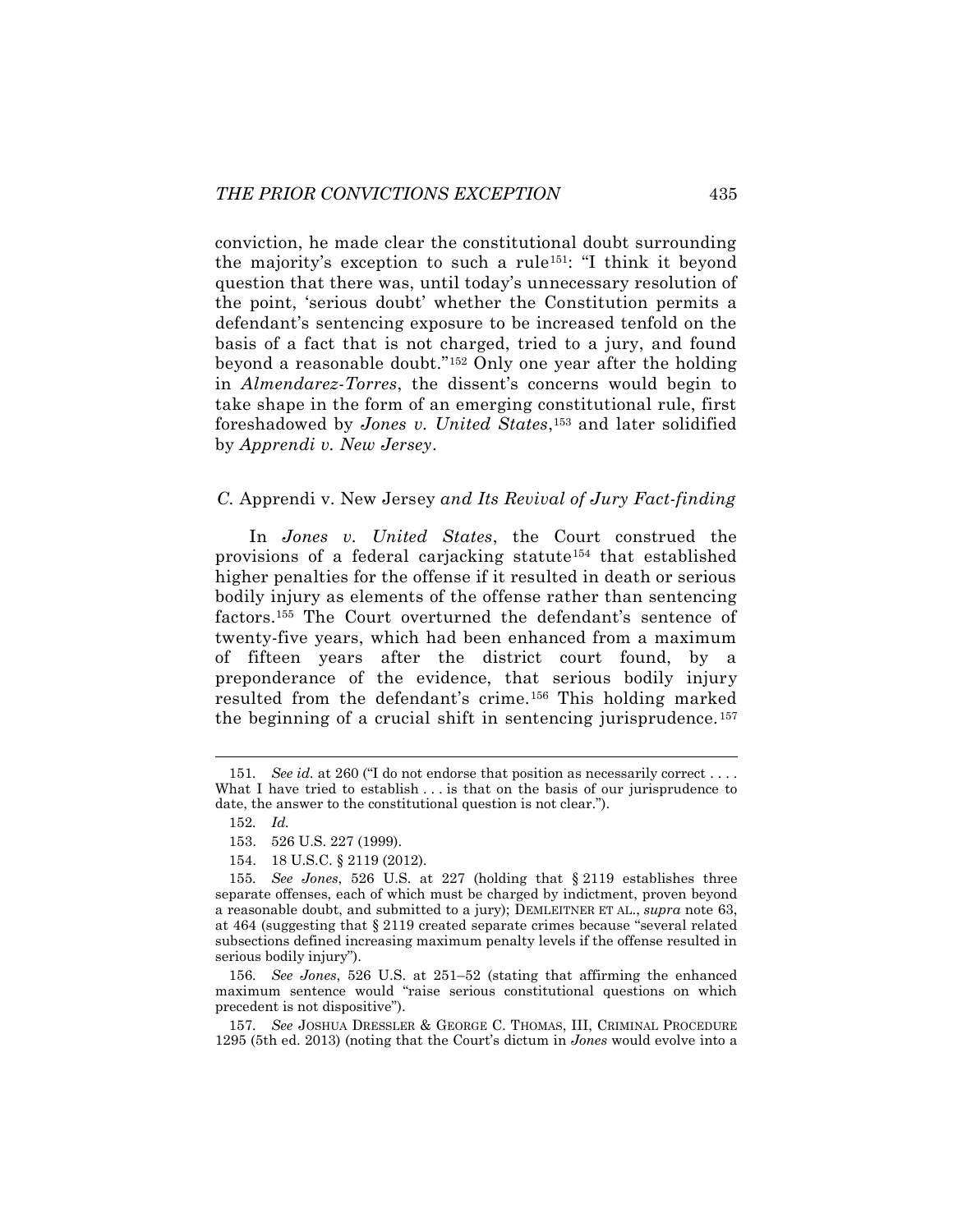A "mirror image"<sup>158</sup> of *Almendarez-Torres*, the majority in *Jones* evaluated a similar federal statute but arrived at the opposite conclusion, "recast[ing] what looked like a sentencing factor into a traditional element of an offense."<sup>159</sup> While the Court in *Jones*  insisted that it was merely interpreting a federal statute, not proposing a constitutional rule,<sup>160</sup> it undoubtedly foreshadowed an emerging principle that would consume the Court's attention during the next decade-long wave of sentencing reform.<sup>161</sup>

<span id="page-28-1"></span><span id="page-28-0"></span>In *Apprendi v. New Jersey*, the Court solidified the shift away from judicial fact-finding foreshadowed in *Jones* by taking what was a mere footnote<sup>162</sup> and setting forth a pivotal constitutional rule that would forever change the country's sentencing system.<sup>163</sup> The Court addressed a New Jersey "hate crime" statute prescribing a greater term of imprisonment for any crime when the trial judge finds, by a preponderance of the evidence,

Bibas, *supra* not[e 3,](#page-2-0) at 1115.

160*. See Jones*, 526 U.S. at 252 n.11 (claiming that the holding does not set forth any new principle of constitutional law, but rather construes a federal statute "in light of a set of constitutional concerns that have emerged through a series of our decisions over the past quarter century").

161*. See id.* at 243 n.6 ("[A]ny fact (other than a prior conviction) that increases the maximum penalty for a crime must be charged in an indictment, submitted to a jury, and proved beyond a reasonable doubt. Because our prior cases suggest rather than establish this principle, our concern . . . rises only to the level of doubt, not certainty."); DRESSLER & THOMAS, *supra* note [157,](#page-27-0) at 1294 (suggesting that the holding in *Jones* would have been far less instrumental had the Court not introduced the aforementioned constitutional principle).

162*. See supra* note [160](#page-28-0) and accompanying text (quoting footnote 6 of the *Jones* opinion).

163*. See* R. Craig Green, Apprendi*'s Limits*, 39 U. RICH. L. REV. 1155, 1157 (2005) (describing *Apprendi v. New Jersey* as a "landmark" decision in modern sentencing law); Bibas, *supra* note [3](#page-2-0), at 1122 (stating that "*Apprendi* is *Jones*  taken to its logical conclusion").

<sup>&</sup>quot;constitutional holding" in *Apprendi*).

<sup>158.</sup> Bibas, *supra* not[e 3,](#page-2-0) at 1115.

<sup>159.</sup> DEMLEITNER, *supra* note [63,](#page-13-0) at 464.

Four members of the *Almendarez-Torres* majority repeated their arguments in dissent in *Jones*. They wanted to defer to legislatures, stressed traditional leeway for judicial fact-finding at sentencing, and forecast that the elements rule would cause grave practical problems. Conversely, the *Jones* majority copied the *Almendarez-Torres* dissent. These Justices distrusted legislatures and judges, exalted juries, relied on traditions of jury fact-finding, and adopted a strong rule of construction to avoid constitutional doubts.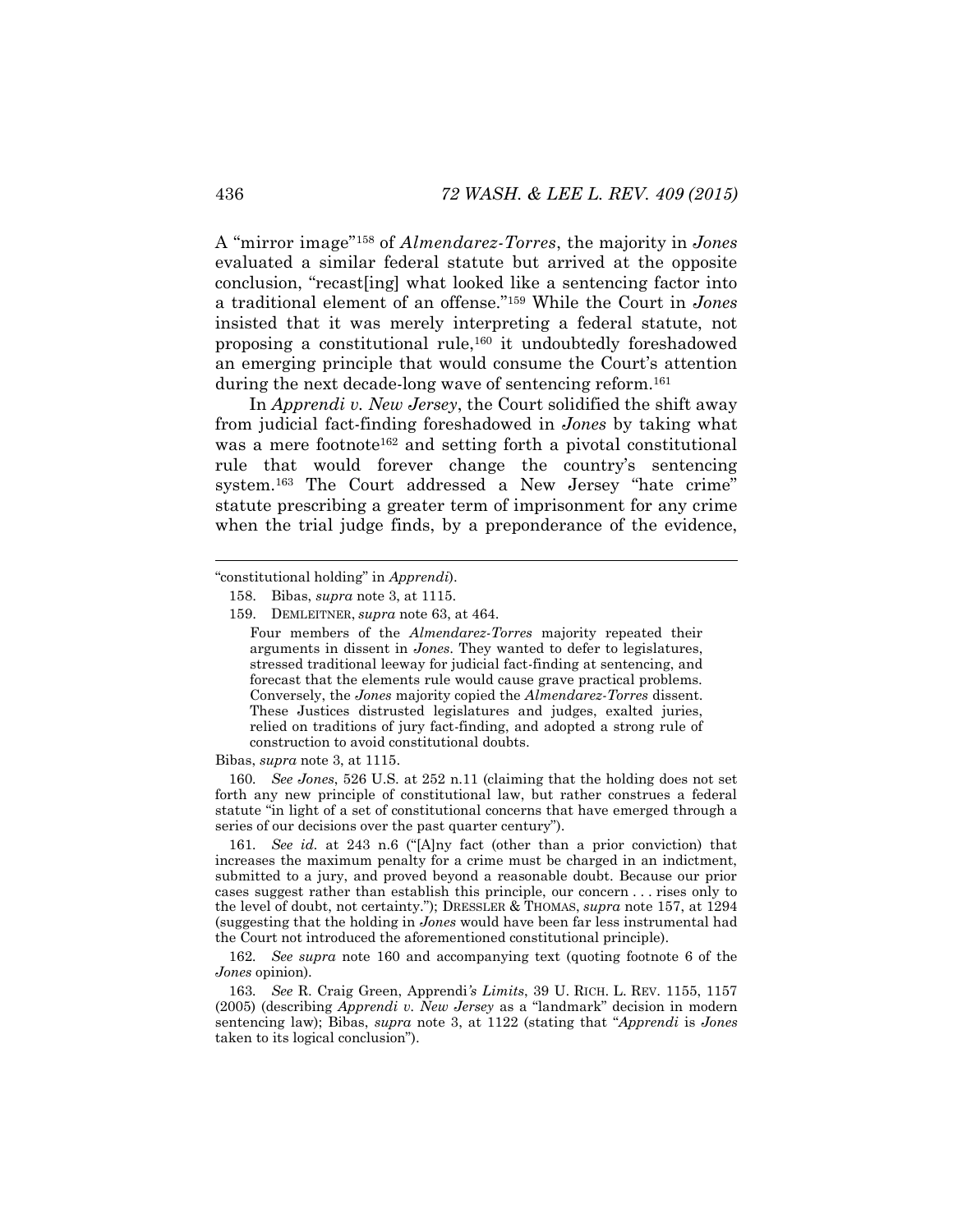that the defendant "acted with a purpose to intimidate an individual or group of individuals because of race, color, gender, handicap, religion, sexual orientation or ethnicity" while committing the crime.<sup>164</sup> After determining that Apprendi, who had been charged with second-degree possession of a firearm for an unlawful purpose, violated the state's hate crime statute, the trial court increased the original sentence of ten years (for the underlying offense) to twenty years.<sup>165</sup> In a predictable  $5-4$ split,<sup>166</sup> the Court held that "[t]he Constitution requires that any fact that increases the penalty for a crime beyond the prescribed statutory maximum, *other than the fact of a prior conviction*, must be submitted to a jury and proved beyond a reasonable doubt."<sup>167</sup> Professor Stephanos Bibas perfectly describes the majority's core reasoning in the following way: "The majority once again exalted jury fact-finding, relied heavily on historical arguments about juries' traditional role, and refused to trust judges or legislators. The Court feared the erosion of jury trials and also hinted at the need to give fair notice to defendants of enhancements."<sup>168</sup>

The majority emphasized that when assessing whether a factor is an element of a separate crime (thereby triggering a jury determination beyond a reasonable doubt) or merely a sentencing enhancement (thereby triggering a judicial determination by a preponderance of the evidence), the central issue is not one of form, but rather one of effect: if a "sentencing element" exposes the defendant to a greater punishment than that authorized by the jury's verdict, then that factor should constitute an element of a separate offense, regardless of the state's labeling of that factor.<sup>169</sup> In establishing this brightline rule, the Court

167*. Apprendi*, 530 U.S. at 466 (emphasis added).

168. Bibas, *supra* not[e 3,](#page-2-0) at 1122.

<sup>164.</sup> N.J. STAT. ANN. § 2C:44–3(e) (West 1999–2000).

<sup>165.</sup> Apprendi v. United States, 530 U.S. 466, 466 (2000).

<sup>166</sup>*. See* Gaston, *supra* note [12,](#page-4-0) at 1167–68 (noting that the narrow majority in *Apprendi* marked a return to the Framers' intent that the Sixth Amendment should protect individuals from an "over-punitive" government). It is important to note that the dissent in *Apprendi* was comprised of the majority in *Almendarez-Torres* with the exception of Justice Thomas, thereby reflecting a shift on the bench towards a revival of the jury's role in sentencing procedures. *Id.* 

<sup>169</sup>*. See Apprendi*, 530 U.S. at 494 (suggesting that labels are not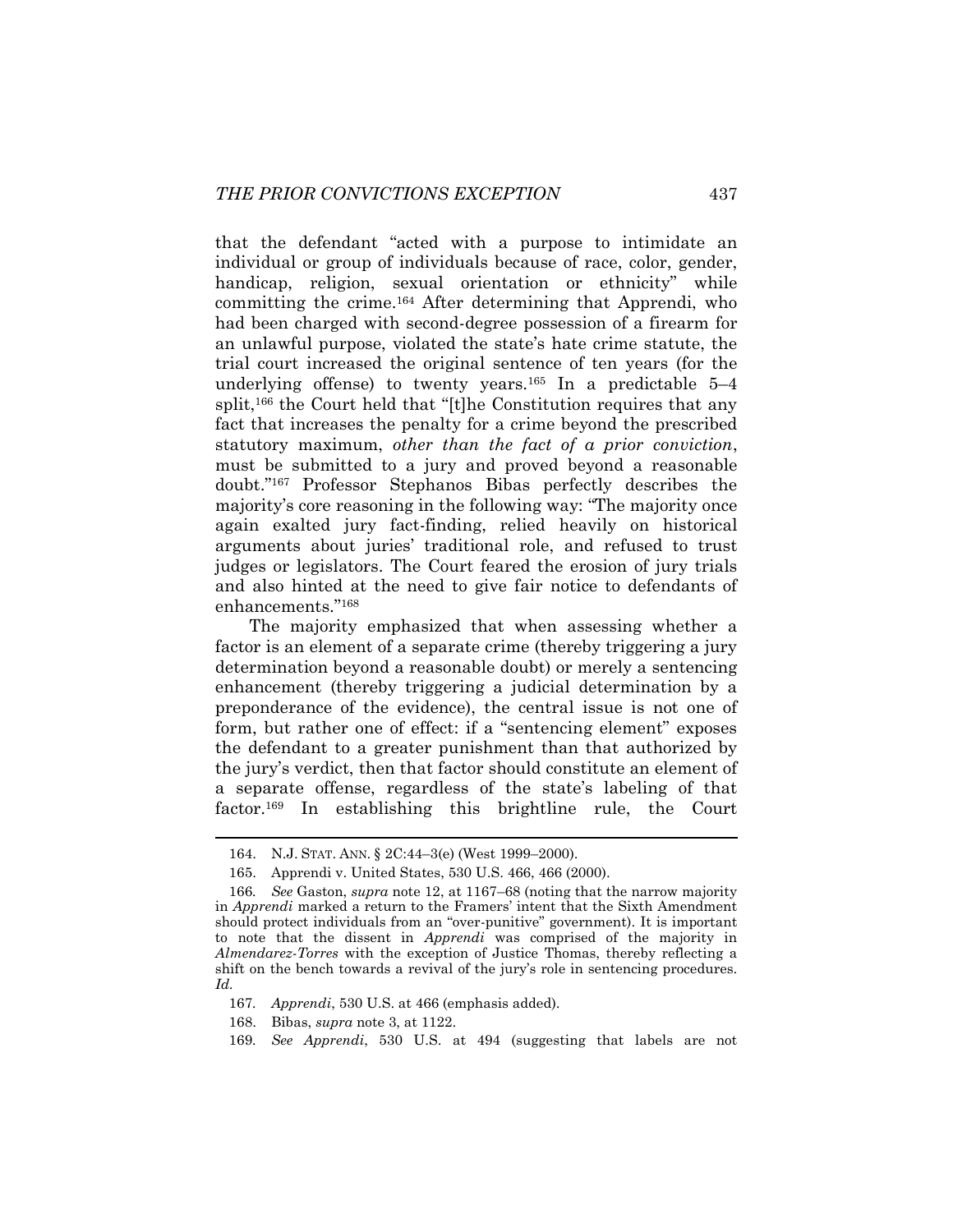distinguished its holding from *McMillan v. Pennsylvania*, noting that, unlike *Apprendi*, *McMillan* did not involve the enhancement of a statutory maximum but rather the enhancement of a mandatory minimum within a statutory range.<sup>170</sup>

One of the most important implications of the Court's holding was that it articulated a seemingly clear exception for prior convictions.<sup>171</sup> The Court referenced the traditional role of recidivism exalted by the *Almendarez-Torres* majority<sup>172</sup> and noted that the procedural safeguards attached to a fact of prior conviction mitigated any Sixth Amendment concerns.<sup>173</sup> However, while the majority appeared to uphold the recidivism exception as good law, the *Apprendi* Court ultimately marked the first major crack in the *Almendarez-Torres* foundation, calling into question the prior convictions exception and its constitutionality under the Sixth Amendment:

<span id="page-30-0"></span>Even though it is arguable that *Almendarez-Torres* was incorrectly decided, and that a logical application of our reasoning today should apply if the recidivist issue were contested, Apprendi does not contest the decision's validity and we need not revisit it for purposes of our decision today to treat the case as a narrow exception to the general rule we recalled at the outset. Given its unique facts, it surely does not warrant rejection of the otherwise uniform course of decision during the entire history of our jurisprudence.<sup>174</sup>

173*. See id.* (noting that Almendarez-Torres did not question the accuracy of the fact of his prior conviction).

174*. Id.* at 489–90.

definitive); McVoy, *supra* note [57](#page-12-0), at 1617 ("If the fact does indeed expose the defendant to greater punishment, judicial factfinding is constitutionally infirm.").

<sup>170</sup>*. See Apprendi*, 530 U.S. at 486–87 (perpetuating the distinction between the enhancement of a mandatory minimum sentence and the enhancement of a mandatory maximum sentence).

<sup>171</sup>*. See id.* at 487 (stating that *Almendarez-Torres* "represents at best an *exceptional* departure from the historic practice that we have described" (emphasis added)).

<sup>172</sup>*. See id.* at 488 (explaining that "recidivism . . . is a traditional, if not the most traditional, basis for a sentencing court's increasing an offender's sentence" (citing Almendarez-Torres v. United States, 523 U.S. 224, 244 (1998))).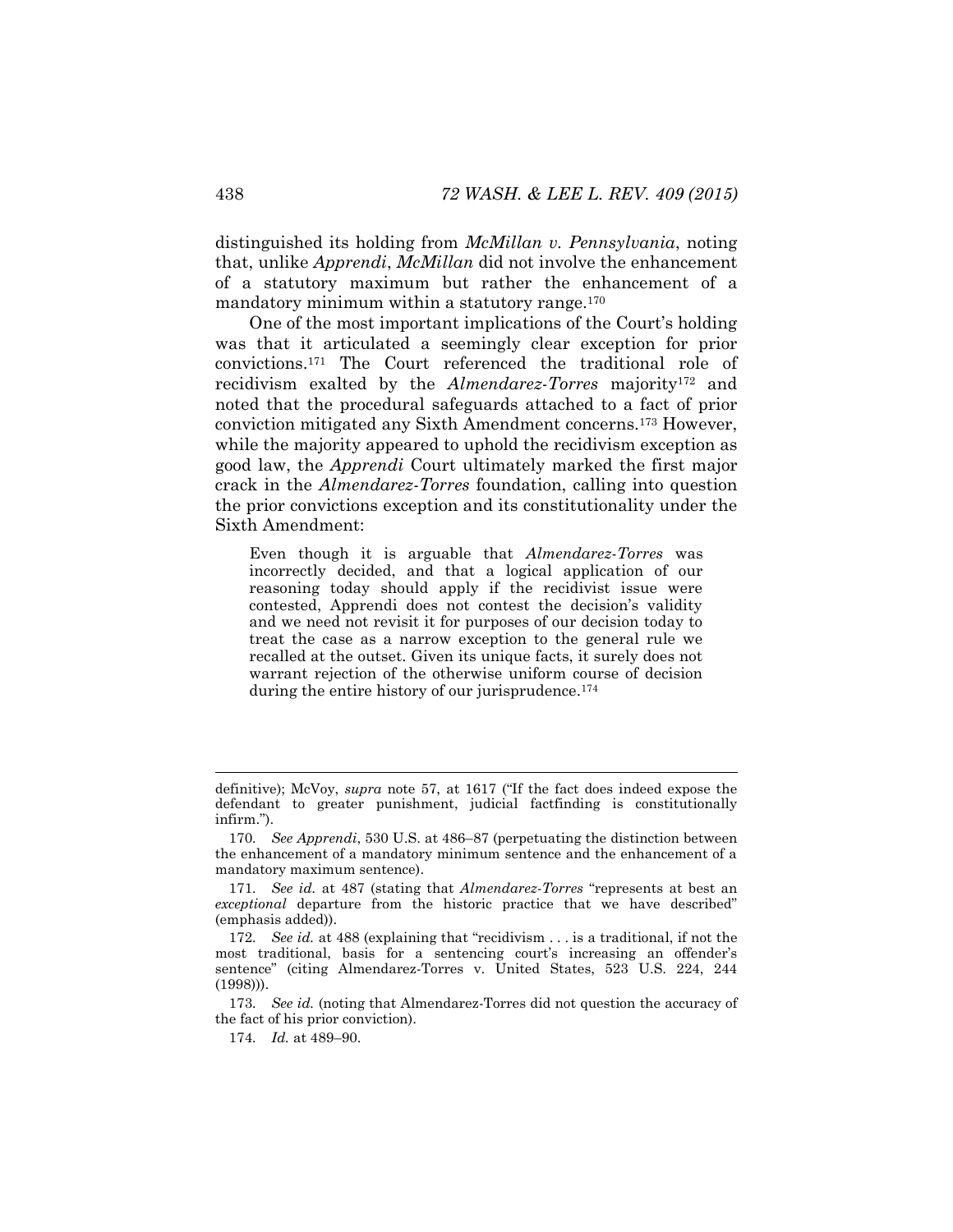Justice Thomas echoed the majority's doubt in his concurrence.<sup>175</sup> While originally part of the *Almendarez-Torres* majority, Justice Thomas claimed that the Court, including himself, had based too much of its justification for the recidivist exception on the fact that a prior conviction was traditionally a basis for a heightened sentence.<sup>176</sup> "What matters is the way by which a fact enters into the sentence. If a fact is by law the basis for imposing or increasing punishment—for establishing or increasing the prosecution's entitlement—it is an element."<sup>177</sup> Justice Thomas's commentary on *Almendarez-Torres* was especially significant in that it signaled a shift in the Court's composition of those Justices supporting the prior convictions exception and those questioning its validity.<sup>178</sup>

As was the case in *Almendarez-Torres*, the dissent in *Apprendi* was equally important in foreshadowing the forthcoming issues of the sentencing revolution. The divide between the majority and dissent in *Apprendi* has been described as one between "the formalist and the functional"; <sup>179</sup> while the majority focused on the Founders' intent to secure the right to a jury, the dissent seemed more concerned with the practical issues resulting from the Court's new rule.<sup>180</sup> "For one . . . juries may be prejudiced just by hearing of enhancements, let alone hearing evidence about them. For another, defendants face difficulties arguing alternative, inconsistent defenses to juries."<sup>181</sup> The

<sup>175</sup>*. See id.* at 499 (Thomas, J., concurring) (joining the opinion of the Court but advocating for a broader constitutional rule).

<sup>176</sup>*. See id.* (noting that this approach "defines away the real issue").

<sup>177</sup>*. Id.* at 521.

<sup>178</sup>*. Compare* Almendarez-Torres v. United States, 523 U.S. 224, 226 (1998) (joining in the opinion of the Court were Chief Justice Rehnquist and Justices O'Connor, Kennedy, Thomas, and Breyer, and dissenting were Justices Stevens, Scalia, Souter, and Ginsburg), *with Apprendi*, 530 U.S. at 468 (joining in the opinion of the Court were Justices Stevens, Scalia, Souter, Thomas, and Ginsburg, and dissenting were Chief Justice Rehnquist and Justices O'Connor, Kennedy, and Breyer).

<sup>179.</sup> Gaston, *supra* not[e 12,](#page-4-0) at 1172.

<sup>180</sup>*. See Apprendi*, 530 U.S. at 550–52 (O'Connor, J., dissenting) (suggesting that the majority's new rule has left judges "in a state of limbo"); Bibas, *supra*  note [3,](#page-2-0) at 1123 (claiming that the dissenters were right to worry about the compromises to judicial efficiency given the problems this new rule will cause at trial and on habeas corpus).

<sup>181.</sup> Bibas, *supra* not[e 3,](#page-2-0) at 1142–43.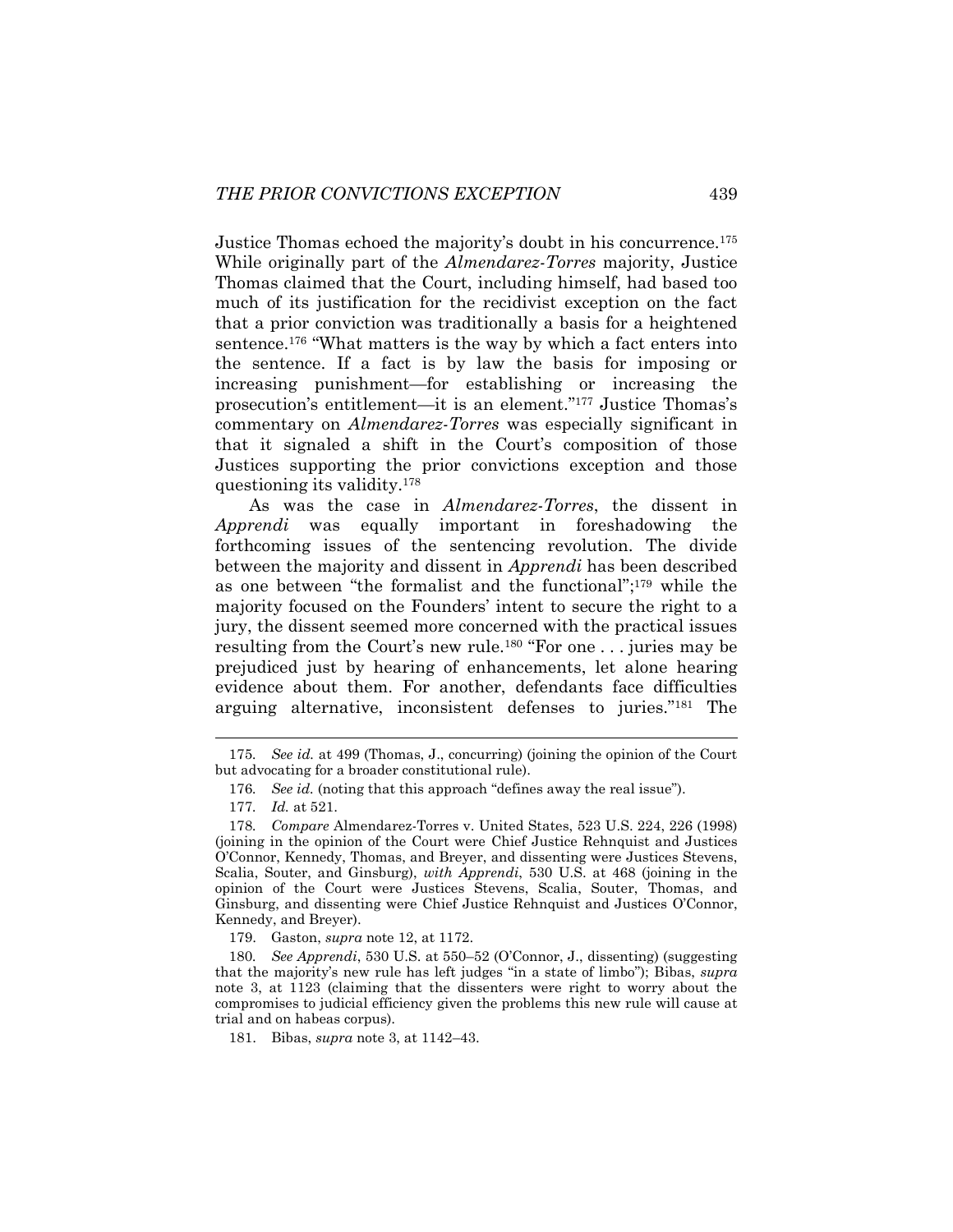dissenters also took issue with the majority's historical analysis, emphasizing that legislatures have traditionally had broad discretion in defining crimes and punishment, while judges have traditionally had broad discretion in sentencing procedures.<sup>182</sup> Arguably one of the most significant criticisms, however, was the damage that the *Apprendi* holding would have on the Federal Sentencing Guidelines.<sup>183</sup> Despite the intention to protect defendants from the arbitrary and unbridled discretion of judges, the majority's new rule seemed to invalidate as unconstitutional those efforts by Congress and state legislatures to eliminate such judicial abuse through the implementation of determinate sentencing systems.<sup>184</sup> Thus, while the majority opinion did not expressly invalidate the Federal Sentencing Guidelines, the holding seemed to signal an impending demise in the progress of determinate sentencing.<sup>185</sup> With the sentencing revolution well

<sup>182</sup>*. See Apprendi*, 530 U.S. at 525–29 (O'Connor, J., dissenting) (claiming that the majority's broad rule is unsupported by history and prior decisions of the Court); Parese, *supra* note [63,](#page-13-0) at 680–81 (emphasizing the importance of respecting the will of the legislature and its authority to create procedural systems for the administration of justice). The majority's historical interpretation especially attacked the well-established role of judges in capital sentencing. *See Apprendi*, 530 U.S. at 522–23 (majority opinion) (questioning whether the unique nature of capital crimes is sufficient to place such sentencing outside the reach of the majority's new rule in *Apprendi*). This issue took shape in *Ring v. Arizona*, 536 U.S. 584 (2002), when the Court concluded that under the holding in *Apprendi*, "[c]apital defendants, no less than noncapital defendants . . . are entitled to a jury determination of any fact on which the legislature conditions an increase in their maximum punishment." *Ring*, 536 U.S. at 589. This holding effectively eliminated the "death penalty argument" in favor of upholding *Almendarez-Torres*. *See Almendarez-Torres*, 523 U.S. at 247 (supporting the prior convictions exception by referencing a judge's right in capital cases to find those factors underlying the death sentence).

<sup>183</sup>*. See Apprendi*, 530 U.S. at 544 (O'Connor, J., dissenting) (claiming that the Court's holding "invalidate[s] with the stroke of a pen three decades' worth of nationwide reform, all in the name of a principle with a questionable constitutional pedigree").

<sup>184</sup>*. See id.* at 550–51 (warning that the majority's implications regarding the debatable constitutionality of determinate sentencing would unleash "a flood of petitions" from convicted defendants hoping to set aside their sentences); *see also* Bibas, *supra* not[e 3](#page-2-0), at 1139 (claiming that the majority's new elements rule not only rests on a "premature distrust of legislatures, but also is likely to increase arbitrariness by giving prosecutors more power").

<sup>185</sup>*. See* Green, *supra* note [163,](#page-28-1) at 1161 (stating that the Guidelines could survive only if the Court's logic were limited to statutory maxima); Ford, *supra*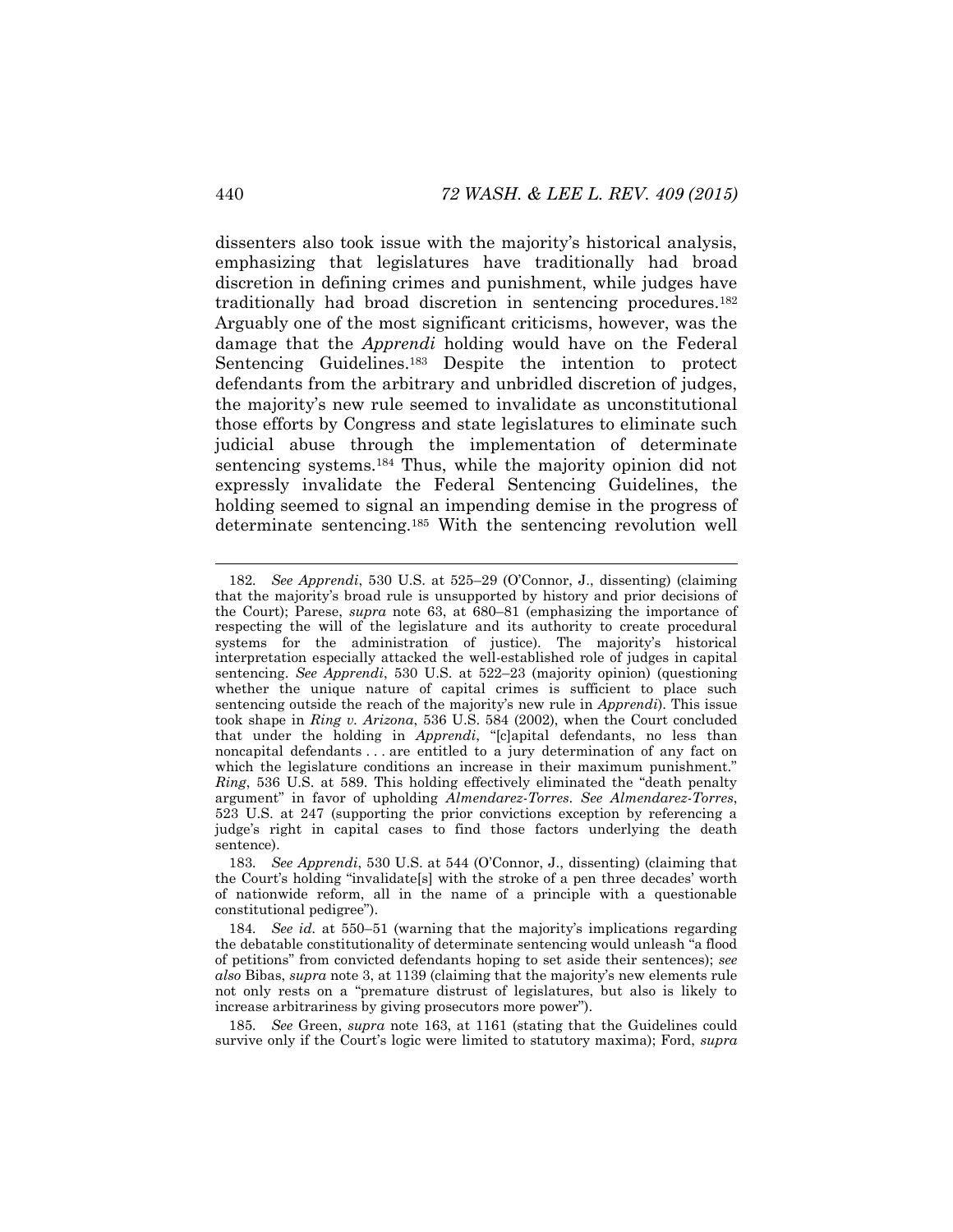underway, the Court would continue to carve back judicial factfinding in the sentencing process over the next several years, with each case bolstering the Sixth Amendment jurisprudence that was gradually wearing down the *Almendarez-Torres*  exception.

#### *D.* Blakely *and* Booker

Four years after *Apprendi*, the dissenters' fears of sentencing disruption became a reality when the Court extended *Apprendi*'s broad rule even further in *Blakely v. Washington*. <sup>186</sup> Blakely pled guilty to second-degree kidnapping involving domestic violence and use of a firearm, an offense that carried a maximum sentence of fifty-three months under Washington's Sentencing Reform Act.<sup>187</sup> After determining by a preponderance of the evidence that Blakely had acted with "deliberate cruelty," however, the judge departed upward and imposed an exceptional sentence of ninety months (thirty-seven months above the state's guidelines range but still below the statutory maximum).<sup>188</sup> In a 5–4 decision, the Supreme Court reversed, concluding that the ninety-month sentence violated Blakely's Sixth Amendment right to trial by jury.<sup>189</sup> Justice Scalia, writing for the majority, stated that *Apprendi* guarantees this right by ensuring that the judge's sentence is based solely on the facts reflected in the jury verdict or admitted to by the defendant, and thus, Washington's sentencing scheme violated the Constitution despite the fact that the sentence was within the statutory maximum term of ten years for Class B felonies.<sup>190</sup> "[T]he relevant 'statutory maximum'

note [23](#page-6-1), at 20 ("The *Apprendi* ruling was indeed craftily written to obtain its objective, to give the legislature time to begin working on a new system without the tumultuous jolt of a Supreme Court ruling which instantaneously overrules [the Federal Sentencing Guidelines] and throws the American criminal system back thirty years.").

<sup>186.</sup> 542 U.S. 296 (2004).

<sup>187</sup>*. See id.* at 299 (referencing WASH. REV. CODE ANN. § 9.94A.320 (2000)).

<sup>188</sup>*. Id.* at 299–300.

<sup>189</sup>*. See id.* at 306 (noting that *Apprendi* protects this right by "ensuring that the judge's authority to sentence derives wholly from the jury's verdict").

<sup>190</sup>*. See id.* at 308 (claiming that the Framers' decision to include a jury trial guarantee in the Constitution stemmed from an unwillingness to trust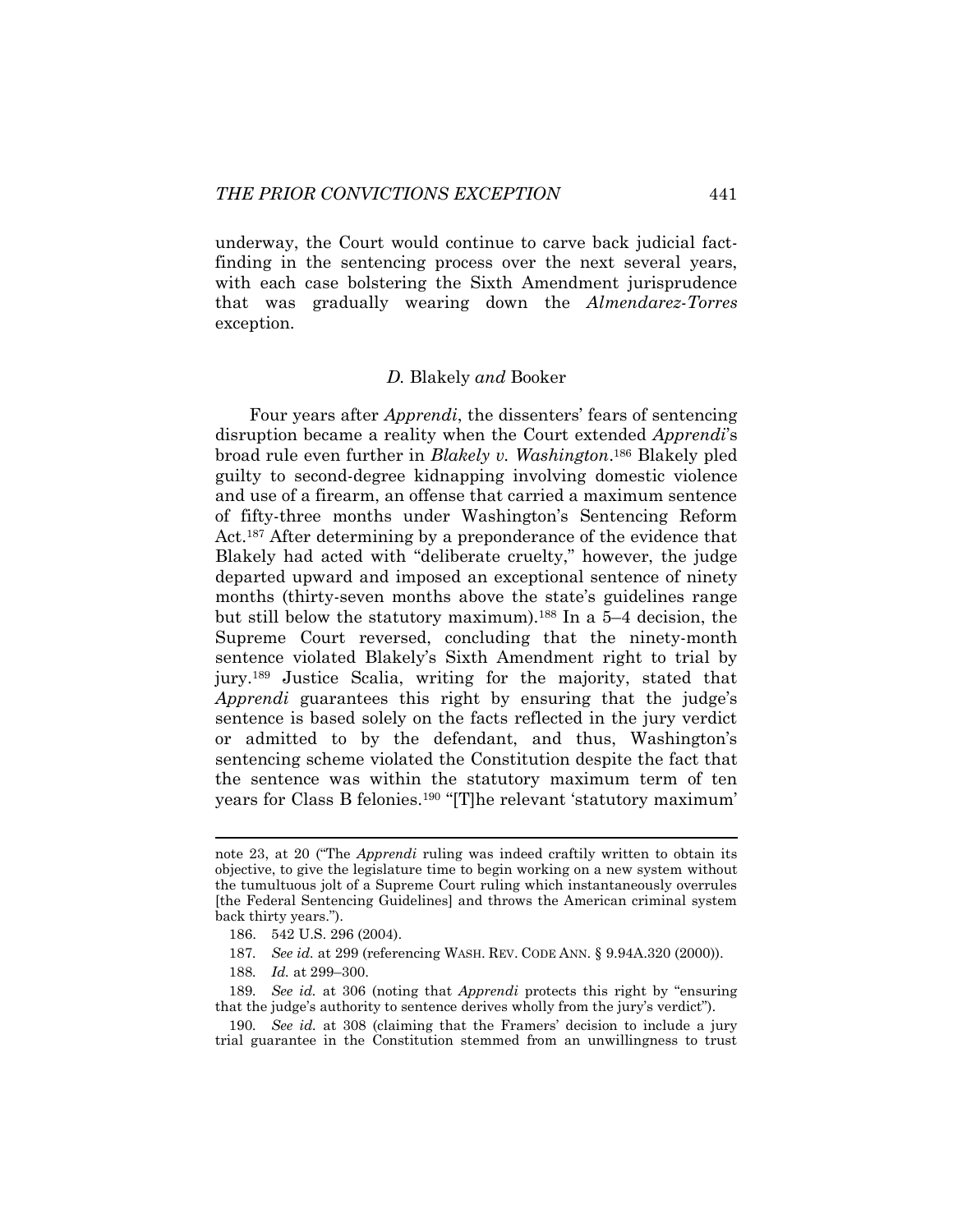is not the maximum sentence a judge may impose after finding additional facts, but the maximum he may impose *without* any additional findings."<sup>191</sup> In other words, every defendant has the constitutional right to insist that the prosecutor prove beyond a reasonable doubt all facts legally essential to the punishment.<sup>192</sup>

The dissenters in *Blakely*, consisting of the same four dissenters in *Apprendi*, strenuously rejected the majority's constitutional argument and stressed the practical consequences that the Court's holding would have on future judicial proceedings.<sup>193</sup> In the first of three dissenting opinions, Justice O'Connor lamented that "over 20 years of sentencing reform [were] all but lost, and tens of thousands of criminal judgments [were] in jeopardy" as a result of the Court's holding.<sup>194</sup> While the majority claimed that its holding did not address the validity of the Federal Guidelines,<sup>195</sup> the dissenters argued otherwise, pointing to the similarities between Washington's determinate sentencing scheme and that of the Guidelines:<sup>196</sup> "If the Washington scheme does not comport with the Constitution, it is hard to imagine a guidelines scheme that would."<sup>197</sup> Considering the number of states with sentencing schemes virtually identical to Washington's, the dissenters claimed that the *Blakely* holding would result in severe disorder for the criminal justice system,

l

193*. See Blakely*, 542 U.S. at 323–24 (O'Connor, J., dissenting) (describing the unsettling practical implications of the majority's holding).

194*. Id.* at 326. Justice O'Connor went as far as to describe the decision as a "Number 10 earthquake." Luna, *supra* note [43,](#page-9-1) at 26.

195*. See Blakely*, 542 U.S. at 305 n.9 (majority opinion) (claiming that because the Federal Guidelines are not before the Court, the majority's holding offers no opinion regarding the constitutionality of said scheme).

196*. See id.* at 325 (O'Connor, J., dissenting) (claiming that Washington's scheme is almost identical to the upward-departure process established by 18 U.S.C. § 3553(b)).

197*. Id.* at 326.

government to establish the proper role of the jury).

<sup>191</sup>*. Id.* at 303–04.

<sup>192</sup>*. Id.* at 313. "*Blakely* suggests the Constitutional [sic] does not permit *judges* to find facts which increase applicable sentencing ranges, even though nearly all sentencing reforms of the past two decades have made judges central and essential fact-finders in the application of sentencing laws." Douglas A. Berman, *Examining the* Blakely *Earthquake and Its Aftershocks*, 16 FED. SENT. R. 307, 307 (2004).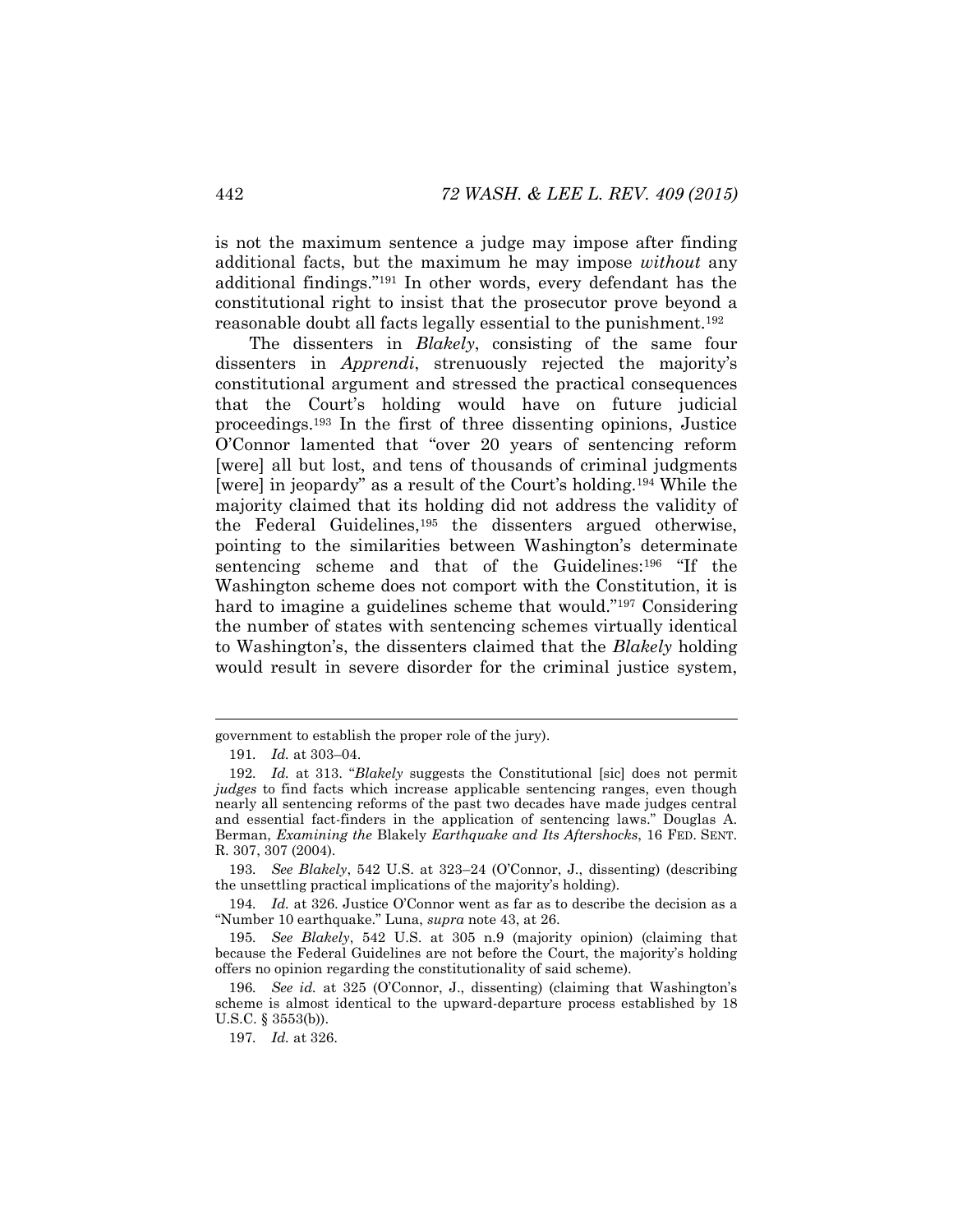forcing many states, as well as Congress, to re-examine years of sentencing reform.<sup>198</sup>

The dissenters further stressed that the majority, by implicitly weakening the viability of determinate sentencing schemes, actually undermined the very constitutional principles it claimed to promote through its holding.<sup>199</sup> Justice O'Connor argued that because the majority's broad extension of *Apprendi*  would ultimately weaken (or eliminate altogether) determinate sentencing schemes, defendants would consequently face a criminal justice system without the safeguards of sentence uniformity.<sup>200</sup> Justice Kennedy further emphasized that the majority opinion failed to consider the fundamental principle of collaboration, meaning that different branches of government must be able to converse and work together on significant issues of common interest such as improving the judicial sentencing system:<sup>201</sup>

Sentencing guidelines are a prime example of this collaborative process. Dissatisfied with the wide disparity in sentencing, participants in the criminal justice system ... pressed for legislative reforms. In response, legislators drew from these participants' shared experiences and enacted measures to correct the problems, which, as Justice O'Connor explains, could sometimes rise to the level of a constitutional injury.<sup>202</sup>

Through its implicit destruction of determinate sentencing, Justice Kennedy feared the majority had closed a necessary vehicle for dialogue between the different branches of

<sup>198</sup>*. See* McVoy, *supra* note [57,](#page-12-0) at 1613 (claiming that *Blakely* "wreaked havoc" on established sentencing schemes within the course of just a few months, requiring trial judges, prosecutors, and legislators across the country to face the practical realities of a legal system with a rapidly increasing role for the jury).

<sup>199</sup>*. See Blakely*, 542 U.S. at 339 (O'Connor, J., dissenting) (claiming, for example, that judges would be unable to base sentencing on real conduct while also maintaining uniformity under the majority's holding).

<sup>200</sup>*. See id.* at 314 (predicting that the majority's holding would ultimately result in a consolidation of sentencing power in the state and federal judiciaries).

<sup>201</sup>*. Id.* at 326 (Kennedy, J., dissenting).

<sup>202</sup>*. Id.* at 327.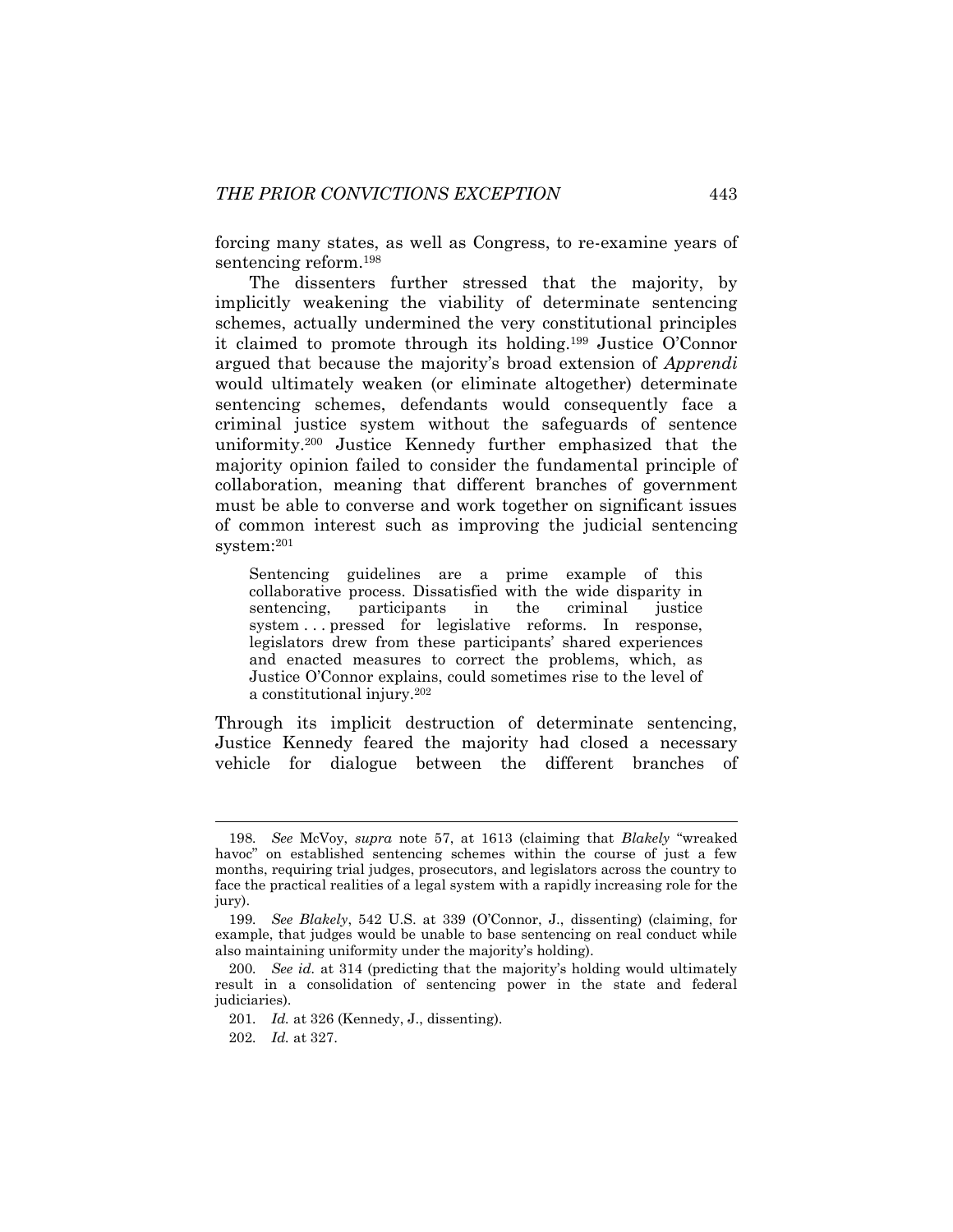government, thereby weakening the fairness and effectiveness of the criminal justice system.<sup>203</sup>

As predicted, the *Blakely* holding created a great deal of confusion regarding the application of determinate sentencing schemes; while state legislatures and sentencing commissions were busy gauging the impact of *Blakely* on their own sentencing guidelines, judges too were in a state of limbo, preparing for the inevitable litany of appeals from those already-sentenced defendants.<sup>204</sup> Within several months of the *Blakely* decision, the Court addressed this confusion by consolidating two federal cases, *United States v. Booker*<sup>205</sup> and *United States v. Fanfan*, 206 and determining whether the imposition of an enhanced sentence under the Federal Sentencing Guidelines violated the Sixth Amendment.<sup>207</sup> Justice Stevens authored the first part of the Court's opinion and was joined by the same majority in *Apprendi*  and *Blakely* (Justices Scalia, Souter, Thomas, and Ginsburg).<sup>208</sup> The Court held that the Sixth Amendment as construed in *Blakely* did in fact apply to the Federal Sentencing Guidelines, and that by imposing an enhanced sentence based on a sentencing judge's determination of a fact not found by the jury nor admitted to by the defendant, the Guidelines violated the Constitution.<sup>209</sup> The Court primarily based its decision on the

<sup>203</sup>*. See id.* at 345

<sup>[</sup>T]he fairness and effectiveness of a sentencing system, and the related fairness and effectiveness of the criminal justice system itself, depend upon the legislature's possessing the constitutional authority (within due process limits) to make that labeling decision. To restrict radically the legislature's power in this respect, as the majority interprets the Sixth Amendment to do, prevents the legislature from seeking sentencing systems that are consistent with, and indeed may help to advance, the Constitution's greater fairness goals.

<sup>204</sup>*. See* DRESSLER & THOMAS, *supra* note [157,](#page-27-0) at 1323 (describing *Blakely*'s aftermath as "electric").

<sup>205.</sup> 375 F.3d 508 (7th Cir. 2004), *cert. granted*, 542 U.S. 956 (2004).

<sup>206.</sup> No. 03-47, 2004 WL 1723114 (D.Me. 2004), *cert. granted*, 542 U.S. 956 (2004).

<sup>207</sup>*. See* United States v. Booker, 543 U.S. 220, 226 (2005) (plurality opinion Part I) (noting that both cases involved the issue of whether application of the Federal Guidelines violated defendants' Sixth Amendment rights).

<sup>208</sup>*. See id.* at 225 (listing the division of votes amongst the Justices).

<sup>209</sup>*. See id.* at 221 (noting that there was no constitutionally significant distinction between the Federal Sentencing Guidelines and the Washington procedure at issue in *Blakely*).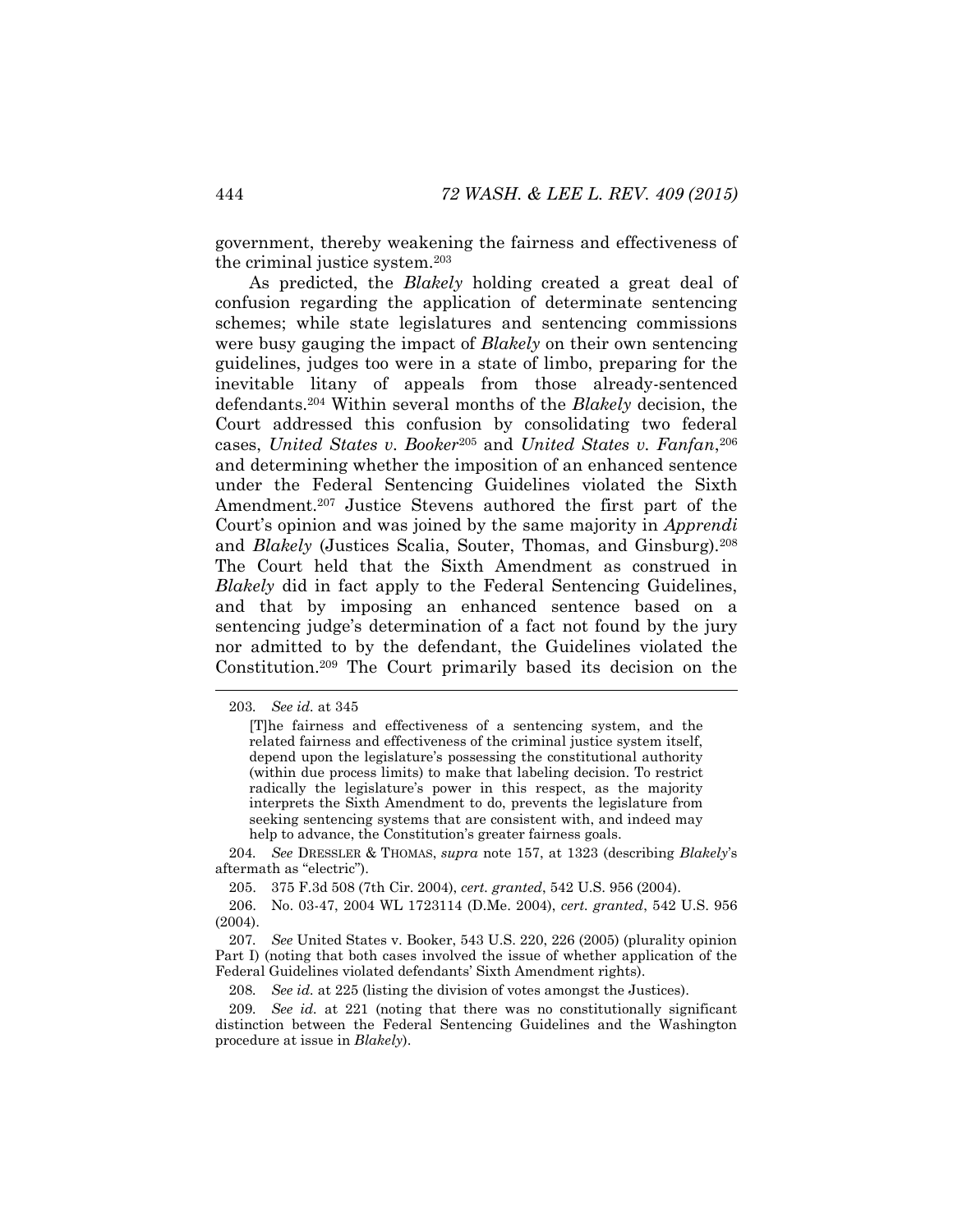Guidelines' mandatory nature, noting that if the provisions were advisory and merely recommended—rather than required particular sentences, the application of the Guidelines would not violate the Sixth Amendment jury trial right.<sup>210</sup> When a judge finds a fact by a preponderance of the evidence that automatically enhances the defendant's sentence, however, the defendant consequently loses his right to a jury determination of those facts deemed relevant by the judge.<sup>211</sup> Justice Stevens also preempted the practical concerns repeatedly expressed by the dissenters, noting that while "jury factfinding may impair the most expedient and efficient sentencing of defendants . . . the interest in fairness and reliability protected by the right to a jury trial . . . now enshrined in the Sixth Amendment—has always outweighed the interest in concluding trials swiftly."<sup>212</sup>

The second part of the Court's opinion, authored by Justice Breyer and joined by the three dissenters to Justice Stevens's opinion (in addition to Justice Ginsburg), sought to remedy the alleged conflict between the Federal Sentencing Guidelines and the Sixth Amendment with a compromise: rather than invalidating the Guidelines as a whole, Justice Breyer's opinion announced that the Court would strike down 18 U.S.C.  $§ 3553(b)(1),$ <sup>213</sup> which made the Guidelines mandatory and therefore incompatible with the constitutional protections exalted by Justice Stevens.<sup>214</sup> The Court also severed 18 U.S.C. § 3742(e),<sup>215</sup> which established a *de novo* standard of appellate review and was based on the mandatory nature of the Guidelines.<sup>216</sup> By striking these provisions, the Court recast the Federal Sentencing Guidelines as an "advisory" system, allowing

<sup>210</sup>*. See id.* (referencing the language of the Guidelines, for example use of the word "shall," as evidence of the system's mandatory nature).

<sup>211</sup>*. See id.* at 233 (suggesting that the Guidelines would be permissible under the Sixth Amendment had Congress not made the Guidelines binding on district judges).

<sup>212</sup>*. Id.* at 243–44.

<sup>213.</sup> 18 U.S.C. § 3553(b)(1) (repealed 2005).

<sup>214</sup>*. See Booker*, 543 U.S. at 259 (plurality opinion Part II) (stating that § 3553(b)(1) is a necessary condition of the constitutional violation).

<sup>215.</sup> 18 U.S.C. § 3742(e) (repealed 2005).

<sup>216</sup>*. See Booker*, 543 U.S. at 259 (plurality opinion Part II) (concluding that without the aforementioned provisions, the remainder of the Act satisfies the Court's constitutional requirements).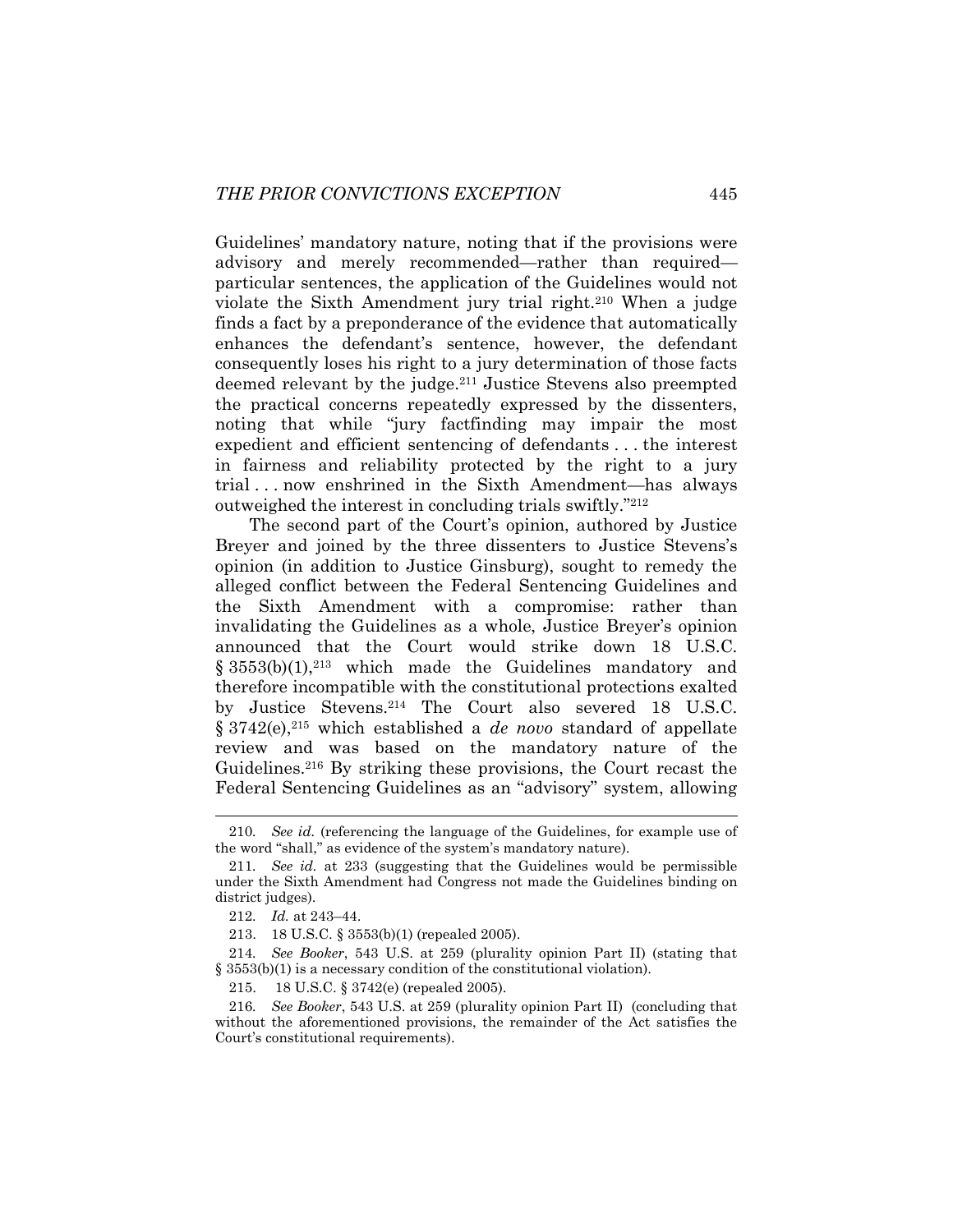judges to continue making the factual findings necessary for increased sentences, but no longer in a way that would run afoul of *Blakely* and *Booker*. <sup>217</sup> Thus, while still required to consult the Guidelines' ranges during sentencing proceedings, judges were no longer bound to their application.<sup>218</sup>

#### *E.* Alleyne v. United States*: The Final Nail in the Coffin?*

In the years following *Blakely* and *Booker*, courts and legislatures attempted to navigate the concept of advisory sentencing and adjust to the increasingly significant jury role established by the *Apprendi* revolution.<sup>219</sup> On June 17, 2013, *Alleyne v. United States* marked what many would consider the final nail in the coffin for judicial fact-finding in sentencing.<sup>220</sup> Alleyne was convicted of robbery affecting commerce and use of a firearm during and in relation to a crime of violence.<sup>221</sup> While the offense of using or carrying a firearm in relation to a crime of violence carries a mandatory minimum sentence of five years, the judge raised the minimum term to seven years under 18 U.S.C.  $\S 924(c)(1)(A)(ii)^{222}$  after determining by a preponderance of the evidence that Alleyne had "brandished" the firearm.<sup>223</sup> Alleyne appealed, claiming that the jury did not find the fact of "brandishing" beyond a reasonable doubt, and therefore the

220*. See* Gottlieb, *supra* note [18](#page-5-1) (discussing the importance of *Alleyne* in the context of the *Apprendi* line of cases).

221. Alleyne v. United States, 133 S. Ct. 2151, 2152 (2013) (citing 18 U.S.C.  $§ 924(c)(1)(A) (2012)$ .

222. 18 U.S.C. § 924(c)(1)(A)(ii) (2012).

223*. See Alleyne*, 133 S. Ct. at 2152 (referencing § 924(c)(1)(A)(ii), which increases the sentence to a mandatory minimum of seven years upon a finding that the offender brandished the firearm).

<sup>217</sup>*. See id.* at 264–65 (claiming that by making the Guidelines advisory, the sentencing system is still in keeping with Congress's goal of avoiding excessive sentencing disparities while maintaining the flexibility needed to individualize sentences).

<sup>218</sup>*. See* Darmer, *supra* note [40,](#page-9-0) at 560 (suggesting that the lack of mandatory application allows the revised sentencing system to avoid constitutional conflicts).

<sup>219</sup>*. See, e.g.*, Rita v. United States, 551 U.S. 338, 338 (2007) (determining that a court of appeal may presume that a sentence imposed within the proper Federal Guidelines range is reasonable, although the presumption of reasonableness is not binding).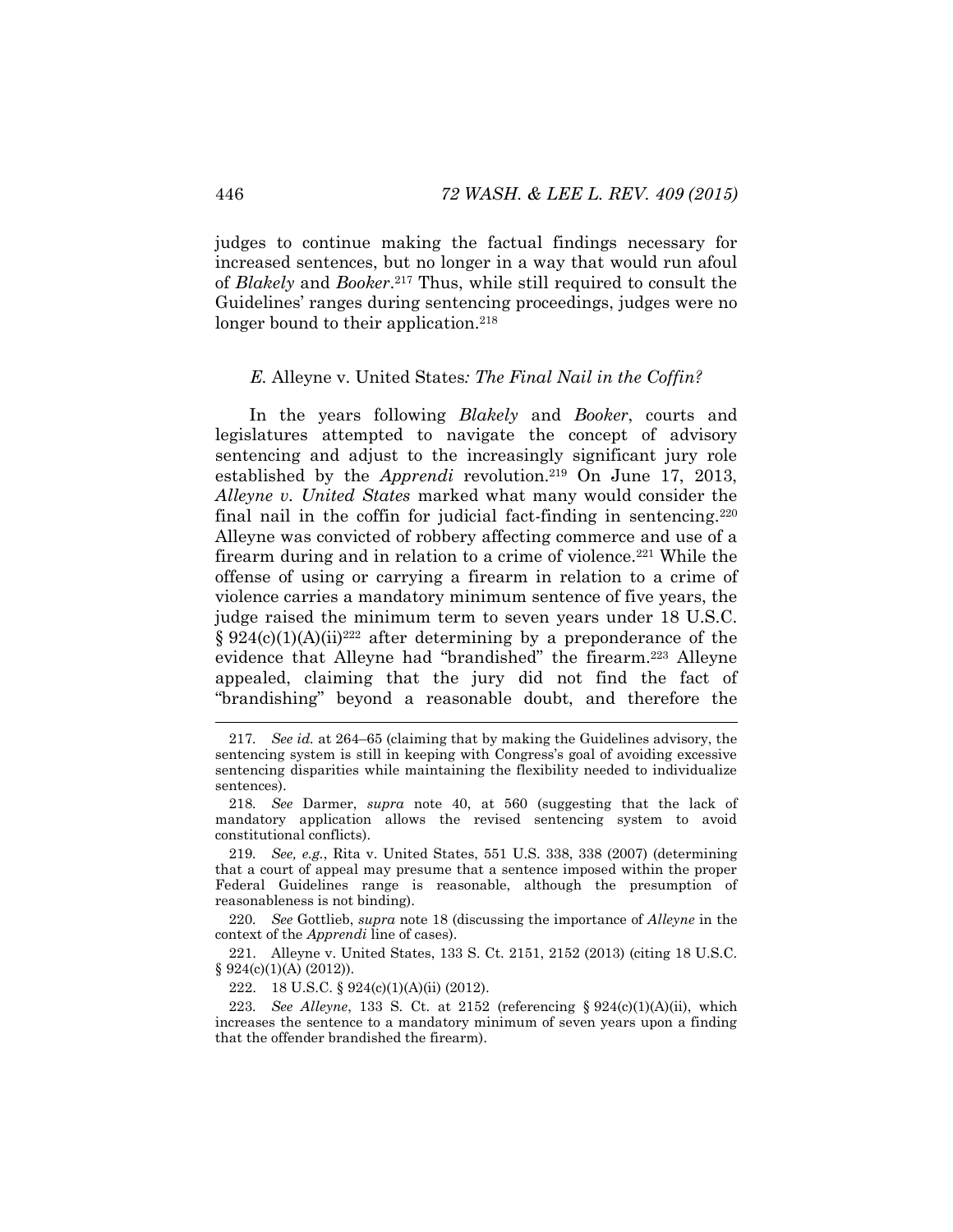judge's decision to raise the mandatory minimum sentence based on that fact violated his Sixth Amendment right to a jury trial.<sup>224</sup>

In yet another 5–4 split, the Court held that "because mandatory minimum sentences increase the penalty for a crime, any fact that increases the mandatory minimum is an 'element' that must be submitted to the jury."<sup>225</sup> In vacating Alleyne's sentence as violative of the Sixth Amendment, the Court overruled the previously held distinction between enhancements that increase a mandatory minimum and enhancements that increase a mandatory maximum, the latter of which was addressed in *Apprendi*. <sup>226</sup> The majority concluded that the holding in *Apprendi* applied with equal force to facts increasing the mandatory minimum because a fact that triggers such an increase likewise alters the prescribed range of penalties: "[A] fact increasing either end of the range produces a new penalty and constitutes an ingredient of the offense. It is impossible to dissociate the floor of a sentencing range from the penalty affixed to the crime."<sup>227</sup> The majority claimed that the "essential Sixth Amendment inquiry" is whether a fact is an element of the crime; in the instant case, the finding of "brandishing" aggravated the range of possible punishment, and thereby constituted an element of a separate, aggravated offense that must be found by the jury.<sup>228</sup> Thus, the *Alleyne* Court brought the *Apprendi*  revolution to its logical end, establishing that *any* fact, whether it increases the mandatory minimum sentence or the mandatory maximum, is an element of the crime rather than a sentencing factor and must be submitted to the jury to be proven beyond a reasonable doubt.<sup>229</sup>

<sup>224</sup>*. See id.* (noting that the verdict form made no indication that the jury found the fact of brandishing).

<sup>225</sup>*. Id.* at 2513.

<sup>226</sup>*. See id.* (overruling *Harris v. United States*, 536 U.S. 545 (2002), which sustained a judge's ability to increase the mandatory minimum sentence, though not beyond the statutory maximum).

<sup>227</sup>*. Id.* 

<sup>228</sup>*. See id.* at 2161 (asserting that it is "impossible to dispute that the facts increasing the legally prescribed floor aggravate the punishment, heightening the loss of liberty associated with the crime").

<sup>229</sup>*. See id.* at 2163 (claiming that there is no basis to distinguish facts that raise the maximum sentence from those that raise the minimum); *see also*  Gottlieb, *supra* note 18 (noting that facts that alter both "ceilings" *and* "floors"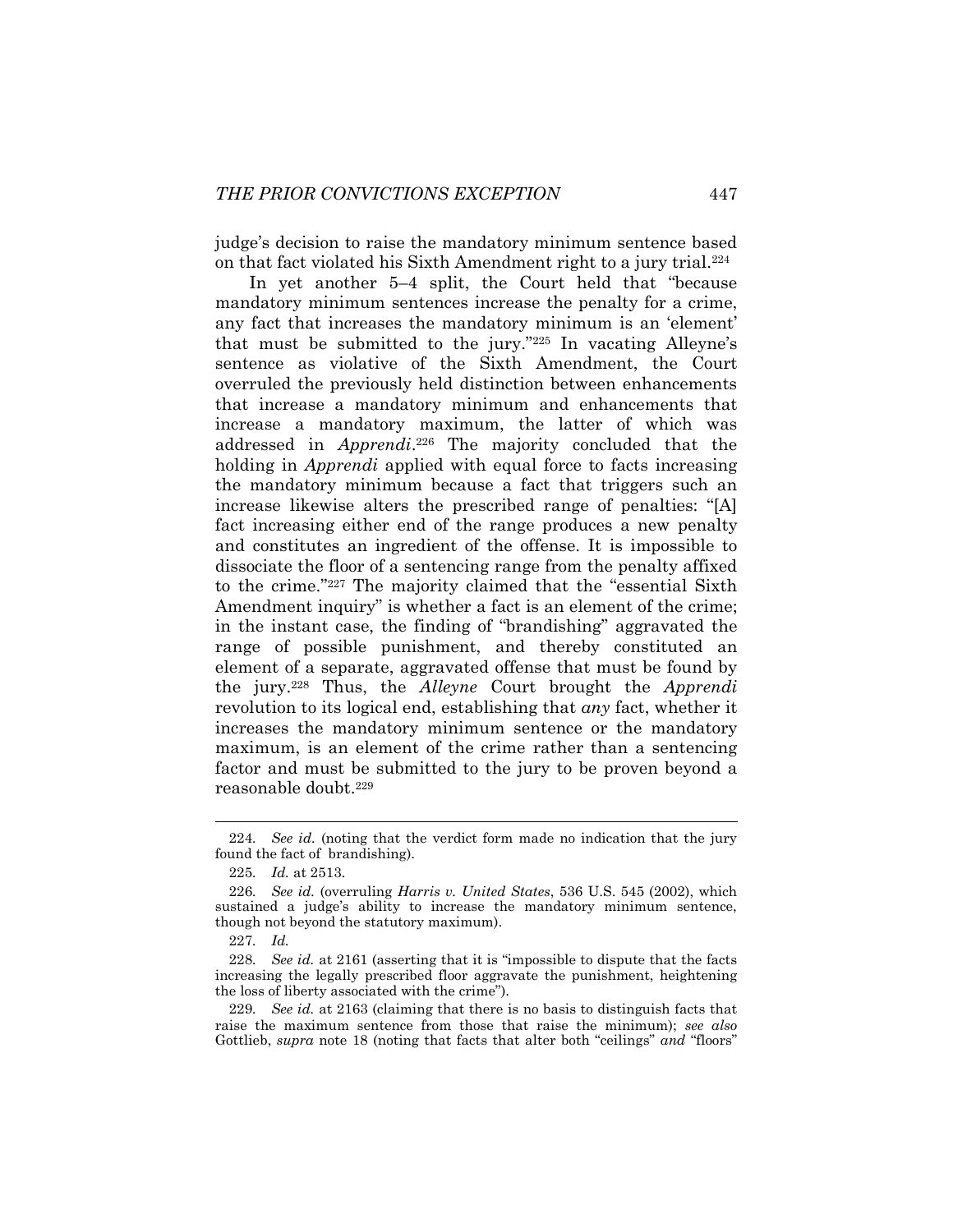# *IV. The Continuing Viability of the* Almendarez-Torres *Exception Under* Alleyne

By returning judicial fact-finding to the hands of the jury and solidifying a decade's worth of Sixth Amendment jurisprudence, the holding in *Alleyne* seemed to mark the end of a sentencing era.<sup>230</sup> However, the case left one major question unanswered: what about prior convictions? The *Alleyne* Court made clear that *any* facts contributing to the penalty range of a crime must be proven to the jury.<sup>231</sup> Thus, one might conclude that the fact of a prior conviction falls within that category as well. Interestingly, the Court refused to address whether the *Alleyne* rule encompassed the previously carved-out exception in *Almendarez-Torres*: "In *Almendarez-Torres v. United States*, we recognized a narrow exception to this general rule for the fact of a prior conviction. Because the parties do not contest that decision's vitality, we do not revisit it for purposes of our decision today."<sup>232</sup>

Lower courts have continued to uphold *Almendarez-Torres* as good law despite its questionable viability under the holding in *Alleyne.*<sup>233</sup> "Though wounded, *Almendarez-Torres* still marches on

231*. See Alleyne*, 133 S. Ct. at 2153 (referencing *Apprendi v. New Jersey*, 530 U.S. 466, 490 (2000)).

232*. Id.* at 2160 n.1.

233*. See* United States v. Harris, No. 12-14482, 2014 WL 292381, at \*8–9 (11th Cir. Jan. 28, 2014) (citing United States v. Thomas, 242 F.3d 1029, 1035 (11th Cir. 2001)).

We recognize that there is some tension between *Almendarez-Torres* on the one hand and *Alleyne* and *Apprendi* on the other. However, we are not free to do what the Supreme Court declined to do in *Alleyne*, which is overrule *Almendarez-Torres*. As we have said before, we are "bound to follow *Almendarez-Torres* unless and until the Supreme Court itself overrules that decision."

*Id. See generally* United States v. Abrahamson, No. 11-2404, 2013 WL 4780090 (8th Cir. Sept. 9, 2013); United States v. Mack, No. 12-5451, 2013 WL 4767176 (6th Cir. Sept. 6, 2013); United States v. Converson, No. 12-30291, 2013 WL 4473187 (9th Cir. Aug. 22, 2013); United States v. Flowers, No. 12-14930, 2013 WL 4046024 (11th Cir. Aug. 12, 2013); United States v. Rivera, No. 12-2116, 2013 WL 3852725 (3d Cir. July 26, 2013); United States v. Carrigan, 724 F.3d 39 (1st Cir. 2013); United States v. Wiggan, No. 12-2393-cr, 2013 WL 3766535

have the potential to increase a defendant's punishment above that which a judge might have imposed).

<sup>230</sup>*. See* Gottlieb, *supra* note [18](#page-5-1) (suggesting that *Alleyne* provided strong support and consistency to the pro-*Apprendi* Court's Sixth Amendment sentencing saga).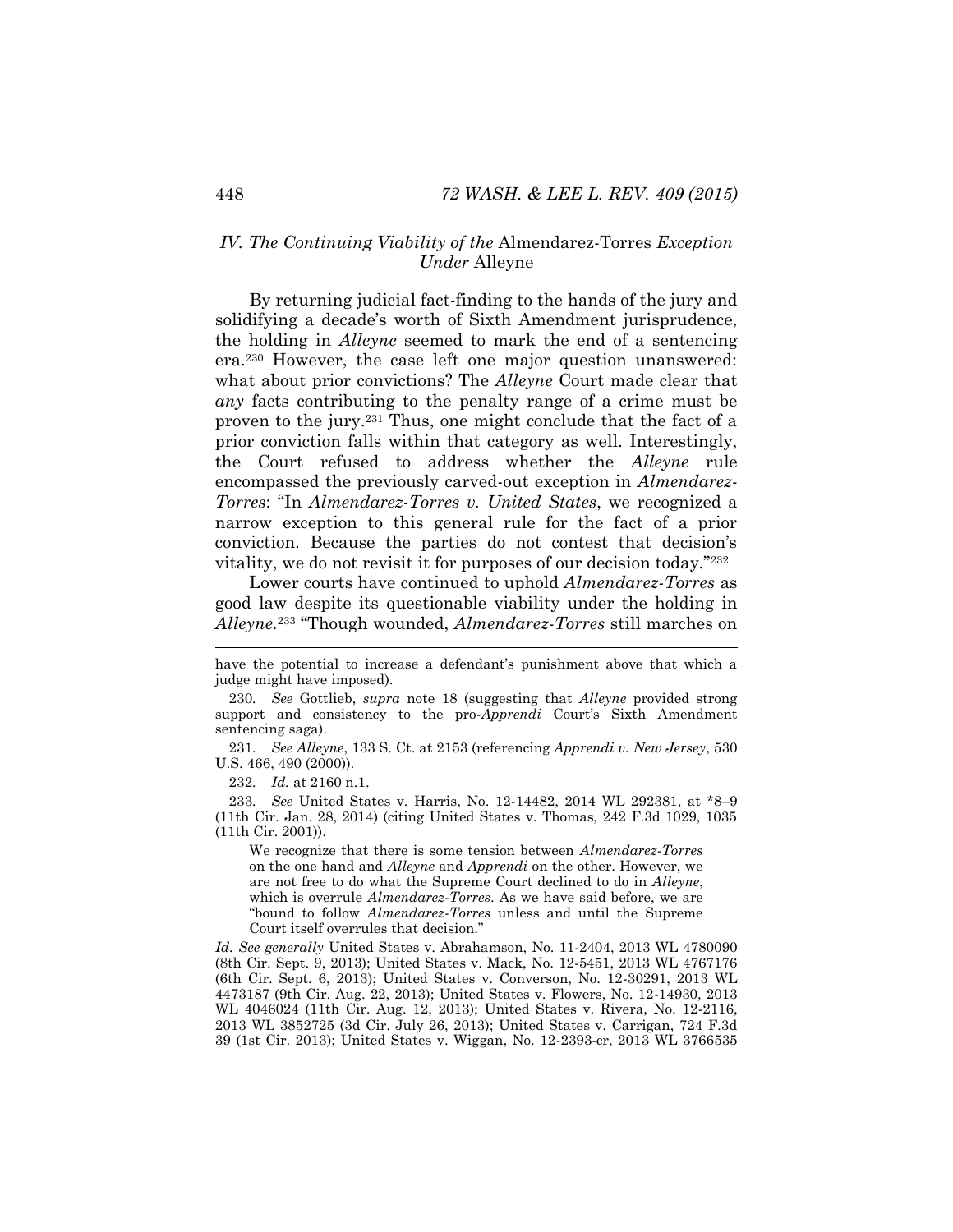<span id="page-41-0"></span>and we are ordered to follow. We will join the funeral procession only after the Supreme Court has decided to bury it."<sup>234</sup> This has not deterred defendants from raising the issue for later review, however; in federal circuit courts alone, over 5,200 federal defendants have filed appeals requesting that *Almendarez-Torres* be overruled.<sup>235</sup> Given the obvious tension surrounding *Almendarez-Torres* and its purported "erosion" by Sixth Amendment jurisprudence, it seems likely that the Court will eventually need to address the issue of whether the prior convictions exception still stands under the recent holding in *Alleyne*. <sup>236</sup> Despite those defendants, prosecutors, and even certain Justices who argue that *Almendarez-Torres* is no longer viable, this Note argues that the Court should ultimately sustain the prior convictions exception, leave *Almendarez-Torres* intact, and establish, with finality, that judges are the correct adjudicatory body to determine findings of prior convictions in the sentencing process.

# <span id="page-41-1"></span>*A. The Constitutional Implications of* Almendarez-Torres

Before examining the practical implications of *Almendarez-Torres*, it is important to recognize that the prior convictions exception is arguably sustainable on constitutional grounds alone. While the Sixth Amendment grants criminal defendants the right to a trial by jury, the Constitution fails to specify the role of "nonjury actors" at sentencing after the jury announces a verdict of guilt.<sup>237</sup> The most basic answer to this question is one of

<sup>(2</sup>d Cir. July 19, 2013); United States v. Croft, No. 12-4890, 2013 WL 3615944 (4th Cir. July 16, 2013).

<sup>234.</sup> Newton, *supra* note [145,](#page-25-0) at 785–86 (citing United States v. Gibson, 434 F.3d 1234, 1247 (11th Cir. 2006)).

<sup>235</sup>*. Id.* at 805.

<sup>236</sup>*. See* Shepard v. United States, 544 U.S. 13, 27–28 (2005) (Thomas, J., dissenting) ("[I]n an appropriate case, this Court should consider *Almendarez-Torres*' continuing viability.").

<sup>237.</sup> Green, *supra* note [163,](#page-28-1) at 1155 (internal citations omitted); *see* Darmer, *supra* note [40](#page-9-0), at 579 ("[B]road sentencing discretion was a concept unknown to the Framers; they never had to consider the constitutional implications of a choice between 'submitting every fact that increases a sentence to the jury or vesting the sentencing judge with broad discretionary authority to account for differences in offense and offenders.'").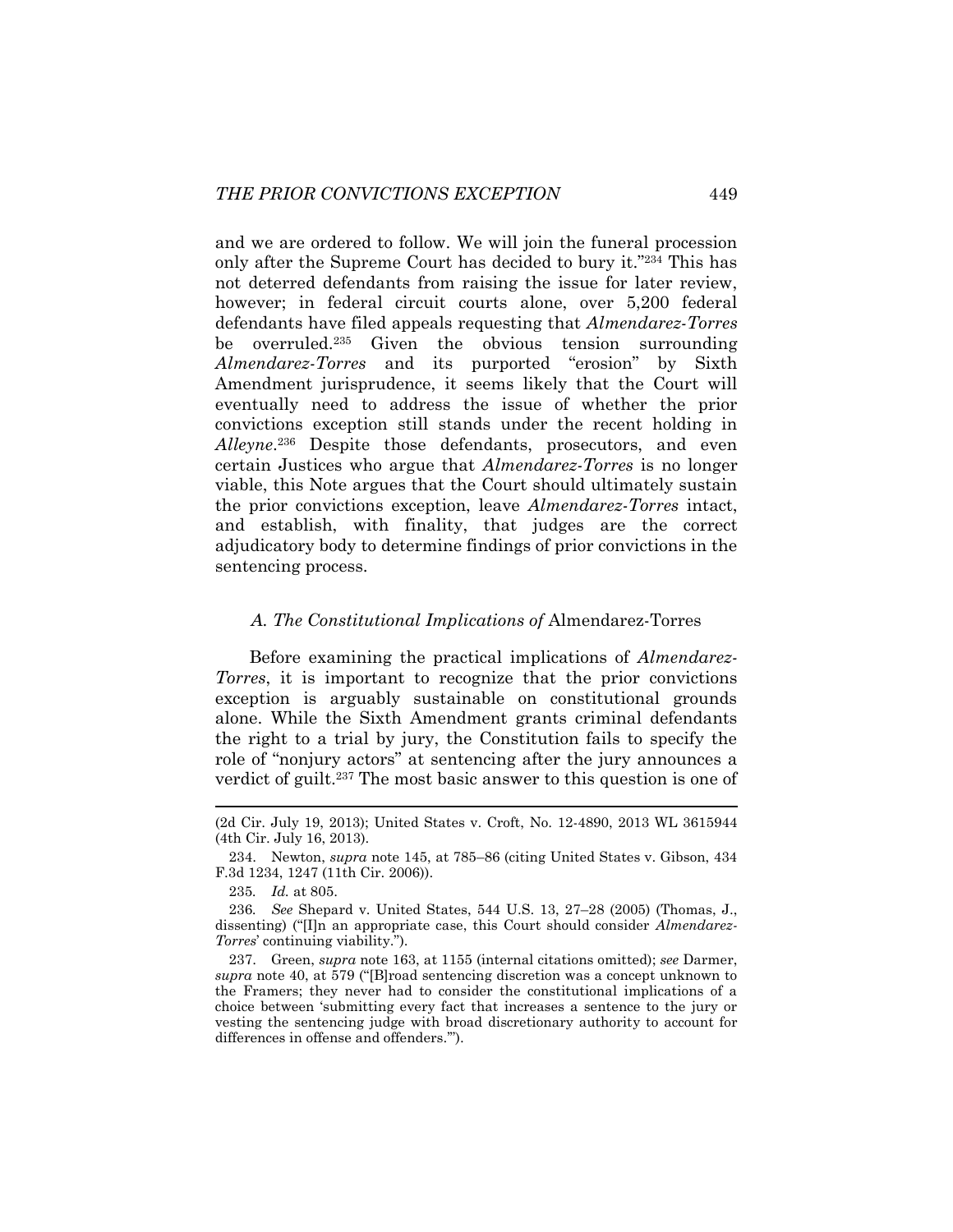categorization: the Sixth Amendment guarantee turns on whether "a fact is an element of the crime."<sup>238</sup> In other words, the jury trial protections of the Sixth Amendment require that the jury find beyond a reasonable doubt only the *elements* of the crime as defined by the legislature.<sup>239</sup> Thus, the most straightforward reading of the Constitution dictates that after finding the elements of the crime and rendering a verdict, the jury's role is complete pursuant to the Sixth Amendment.<sup>240</sup> Any prior convictions subsequently found by the judge solely affect the defendant's sentence, not his innocence or guilt for the crime with which he is charged.<sup>241</sup> As Justice Breyer writes in his concurrence in *Alleyne*, the Court's reasoning in *Apprendi* was flawed in that it failed to appreciate this consistently held distinction between elements of a crime (facts constituting the crime for the jury to determine) and sentencing facts (facts affecting the sentence for the judge to determine).<sup>242</sup> The Sixth Amendment's jury trial guarantee does not traditionally include those facts solely affecting the defendant's sentence;<sup>243</sup> therefore, prior convictions do not logically fall within the category of offense elements and are exempt from the jury trial requirements of the Sixth Amendment.<sup>244</sup>

<sup>238.</sup> Alleyne v. United States, 133 S. Ct. 2151, 2153 (2013); *see also*  Apprendi v. New Jersey, 530 U.S. 466, 500 (2000) (Thomas, J., concurring) (stating that Sixth Amendment constitutional protections turn on the determination of which facts constitute "ingredients" of the crime).

<sup>239</sup>*. See In re* Winship, 397 U.S. 358, 664 (1970) (holding that the jury trial guarantee of the Sixth Amendment gives a criminal defendant the right to demand that a jury find him guilty beyond a reasonable doubt of "every fact necessary to constitute the crime with which he is charged").

<sup>240</sup>*. See Alleyne*, 133 S. Ct. at 2169 (Breyer, J., concurring) (stating that the jury's role was discharged after rendering the verdict and providing the judge with the appropriate range for sentencing).

<sup>241</sup>*. See* Almendarez-Torres v. United States, 523 U.S. 224, 244 (1998) (explaining that recidivism does not relate to the commission of the offense).

<sup>242</sup>*. Alleyne*, 133 S. Ct. at 2166–67 (Breyer, J., concurring).

<sup>243</sup>*. See id.* (noting that the early historical references set forth by the Court in favor of *Apprendi* refer to *offense elements*, not sentencing factors).

<sup>244</sup>*. See Winship*, 397 U.S. at 364 (limiting the reasonable-doubt standard to *elements* of the crime). *But see* United States v. Gilliam, 944 F.2d 97, 100 (2d Cir. 1993) (noting that prior convictions may be proven during the guilt stage when the prior conviction is an actual, statutorily defined element of the crime charged, for example, a felon in possession of a firearm).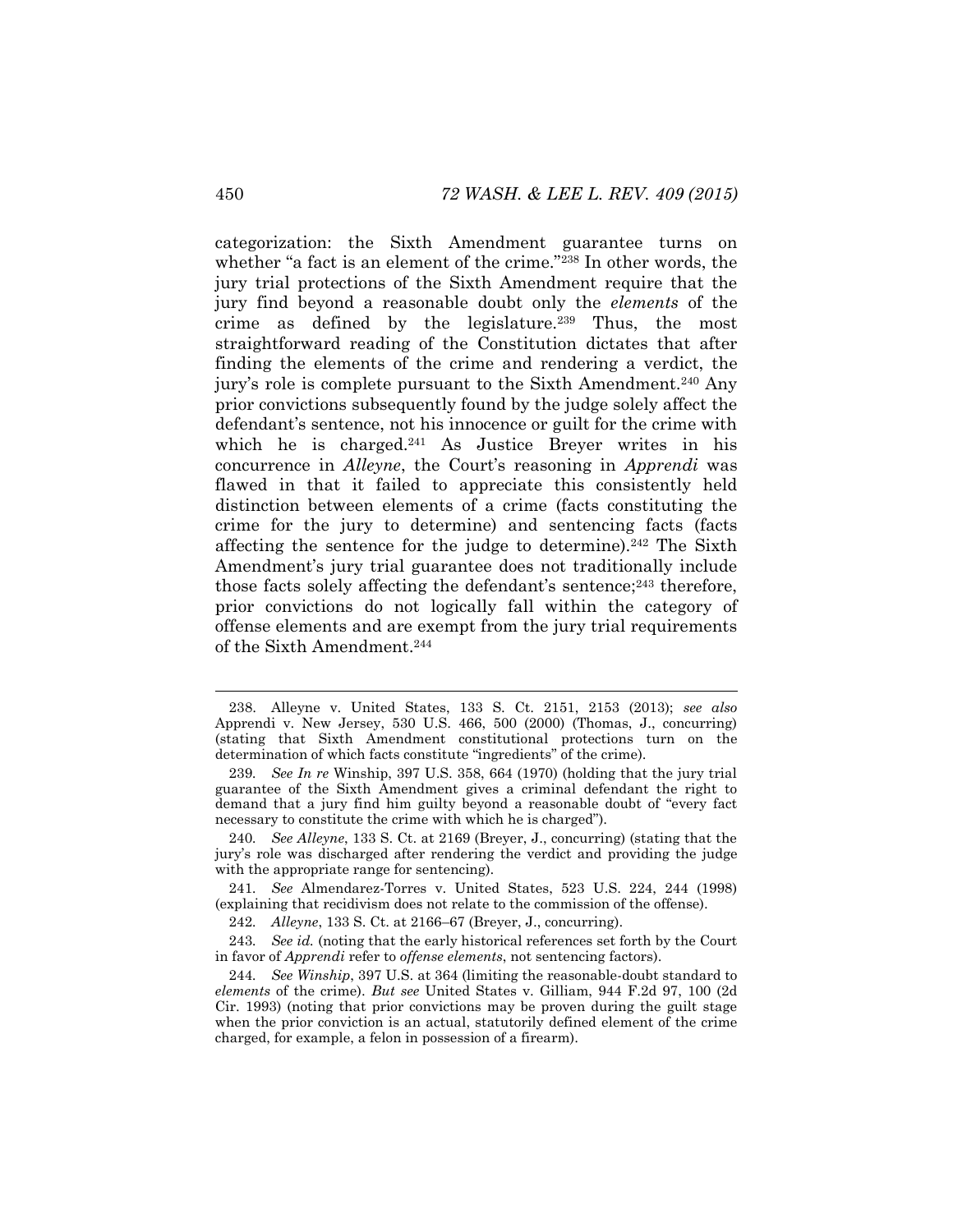This traditional interpretation of the Sixth Amendment is well supported by the unique nature of recidivism. As previously discussed, our judicial system has consistently viewed recidivism as a sentencing factor, not an element of the crime.<sup>245</sup> This categorization seems especially reasonable given that prior convictions represent "the outcome of earlier proceedings in which the defendant was afforded procedural safeguards such as a trial by jury and proof beyond a reasonable doubt."<sup>246</sup> As a result, the categorical distinction between prior convictions and offense elements ultimately satisfies the judicial guarantees of the Sixth Amendment.

Over the course of the *Apprendi* revolution, however, the Court has drastically departed from this well-established distinction between prior convictions and offense elements and adopted a "broad new interpretation" of the Sixth Amendment's scope.<sup>247</sup> This overly broad interpretation not only expands the jury's role outside of those responsibilities articulated by the Sixth Amendment, but also impedes the legislature's authority to define elements of the crime.<sup>248</sup> By restricting the legislature's ability to label certain facts as "sentencing factors" versus "elements of the crime," the Court ultimately prevents the

<sup>245</sup>*. See supra* note [172](#page-30-0) and accompanying text (suggesting that the Court would be departing from a well-established tradition if it was to consider recidivism as an element of the crime, rather than a sentencing factor).

<sup>246.</sup> A. Luria, *Traditional Sentencing Factors v. Elements of an Offense: The Questionable Viability of* Almendarez-Torres v. United States, 7 U. PA. J. CONST. L. 1229, 1237 (2005).

<sup>247.</sup> Stephanos Bibas, Blakely*'s Federal Aftermath*, 16 FED. SENT. R. 333, 333 (2004).

<sup>248.</sup> The pro-*Apprendi* Court has generally argued that when a sentencing factor enhances a prescribed sentence, it becomes an *element* of a separate, aggravated offense and therefore falls under the Sixth Amendment guarantee. *See, e.g.*, *Alleyne*, 133 S. Ct. at 2153 (concluding that because the fact of brandishing heightens the prescribed sentencing range, it therefore constitutes an element of a separate, aggravated offense). This argument, however, fails to appreciate the legislature's authority to distinguish between elements of a crime and sentencing factors. Thus, this Note argues that a prior conviction triggers a new, separate crime only when the legislature makes the clear decision to statutorily define and articulate that fact as an "element" of the crime. *See, e.g.*, McMillan v. Pennsylvania, 477 U.S. 79, 85–86 (1986) (suggesting that the Pennsylvania Legislature did not include "visible possession" as one of the enumerated elements of the crime, and thereby designated "visible possession" as a separate sentencing factor).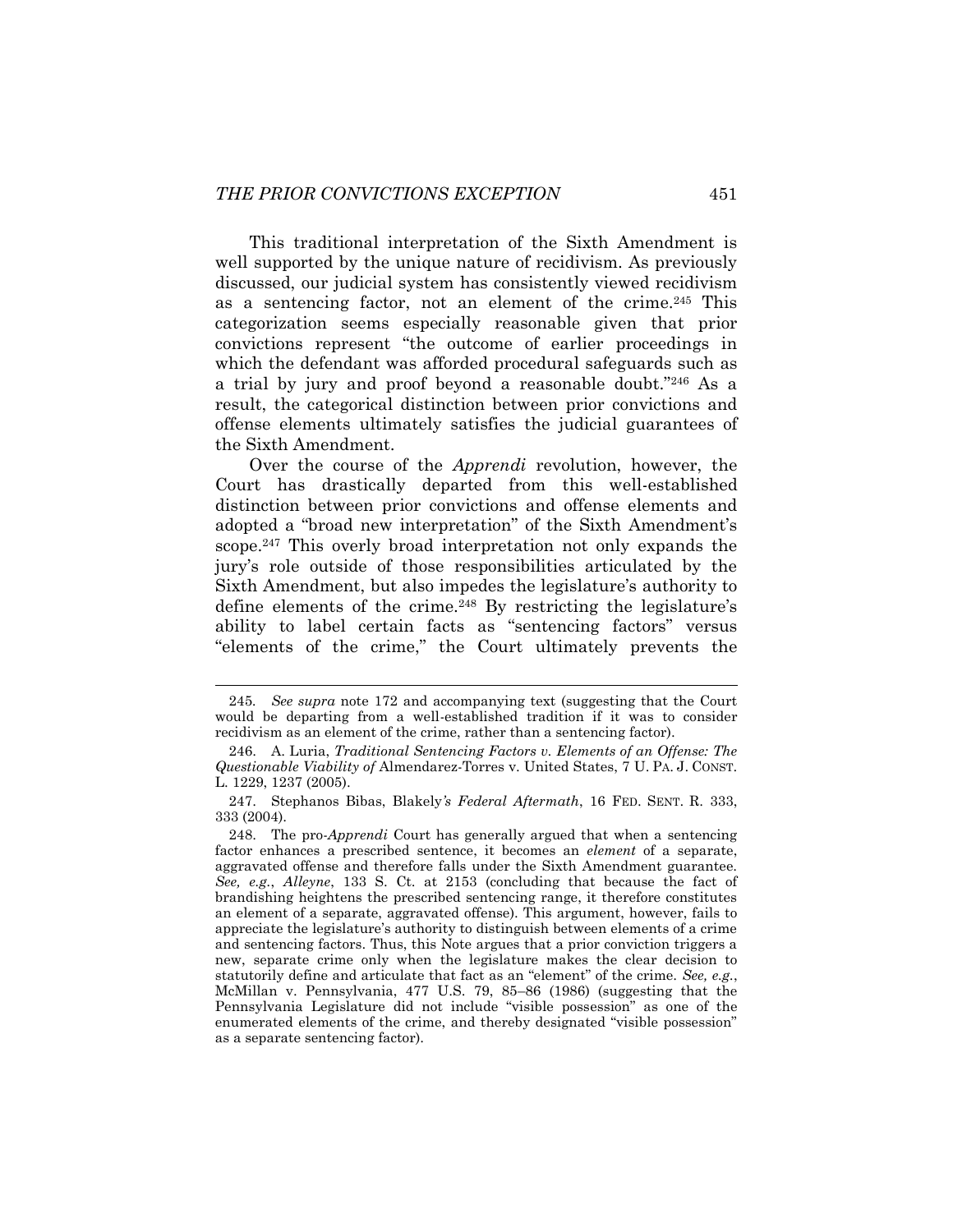legislature from seeking a sentencing system that is consistent with the Constitution's greater fairness goals.<sup>249</sup> When put into practice, an absolute jury fact-finding approach would undermine constitutional principles central to our judicial system:

The pre-*Apprendi* rule of deference to the legislature retains a built-in political check to prevent lawmakers from shifting the prosecution for crimes to the penalty phase proceedings of lesser included and easier-to-prove offenses. . . . There is no similar check, however, on application of the majority's "any fact that increases the upper bound of judicial discretion" by courts.<sup>250</sup>

If the Court were to re-categorize prior convictions as offense elements, thereby solidifying a system of absolute jury factfinding, it would not only restrict the legislature's long-held responsibility to define the elements of crimes, but also eliminate a much-needed political check in our criminal justice system.<sup>251</sup> Thus, when applied in practice, the pro-*Apprendi* Court's broad Sixth Amendment interpretation generates a host of constitutional deficiencies. Given that the categorization of prior convictions is already constitutionally sound, it would be imprudent to overturn *Almendarez-Torres* based on such unsteady reasoning.<sup>252</sup>

However, even in the event that the Court re-labels recidivism as an element of the crime, the aforementioned procedural safeguards attached to prior convictions ensure the reliability and constitutionality of such facts, thereby eliminating

<sup>249</sup>*. See* Blakely v. Washington, 542 U.S. 296, 345–46 (2004) (Breyer, J., dissenting) ("[There are concerns] about the obstacles the Court's decision poses to legislative efforts to bring about greater uniformity between real criminal conduct and real punishment; and ultimately about the limitations that the Court imposes upon legislatures' ability to make democratic legislative decisions.").

<sup>250</sup>*. Id.* at 322 (O'Connor, J., dissenting).

<sup>251</sup>*. See* Almendarez-Torres v. United States, 523 U.S. 224, 225 (1998) (suggesting that a legislature's decision to categorize recidivism as a sentencing factor is within the constitutional limits of the legislature's authority to define offense elements).

<sup>252</sup>*. See Alleyne*, 133 S. Ct. at 2166–67 (Breyer, J., concurring) (suggesting that *Apprendi* was wrongly decided); Cunningham v. California, 549 U.S. 270, 295 (2007) (Kennedy, J., dissenting) (stating that the *Apprendi* line of cases is incorrect).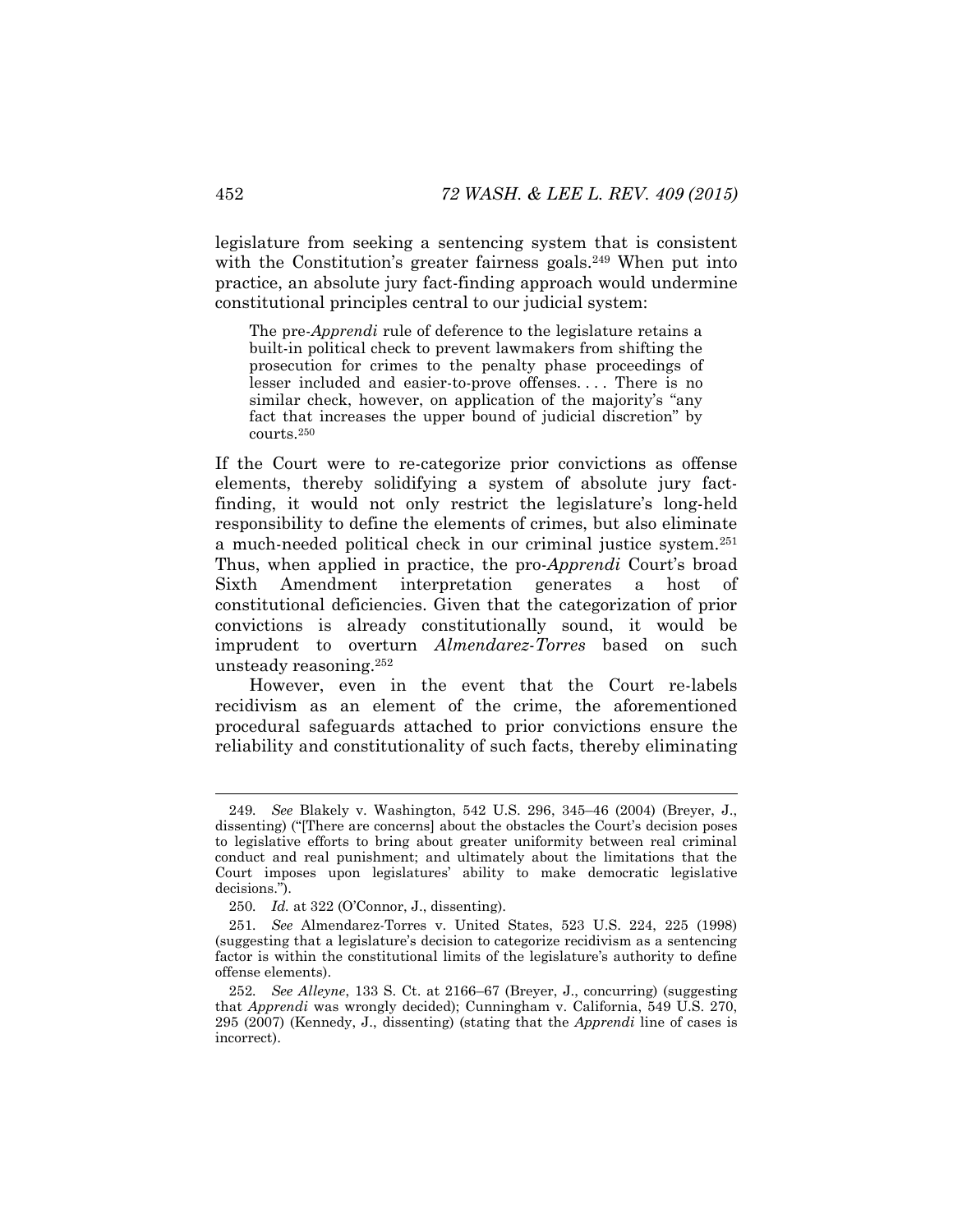the need for a jury determination.<sup>253</sup> Justice Thomas acknowledged this consideration in *Rangel-Reyes v. United States*, <sup>254</sup> conceding that the judicial determination of a defendant's prior criminal history "will seldom create any significant risk of prejudice to the accused" and that there is ultimately no "special justification" for overruling *Almendarez-Torres*. 255

### *B. Imagining a Sentencing System Without* Almendarez-Torres

The constitutional argument in favor of prior convictions is admittedly problematic, so imagine for argument's sake, that *Almendarez-Torres* truly is unconstitutional and that by allowing judges to determine prior convictions, the judicial system in some way violates defendants' Sixth Amendment rights. Even under this presumption, the Court should still leave *Almendarez-Torres*  intact. While absolute jury fact-finding may be an admirable idea in theory, actual implementation of this system would be far more than "a modest inconvenience" to our criminal justice system.<sup>256</sup> As Dean Nora Demleitner of Washington and Lee University School of Law has discussed, many scholars believe that the judicial system should adhere to a rigid and unyielding interpretation of the Constitution, no matter what the cost.<sup>257</sup> Unfortunately, this goal, however noble, is not only impractical, but also dangerously crippling to the functioning of a successful, expedient criminal justice system. The decision to overturn

<sup>253</sup>*. See* Garrus v. Sec'y of Pa. Dept. of Corrections, 694 F.3d 394, 400 (3d Cir. 2012) (stating that a prior conviction has already been established through procedural safeguards, such as fair notice, reasonable doubt, and jury trial guarantees (referencing *Jones v. United States*, 526 U.S. 227 (1999))).

<sup>254.</sup> 547 U.S. 1200 (2006).

<sup>255</sup>*. See id.* at 1201 (denying certiorari). Justice Thomas also acknowledged that countless judges have relied on *Almendarez-Torres* in making sentencing determinations and thus, "the doctrine of *stare decisis* provides a sufficient basis" for upholding *Almendarez-Torres* in future cases. *Id.* 

<sup>256.</sup> Darmer, *supra* not[e 40,](#page-9-0) at 551–52.

<sup>257</sup>*. See* DEMLEITNER ET AL., *supra* note [63](#page-13-0), at 466 ("Let justice be done though the heavens fall." (quoting a Roman maxim)).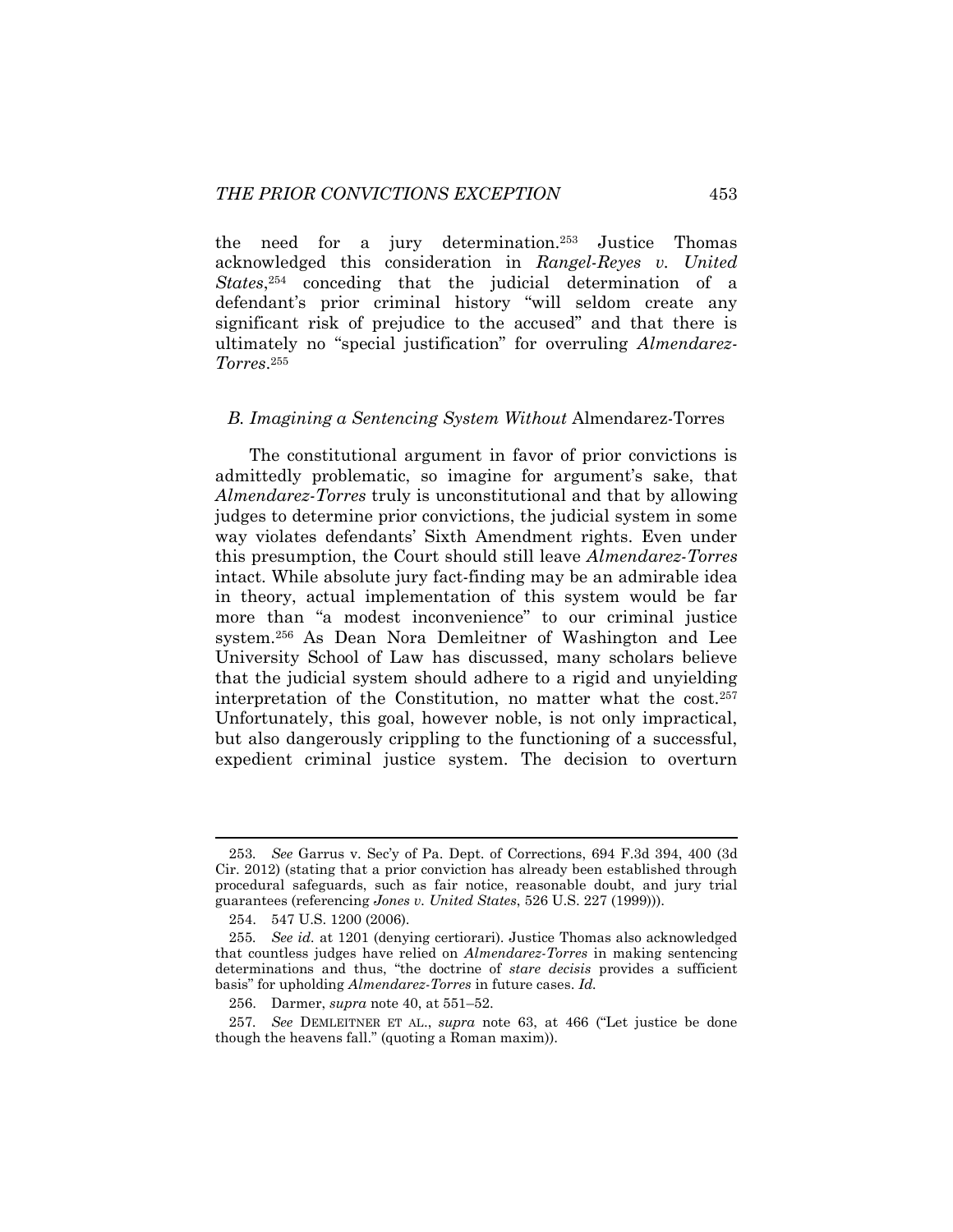*Almendarez-Torres* would ultimately ignore "the compromises needed for the judicial system to function."<sup>258</sup>

# *1. Habitual-Offender Statutes*

If the Court decided to overrule *Almendarez-Torres*, thereby requiring a jury to find beyond a reasonable doubt the fact of any prior conviction, the judicial system would have two basic options in implementing a post-*Almendarez-Torres* sentencing system. The first option would be to require the prosecution to plead and prove prior convictions beyond a reasonable doubt during the guilt stage. This type of system would likely resemble a concept similar to California's "Three Strikes" scheme—in other words, a system of anti-recidivist laws that increase the punishment for repeat offenders.<sup>259</sup> Almost all states have enacted some type of habitual-offender statute.<sup>260</sup> Under these anti-recidivist schemes, the prosecution must typically plead and prove all known prior convictions at trial beyond a reasonable doubt.<sup>261</sup> Challenges to such prior convictions are permissible as collateral attacks on the grounds of "violation of constitutional right to jury trial,

<sup>258</sup>*. See* Gaston, *supra* note [12](#page-4-0)*,* at 1172 (describing the split between proponents and opponents of *Almendarez-Torres* as a divide of formalists and functionalists, and describing the pro-*Apprendi* majority's view as somewhat more idealistic, despite potential inefficiency).

<sup>259</sup>*. See* DEMLEITNER ET AL., *supra* note [63,](#page-13-0) at 368 (explaining that under California's "three strikes and you're out" policy, many types of prior convictions qualify as "serious" or "violent," and thus constitute a "strike"). A third felony will result in a sentence of at least twenty-five years. *Id.* Some recidivists may even receive twice the normal sentence for the current felony conviction depending on their prior convictions. *See* Erik G. Luna, *Three Strikes in a Nutshell*, 20 T. JEFFERSON L. REV. 1, 1–3, 10 (1998) (referencing CAL. PENAL CODE § 667(e)(1)).

<sup>260.</sup> *See* DEMLEITNER ET AL., *supra* note [63](#page-13-0), at 368 (describing California's "Three Strikes" law as the most severe in the country). Under federal law, the habitual offender statute falls under 18 U.S.C. § 3559, which mandates that a person who is convicted of a serious violent felony shall be sentenced to life imprisonment if the person has been convicted on separate prior occasions of two or more serious violent felonies or one or more serious violent felonies and one or more serious drug offenses. 18 U.S.C. § 3559(c)(1) (2012).

<sup>261</sup>*. See, e.g.*, CAL. PRAC. GUIDE THREE STRIKES SENTENCING § 4:1 (stating that the prior convictions must be pled and proved beyond a reasonable doubt before the Three Strikes law is triggered).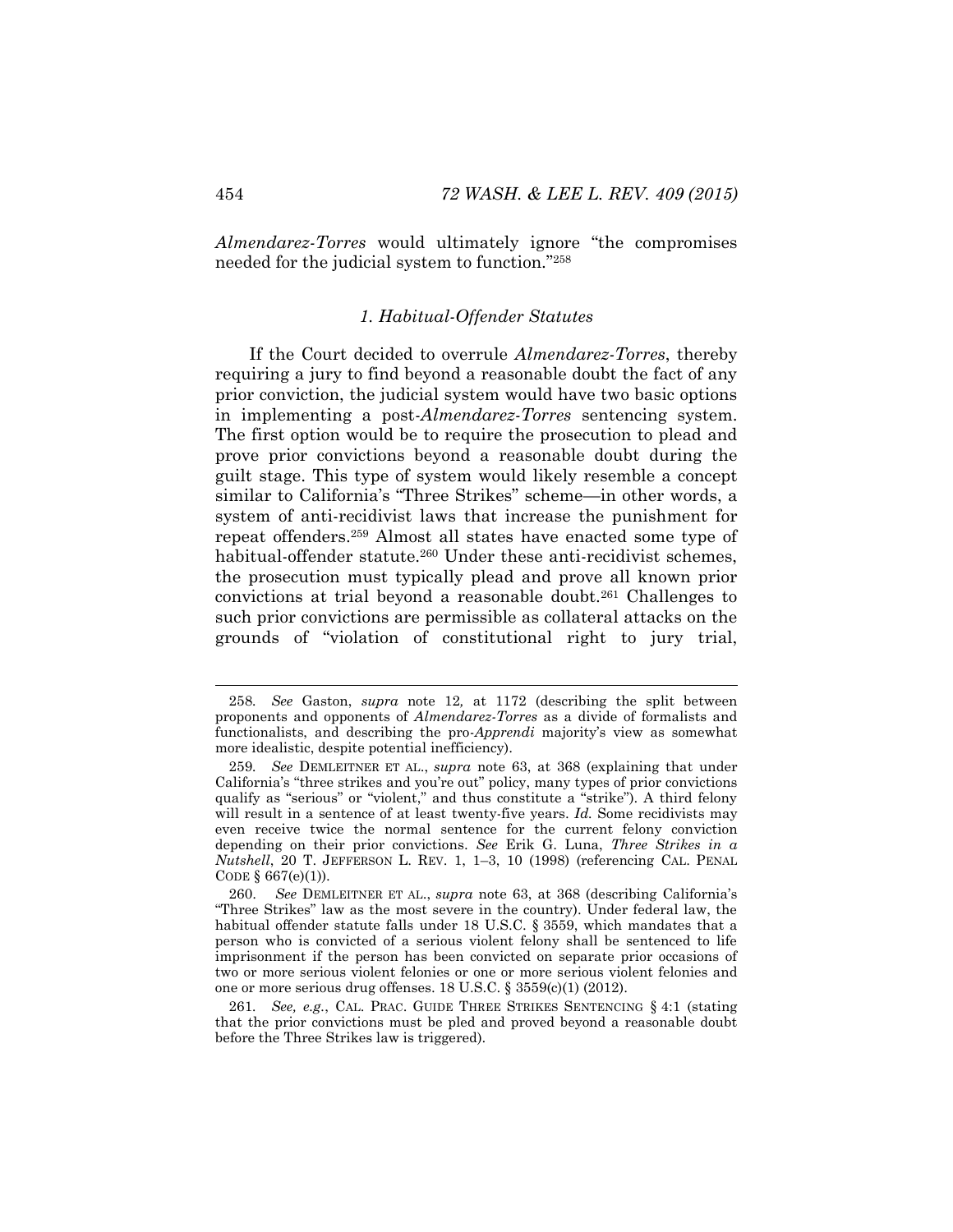confrontation, and against self-incrimination."<sup>262</sup> Herein lies one of the inescapable criticisms surrounding habitual-offender systems and consequently, one of the primary reasons to uphold *Almendarez-Torres*—prejudice to the defendant.

"Rules of evidence have been written to confine trials to evidence that is strictly relevant to the particular offense charged. The rationale  $\ldots$  is not only to 'prevent a time consuming and confusing trial of collateral issues,' but also to prevent juries from being prejudiced by inflammatory facts."<sup>263</sup> Unlike other sentencing factors that must be proven to the jury beyond a reasonable doubt, the introduction of evidence regarding a defendant's prior convictions will always pose a significant risk of prejudice.<sup>264</sup> Prior crimes evidence tends to weigh more heavily with the jurors and pushes them to "prejudge" the defendant, denying him the fair opportunity to defend against the particular charge at issue.<sup>265</sup> Given the potential for prejudice, it seems likely that many defendants would actually oppose exercising their right to insist that the prosecution prove prior convictions to the jury.<sup>266</sup> Moreover, for those defendants who *do* want to challenge their prior convictions in front of the jury, the result will likely be "a mini trial" in which the defendant attempts to argue constitutional violations that were already addressed at

<sup>262.</sup> People v. Sumstine, 687 P.2d 904 (Cal. 1984) (en banc).

<sup>263.</sup> Parese, *supra* note [63,](#page-13-0) at 685 (quoting Williams v. New York, 337 U.S. 241, 246–47 (1949)).

<sup>264</sup>*. See* Shepard v. United States, 544 U.S. 13, 38 (2005) (O'Connor, J., dissenting) (noting that "whatever the merits of the *Apprendi* doctrine, that doctrine . . . should not be extended to bear on, determinations of a defendant's past crimes . . . .").

<sup>265</sup>*. See* United States v. Harris, 332 F. Supp. 2d 692, 706 (D.N.J. 2004) (referencing *Michaelson v. United States*, 335 U.S. 469, 476 (1948)).

<sup>266</sup>*. See, e.g.*, Carter v. State, 824 A.2d 123, 123 (Md. 2003) (noting that the defendant was far more willing to stipulate as to his prior conviction, rather than allow the jury to hear evidence regarding the name and nature of said conviction); *see also* Theodore Eisenberg & Valerie P. Hans, *Taking a Stand on*  Taking the Stand: The Effect of a Prior Criminal Record on the Decision to *Testify and on Trial Outcomes*, 94 CORNELL L. REV. 1353, 1361 (2009) (summarizing previous studies that found that jurors use similar criminal record information to develop "propensity judgments" and other "negative evaluations" of a defendant).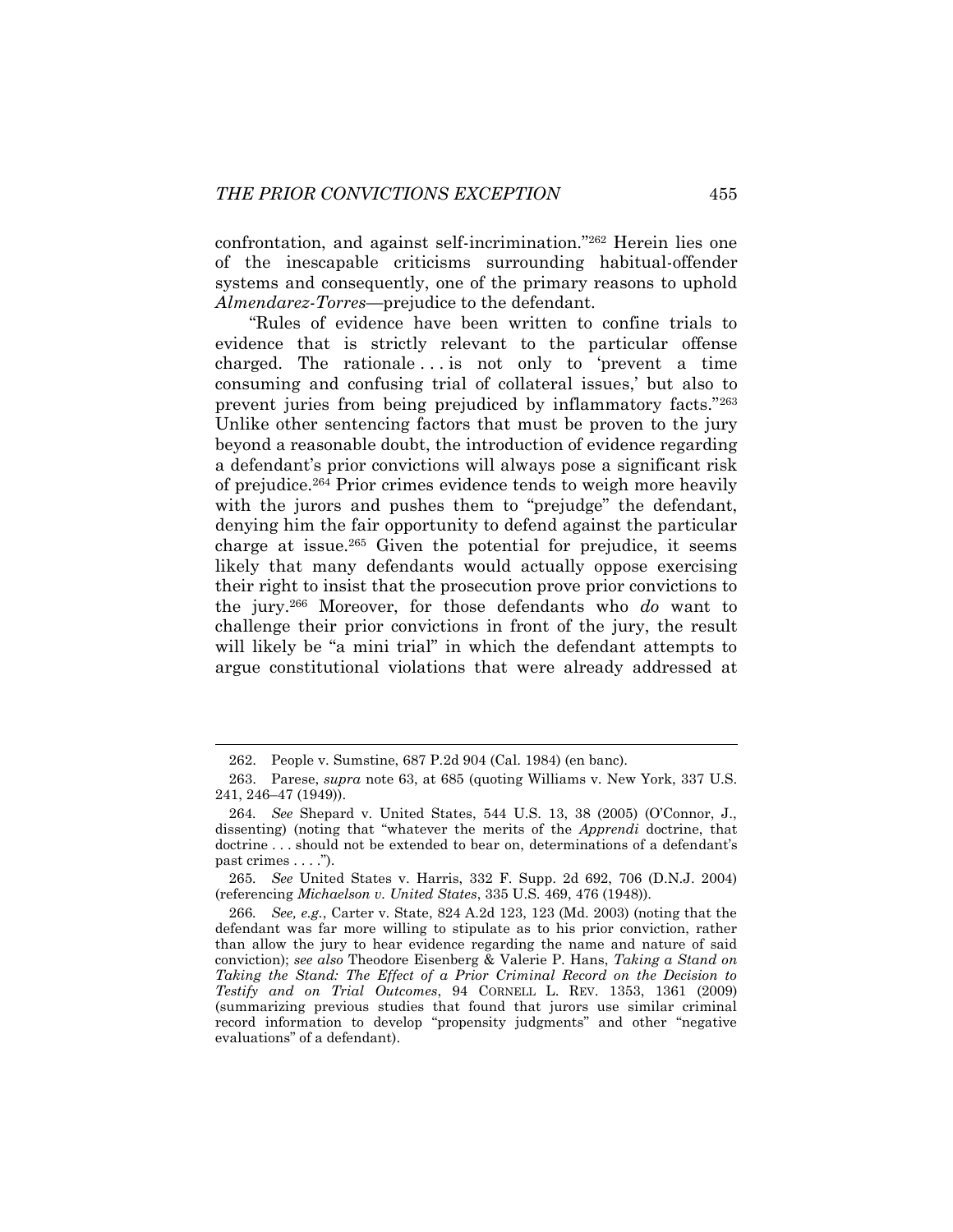the previous trial,<sup>267</sup> thereby expending an unnecessary amount of the court's time and resources.

<span id="page-48-0"></span>While defendants can minimize the prejudice of their prior convictions through stipulation,<sup>268</sup> the prosecution is entitled, under most circumstances, to prove its case as it sees fit;<sup>269</sup> aside from violent felonies, the prosecution is typically free to reject a defendant's proposed stipulations.<sup>270</sup> In an attempt to address this issue of prejudice, some states have instituted "partial guilty pleas," which allow defendants to plead guilty to the prior conviction, but go to trial for the remaining elements of the charge.<sup>271</sup> These systems, however, are not without fault. Not only are partial guilty pleas less appealing to the Government,<sup>272</sup> they also provide prosecutors with an unfair bargaining chip in those states that require prosecutors' consent.<sup>273</sup> Thus, there are few effective mechanisms to protect defendants against prejudice in habitual-offender systems.

<sup>267.</sup> James Ardaiz, *California's Three Strikes Law: History, Expectations, Consequences*, 32 MCGEORGE L. REV. 1, 23 (2000).

<sup>268</sup>*. See* Old Chief v. United States, 519 U.S. 172, 187–92 (1997) (holding that the prosecution may not, in a felon-in-possession case, present additional evidence regarding the defendant's prior conviction once the defendant has offered to stipulate to his prior conviction).

<sup>269</sup>*. See* Joseph A. Colquitt, *Evidence and Ethics: Litigating in the Shadows of the Rules*, 76 FORDHAM L. REV. 1614, 1645 n.18 (2007) (referencing the Court's holding in *Old Chief*, which recognized the traditional rule that the prosecution may typically prove its case by evidence of its own choice).

<sup>270</sup>*. See Old Chief*, 519 U.S. at 183 n.7 (noting that the Court's holding is limited to cases involving proof of felon status); David Robinson Jr., Old Chief*,*  Crowder*, and Trials by Stipulation*, 6 WM. & MARY BILL RTS. J. 311, 338 (1998) (recognizing the limitations of the holding in *Old Chief*).

<sup>271</sup>*. See* Nancy J. King, *Juries and Prior Convictions: Managing the Demise of the Prior Conviction Exception to* Apprendi 5–7 (Vanderbilt Univ. Law Sch. Pub. Law & Legal Theory Working Paper No. 14-24), http://papers.ssrn.com/sol3/papers.cfm?abstract\_id=2459682 (describing similar systems in Oregon and North Dakota).

<sup>272</sup>*. See id.* at 6 (noting that prosecutors are unable to present the prior conviction to the jury in a single proceeding under a partial guilty plea agreement).

<sup>273</sup>*. See id.* (stating that the option of a partial guilty plea does not necessarily mean an unqualified right to plead guilty to the prior conviction). For example, Nevada requires that the prosecution agree to the stipulation regarding a prior conviction in cases of partial guilty pleas. NEV. REV. STAT. § 207.016 (2013).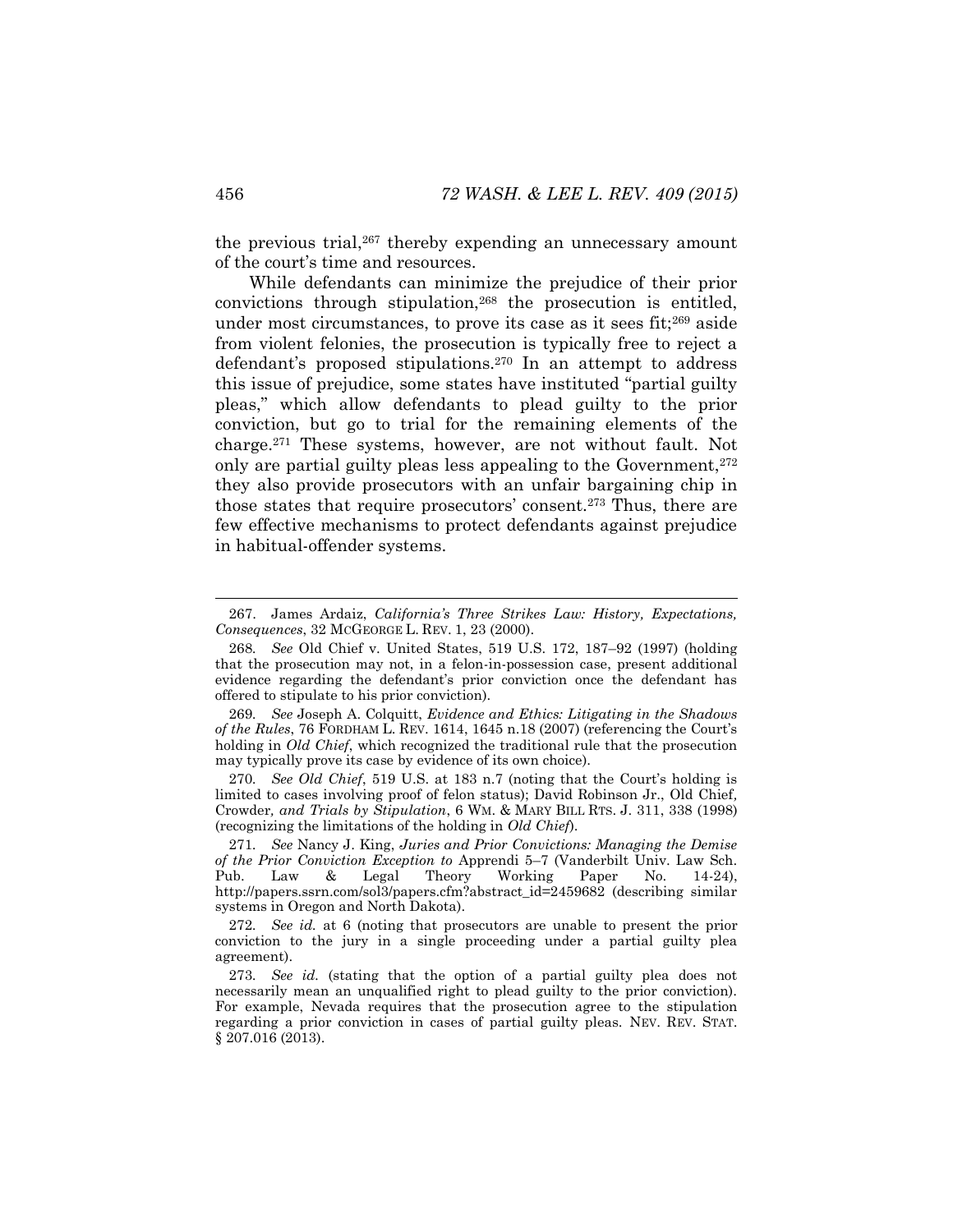Aside from issues of prejudice, there are also practical concerns associated with habitual-offender schemes. For example, if the Court overrules *Almendarez-Torres* and requires that a sentencing jury find facts of prior conviction as "elements" of the crime, to what extent does the Sixth Amendment's Confrontation Clause apply? In *Washington v. Crawford*, <sup>274</sup> the Court barred admission of testimonial hearsay during trial unless the witness is unavailable and the defendant had a prior opportunity to crossexamine the witness.<sup>275</sup> The Court expanded this holding to encompass forensic evidence in *Bullcoming v. New Mexico*, 276 concluding that a defendant has the right to confront the analyst who certified his blood-alcohol analysis report (so long as the report is testimonial within the meaning of the Confrontation Clause).<sup>277</sup> So where does this leave proof of prior criminal history? Who must testify in regards to these prior convictions? In federal court, if prior convictions derive from state cases, must the court clerk from that state testify? Who verifies the prior convictions to the jury and in what capacity can the defendant confront that declarant? These are just some of the administrative questions the Court would have to answer if it decided to implement a post-*Almendarez-Torres* system in which the prosecution pleads and proves prior offenses during the guilt stage.

#### <span id="page-49-0"></span>*2. Sentencing Juries*

If the Court determines that the prejudice resulting from pleading and proving prior convictions during the guilt stage is too detrimental, it will have to resort to its second option implementation of a sentencing jury.<sup>278</sup> This type of system

<sup>274.</sup> 541 U.S. 36 (2004).

<sup>275</sup>*. Id.* at 36.

<sup>276.</sup> 131 S. Ct. 2705 (2011).

<sup>277</sup>*. Id.* at 2707.

<sup>278</sup>*. See* Blakely v. Washington, 542 U.S. 296, 319 (2004) (O'Connor, J., dissenting) (suggesting that in order to prevent the evidence of prior convictions from prejudicing the jury during the guilt determination stage, the Government "may have to bear the additional expense of a separate, full-blown jury trial during the penalty phase proceeding"); Jenia I. Turner, *Implementing* Blakely, 17 FED. SENT. R. 106, 108 (2004) (suggesting that if juries were to determine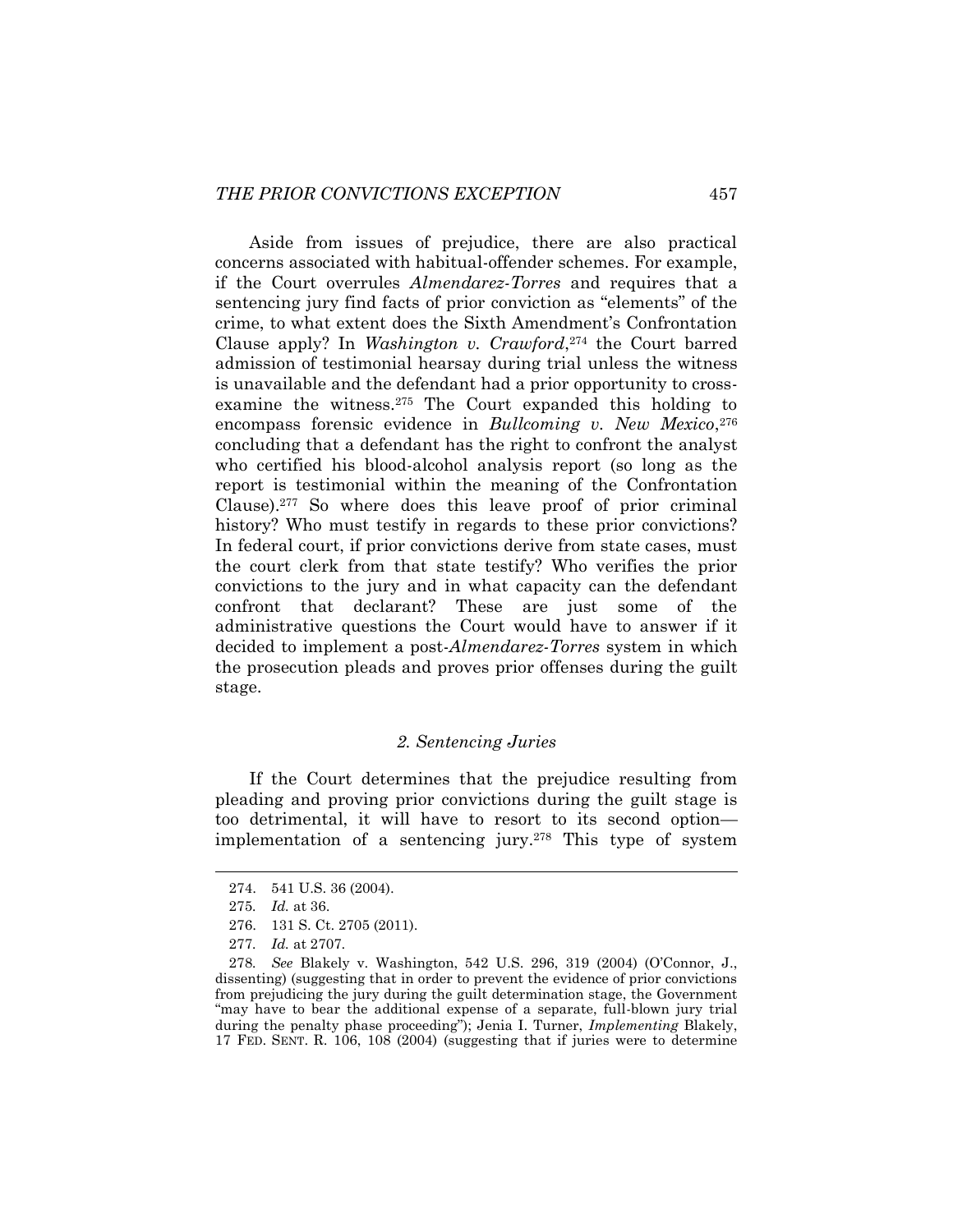<span id="page-50-0"></span>bifurcates criminal proceedings into a trial stage and a sentencing stage, meaning that the same jury that determines the defendant's guilt or innocence also determines facts related to the defendant's punishment.<sup>279</sup> However, the jury only hears evidence relevant to sentencing after it has rendered its guilty verdict so as to avoid any undue prejudice to the defendant.<sup>280</sup> In fact, such a system may even require that evidence of recidivism be presented separately from evidence of other, more benign sentencing factors as well.<sup>281</sup> While sentencing juries may seem like a reasonable solution to a post-*Almendarez-Torres* sentencing system, sentencing juries are actually fairly unusual in today's criminal justice system and a blanket implementation of such bifurcation would mark a radical decision for the Court.<sup>282</sup> Ultimately, the issues associated with sentencing juries outweigh whatever constitutional benefits or principles would result from overturning *Almendarez-Torres*.

The ABA Standards for Criminal Justice have long called for the abolition of jury sentencing in noncapital cases: "Imposition of sentences is a judicial function to be performed by sentencing courts. The function of sentencing courts is to impose a sentence upon each offender that is appropriate to the offense and the offender. The jury's role in a criminal trial should not extend to determination of the appropriate sentence."<sup>283</sup> One of the main justifications for excluding the jury from the sentencing process is the potential for bias and inconsistency, two issues the Federal

prior convictions, bifurcation of the process would be inevitable).

<sup>279</sup>*. See* Jenia Iontcheva, *Jury Sentencing as Democratic Practice*, 89 VA. L. REV. 311, 334–35 (2003) (explaining the bifurcation process).

<sup>280</sup>*. See id.* (describing some of the purposes behind the implementation of sentencing juries, mainly the avoidance of prejudice from evidence of prior convictions).

<sup>281</sup>*. See* King, *supra* note [271,](#page-48-0) at 9 n.3 (referencing *Greer v. Commonwealth*, No. 2008-SC-000847-MR, 2010 WL 2471842 (Ky. June 17, 2010), in which the trial was trifurcated: the first phase was the guilt phase for assault and endangerment charges, the second phase was the guilt phase for the persistent felony offender charge, and the final phase was sentencing).

<sup>282</sup>*. See* DEMLEITNER ET AL., *supra* note [63,](#page-13-0) at 102 (noting that only a halfdozen states allow juries to determine the offender's sentence: Virginia, Kentucky, Missouri, Arkansas, Texas, and Oklahoma).

<sup>283.</sup> ABA STANDARDS FOR CRIMINAL JUSTICE, SENTENCING 18-1.4 (3d ed. 1994).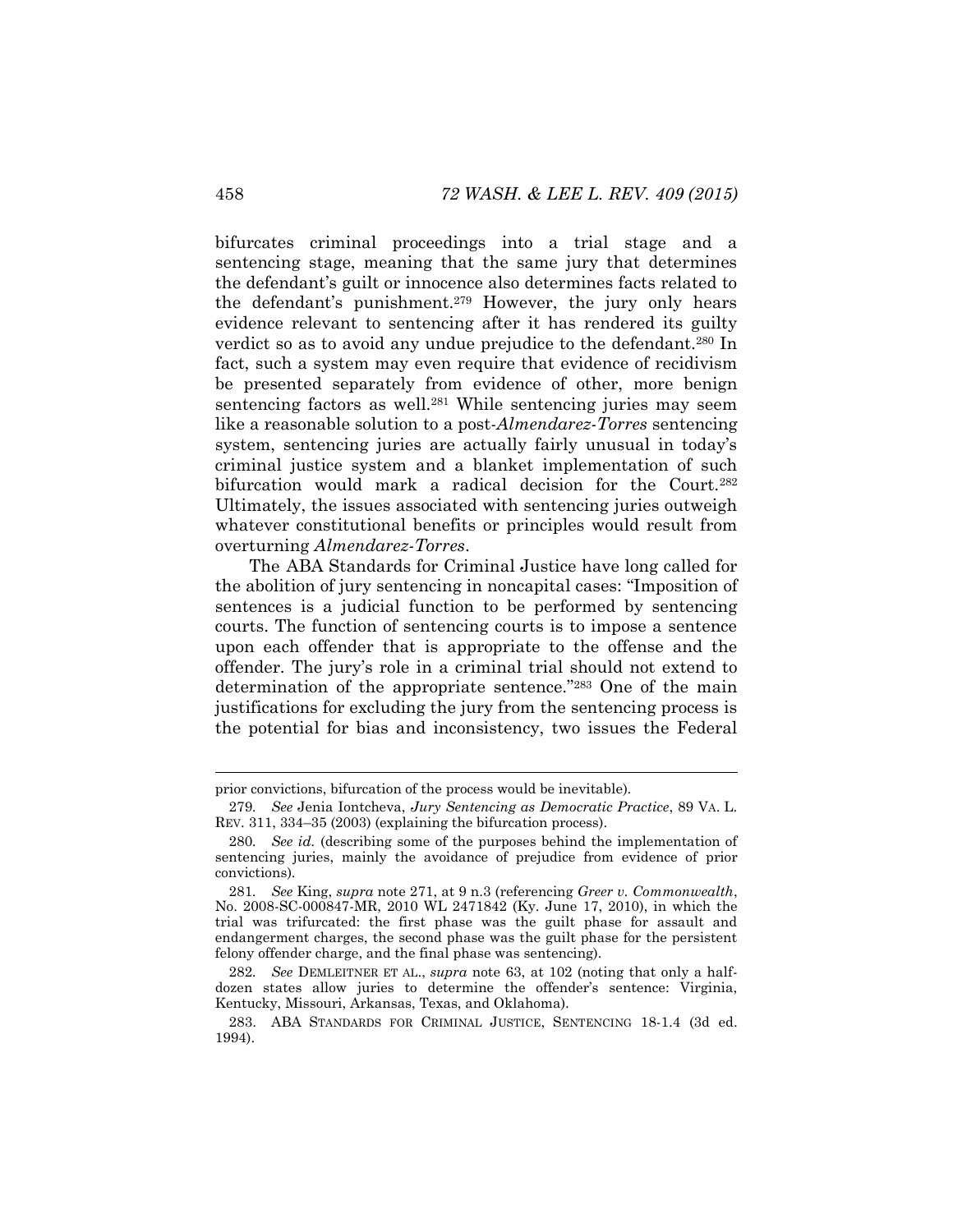Guidelines sought to remedy.<sup>284</sup> As evidenced by several major studies regarding the disparities resulting from sentencing juries, different juries lead to different sentences.<sup>285</sup> In one study, an anonymous poll of juror sentence recommendations demonstrated that the median recommendation was only 19% of the median range in the relevant sentencing guidelines.<sup>286</sup> Interestingly, other studies in state courts have shown sentencing juries to impose more severe and more varied sentences than judges.<sup>287</sup> One possible explanation for these discrepancies is the surprising lack of information given to juries during the sentencing process. In those states utilizing noncapital sentencing juries, jurors are not provided with sentencing guidelines or probation statistics prior to rendering a punishment;<sup>288</sup> rather, they are simply asked to select a sentence somewhere within the statutory sentencing range.<sup>289</sup> Additionally, "aggravating and mitigating factors" that might assist the jury in making a decision are generally not identified by statute, nor included in the jury instructions.<sup>290</sup> Ultimately, "[n]o state provides juries with anywhere near the amount of sentence-related information that is currently provided to judges."<sup>291</sup> Without such information, one wonders how

290*. Id.*

<span id="page-51-0"></span><sup>284</sup>*. See* Parese, *supra* note [63,](#page-13-0) at 687 (noting, for example, that the *Apprendi* Court's decision to involve the jury in the sentencing process "missed the underlying policy of protecting criminal defendants from innate human bias").

<sup>285</sup>*. See* DEMLEITNER ET AL., *supra* not[e 63,](#page-13-0) at 104 (describing several studies assessing the severity of punishment in the context of jury sentencing).

<sup>286</sup>*. See id.* at 103 (referencing James S. Gwin, *Juror Sentiment on Punishment: Do the Federal Sentencing Guidelines Reflect Community Values?*, 4 HARV. L. & POL'Y REV. 173 (2010)).

<sup>287</sup>*. See id.* (referencing Nancy J. King & Rosevelt L. Noble, *Jury Sentences in Two States*, 2 J. EMPIRICAL LEGAL STUD. 331 (2005)).

<sup>288</sup>*. See* Iontcheva, *supra* note [279,](#page-50-0) at 355 (noting that sentencing juries in noncapital cases are merely provided with a minimum and maximum range of punishment).

<sup>289</sup>*. See* Nancy King, *How Different Is Death? Jury Sentencing in Capital and Non-Capital Cases Compared*, 2 OHIO ST. J. OF CRIM. L. 195, 197 (2004) (referencing VA. MODEL JURY INSTRUCTIONS: CRIM. NO. P44-100, which permits the jury in a rape case to select a sentence anywhere between five years and life in prison).

<sup>291.</sup> Iontcheva, *supra* note [279](#page-50-0)**,** at 367.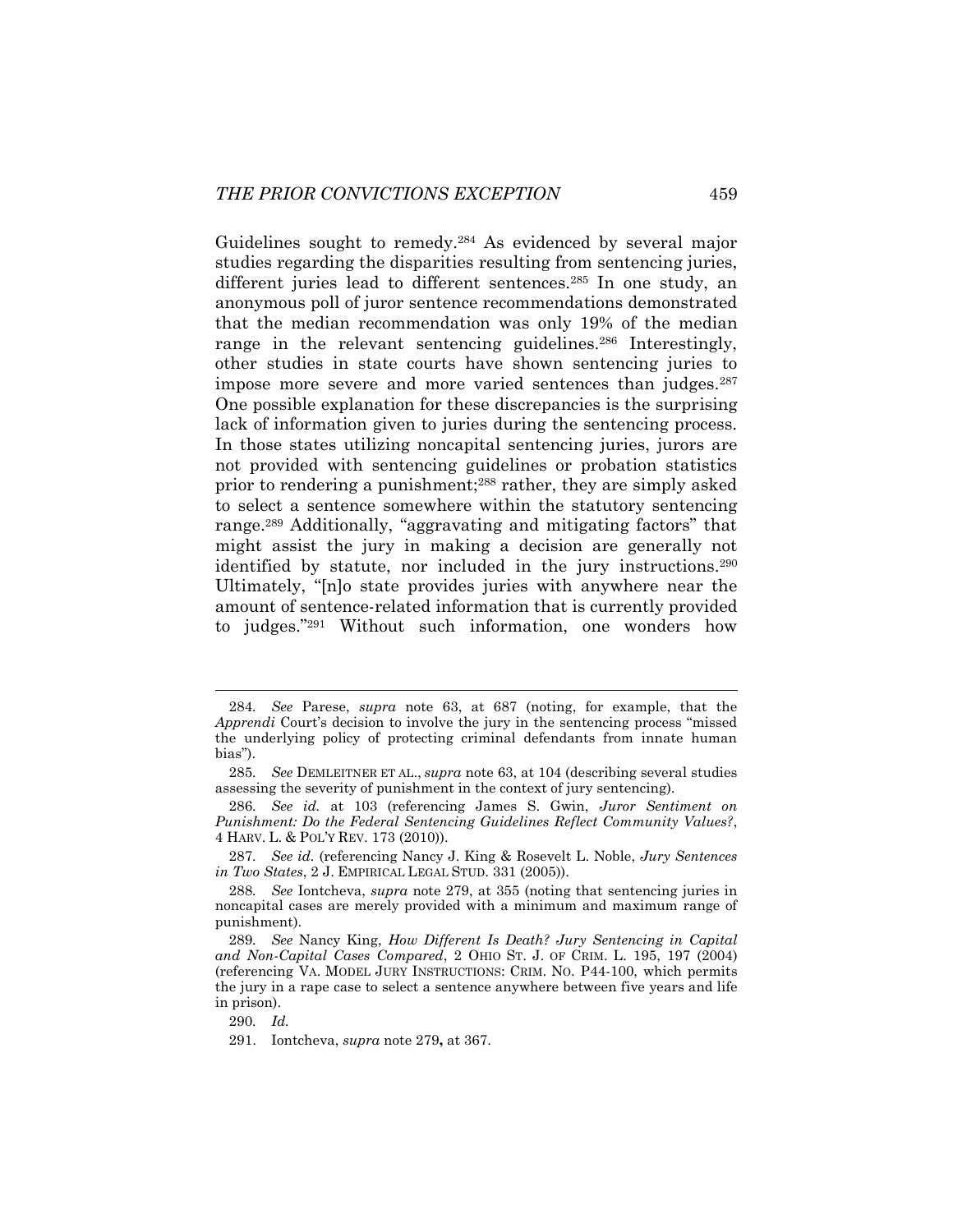<span id="page-52-0"></span>sentencing juries can effectively fulfill the Sixth Amendment rights they serve to protect.<sup>292</sup>

While jurors have limited guidance and experience within the realm of sentencing, judges are repeat players. "With superior sentencing experience, a judge may have less apprehension about early parole release, less expectation that a sentence might be reduced, a better idea of what an average sentence is, and sometimes [has] even more mitigating information about the offender than the jury...." $^{293}$  Additionally, judges have more exposure to a range of criminals and are able to save the more severe sentences for those defendants they recognize as the worst offenders; a first-time juror, however, may view each offender "as the worst criminal she's ever seen."<sup>294</sup> Most important, sentencing requires a certain level of judicial skill that only a judge develops:

[S]entencing is about more. It is about proportionality; it requires individualizing so that the punishment fits the crime. It is not now, nor has it ever been, a one size fits all approach. It continues to be about deterrence and rehabilitation. Indeed, far from being incompetent or illegitimate, *judicial decisionmaking is central to that enterprise*. 295

Moreover, a judge is required to write an opinion that is subject to scrutiny; in the case of sentencing juries, however, appellate review extends only to "the grossest of errors," such as sentencing outside the statutory range.<sup>296</sup> Thus, without a solid understanding of the "larger sentencing framework," sentencing juries run the risk of returning to the inconsistent, bias-ridden sentences of the pre-Guidelines era.<sup>297</sup>

<sup>292</sup>*. See* Nancy J. King & Rosevelt L. Noble, *Felony Jury Sentencing in Practice: A Three-State Study*, 57 VAND. L. REV. 885, 888–89 (2004) (claiming that juries cannot properly reflect community sentiment about the severity of sentences because juries do not have the range of information and sentencing options available to sentencing judges).

<sup>293.</sup> King, *supra* note [289,](#page-51-0) at 206–07.

<sup>294</sup>*. See id.* at 207 n.58 (referencing *Proffitt v. Florida*, 428 U.S. 242, 252 (1976), in which the Court noted that a trial judge is more experienced in sentencing than a jury and therefore is "better able to impose sentences similar to those imposed in analogous cases").

<sup>295.</sup> Nancy Gertner, *From Omnipotence to Impotence: American Judges and Sentencing*, 4 OHIO ST. J. CRIM. L. 523, 558 (2007) (emphasis added).

<sup>296.</sup> King, *supra* note [289,](#page-51-0) at 197.

<sup>297.</sup> *See* Iontcheva, *supra* note [279,](#page-50-0) at 356 (noting that without a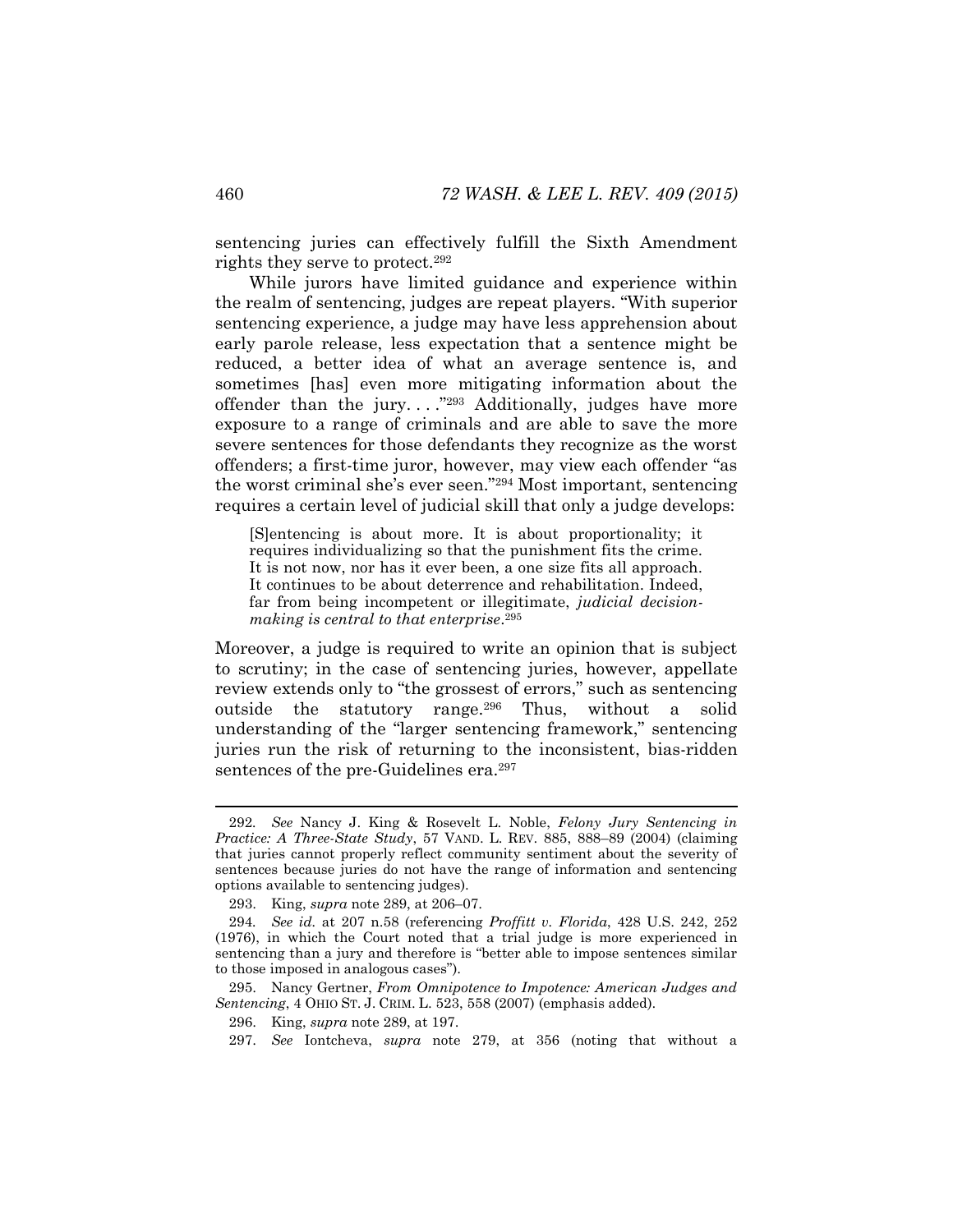While many proponents of sentencing juries justify the practice as a protection of the defendant's Sixth Amendment rights, a brief inspection of this bifurcated process shows that there may be other motives at play. Prosecutors have a major stake in sentencing by jury in that they can use the bifurcated process as a tool to push defendants into plea deals: "'[J]uries will really lay it on somebody who deserves it,' reported an Arkansas prosecutor, 'I think the fear of having those 12 people do that to 'em, it moves a lot of cases...."<sup>298</sup> Ultimately, the "wild card" aspect of jury sentencing and its effect on defendants' decisionmaking begs the question: is sentencing by jury truly a mark of democracy or is it a mere bargaining chip for the prosecution?<sup>299</sup> As Justice Breyer noted in *Blakely*, a sentencing system that relies too heavily on plea bargaining gives prosecutors a great deal of control over the sentence, thereby weakening the relation between real conduct and real punishment.<sup>300</sup> Similarly, Ohio State University law professor Douglas A. Berman warns that this type of prosecutorial power will continue to perpetuate disparate sentencing because unlike a judge's decision, which is made public, there is no real mechanism to review a prosecutor's discretion.<sup>301</sup> Thus, the end result of the proposed bifurcated process—a chilling effect that discourages defendants from exercising their right to a jury trial—runs afoul of the Sixth Amendment's constitutional guarantees.<sup>302</sup>

comprehensive understanding of this framework, juries will render disparate judgments in similar cases).

<span id="page-53-0"></span><sup>298.</sup> King & Noble, *supra* not[e 292,](#page-52-0) at 896.

<sup>299.</sup> King, *supra* note [289,](#page-51-0) at 197.

<sup>300</sup>*. See* Blakely v. Washington, 542 U.S. 296, 338 (2004) (Breyer, J., dissenting) ("I do not understand how the Sixth Amendment could *require* a sentencing system that will work in practice only if no more than a handful of defendants exercise their right to a jury trial.").

<sup>301</sup>*. See* Sarah Glazer, *Sentencing Reform: Are Mandatory Sentences Too Harsh?*, *in* CQ REPORTER 27, 30 (Thomas J. Billitteri ed., 2014) (noting that, according to Professor Berman, disparate sentencing now occurs in the privacy of a prosecutor's office, rather than on the judge's bench).

<sup>302.</sup> It is important to recognize that judges also have a vested interest in jury sentencing. Nancy King and Rosevelt Noble refer to this interest as "deference, dodge, and docket." King & Noble, *supra* not[e 292,](#page-52-0) at 940. By placing the sentencing responsibility on juries, trial judges are able to avoid taking blame for punishment of offenders, thereby deflecting the "electoral outrage"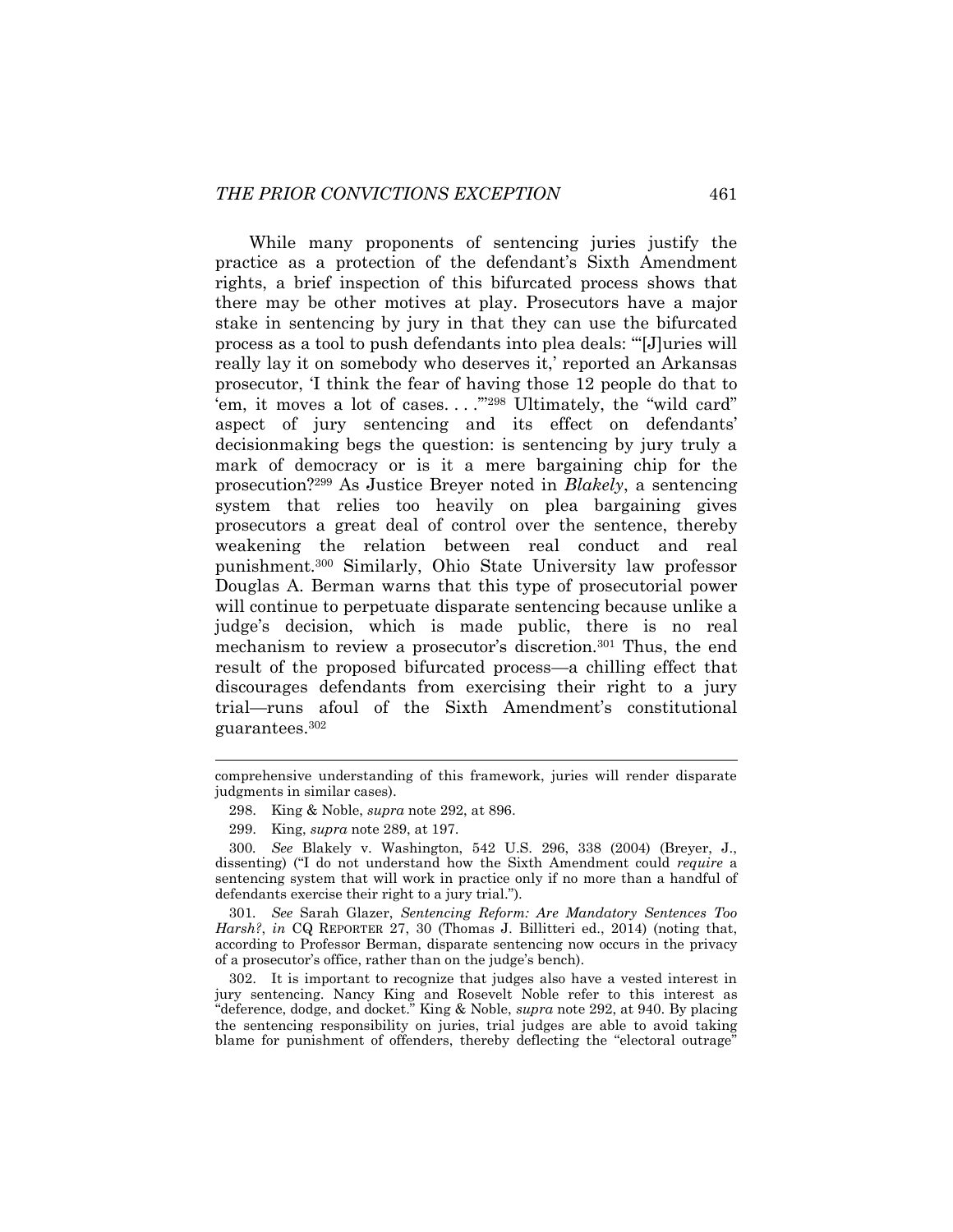In addition to the aforementioned judicial concerns, there are unavoidable administrative problems associated with the implementation of sentencing juries. While the Court has made clear that "principle is more important than pragmatism"<sup>303</sup> in regards to fulfilling the Sixth Amendment, it seems foolish to discount the practicalities of sentencing administration.<sup>304</sup> As the dissenters in *Apprendi* emphasized, the Court's gradual shift away from judicial fact-finding during sentencing has been heavily based on constitutional ideals, without much consideration for the administrative consequences.<sup>305</sup> For example, similar to the habitual-offender scheme discussed in Part IV.1, if the Court overturns *Almendarez-Torres* and institutes sentencing juries to account for the prejudice of prior convictions, the Sixth Amendment's Confrontation Clause may present administrative difficulties during sentencing. Pursuant to Williams v. New York,<sup>306</sup> the Confrontation Clause does not apply at sentencing proceedings.<sup>307</sup> However, "[a]lthough the evidentiary rules do not apply to sentencing hearings in federal or state courts, the overlapping protections of the Sixth Amendment's confrontation clause . . . still might require that a defendant be allowed to cross-examine witnesses . . . ."<sup>308</sup> There is substantial debate as to whether *Williams* is the appropriate precedent in determining whether the Confrontation Clause

305*. See* Apprendi v. New Jersey, 530 U.S. 466, 555 (2000) (Breyer, J., dissenting) ("[The real world of criminal justice] can function only with the help of procedural compromises, particularly in respect to sentencing. And those compromises, which are themselves necessary for the fair functioning of the criminal justice system, preclude implementation of the procedural model that today's decision reflects.").

306. 337 U.S. 241 (1949).

307*. See id.* at 253 (concluding that there was no violation of due process when the defendant's sentence was based on information supplied by witnesses with whom the accused had no opportunity to confront).

308. DEMLEITNER ET AL., *supra* note [63,](#page-13-0) at 451.

often associated with sentencing. *See* Glazer, *supra* note [301,](#page-53-0) at 52–53 (referencing King and Noble's deference, dodge, and docket theory).

<sup>303.</sup> Turner, *supra* not[e 278,](#page-49-0) at 110.

<sup>304</sup>*. See* Payton v. New York, 445 U.S. 573, 602 (1980) (claiming that policy arguments must give way when constitutional commands are "unequivocal"). Given that the constitutional concerns at issue here seem far from "unequivocal," this Note argues that they merit a less rigid standard of adherence as proposed by the pro-*Apprendi* Court.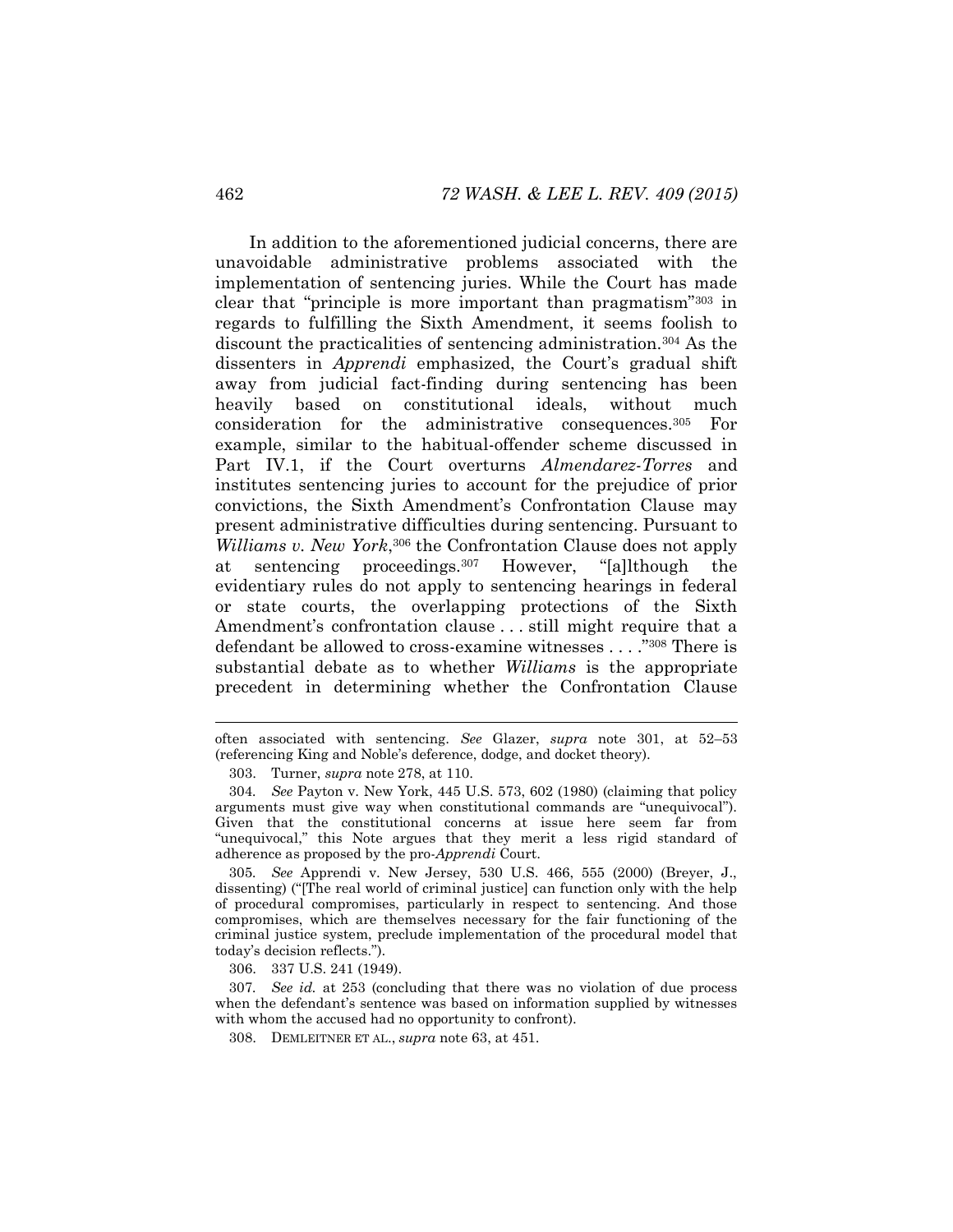applies at sentencing proceedings; rather, many commentators believe that the *Apprendi* series of cases is the more appropriate line of precedent.<sup>309</sup> Given that the *Apprendi* saga carved out a more active role for the jury during sentencing, such a shift in precedent would indicate that the Confrontation Clause may eventually apply to sentencing—the more trial-like sentencing proceedings become, the greater influence evidentiary rules could have on the federal sentencing process.<sup>310</sup> Such a development would obviously complicate sentencing procedures in a system without the prior convictions exception.

In addition to evidentiary issues, sentencing juries pose additional practical concerns—the main one being cost, both in time and money.<sup>311</sup> Financially, the bifurcation of cases means extending jury duty to the sentencing stage, thereby increasing jury fees and the amount of "productivity lost" to this elongated jury duty.<sup>312</sup> The cost in time and resources is equally burdensome.<sup>313</sup> While "bifurcation" suggests that there will only be two parts to a trial, many cases will involve multiple defendants along with multiple enhancements. In this more complex scenario, would the jury be required to try all of these issues in sequence? What if the defendants risk prejudicing one another in respect to jury consideration of later issues? While the pro-*Apprendi* majority has maintained that constitutional

312. Iontcheva, *supra* note [279,](#page-50-0) at 364; *see* Bibas, *supra* note [3,](#page-2-0) at 1144 (suggesting that bifurcation would be far more cumbersome than anticipated as evidenced by the millions of dollars spent on capital cases).

313*. See* Turner, *supra* note [278,](#page-49-0) at 108 (referencing *United States v. Agett*, No. 2:04-CR-10, 2004 WL 1698094, at \*4 (E.D. Tenn. July 24, 2004), which emphasized the wasteful delays that would result from a bifurcated system).

<sup>309</sup>*. See* Dustin K. Doty, *Saving Face: Arkansas's Application of the Confrontation Clause to Jury Sentencing Proceedings*, 66 ARK. L. REV. 549, 550 (2013) (noting that many commentators believe that *Williams* is inconsistent with the Confrontation Clause analysis established in *Crawford*).

<sup>310</sup>*. See id.* (suggesting that the pro-*Apprendi* Court may be more willing to grant defendants the right to confront witnesses during sentencing proceedings when jury decisionmaking is involved).

<sup>311</sup>*. See* Blakely v. Washington, 542 U.S. 296, 336 (2004) (Breyer, J., dissenting) ("Our experience with bifurcated trials in the capital punishment context suggests that requiring them for run-of-the-mill sentences would be costly, both in money and in judicial time and resources."); Turner, *supra* note [278,](#page-49-0) at 110 (claiming that many federal courts have refused to implement sentencing juries due to the "impractical" and "expensive" nature of such proceedings).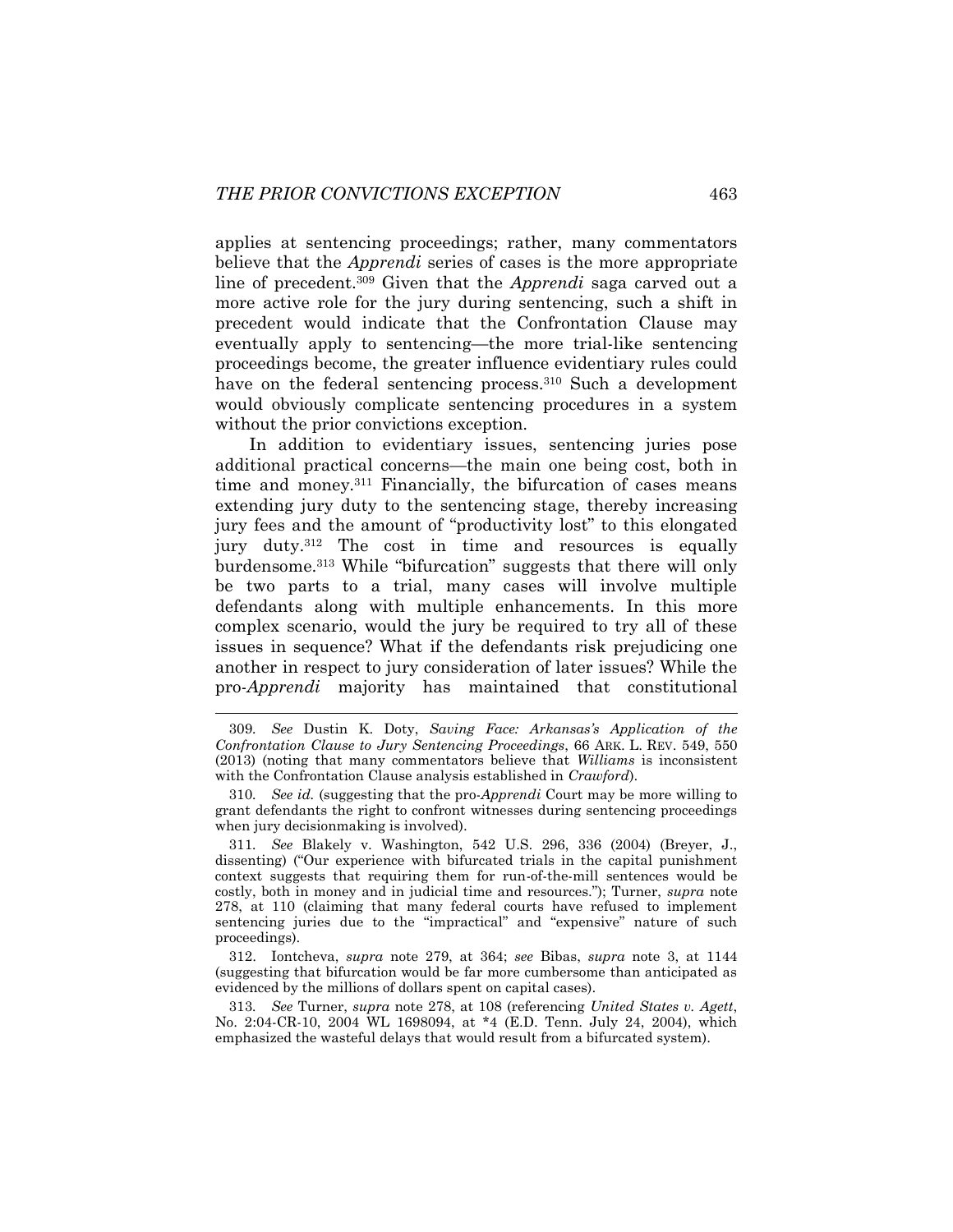principles must come before pragmatism,<sup>314</sup> the aforementioned questions demonstrate the cumbersome and unavoidable realities that the Court would need to resolve were it to bifurcate cases and implement sentencing juries.<sup>315</sup>

#### *V. Conclusion*

By the time the Court reached the final case in its march through the *Apprendi* revolution, it had built an extensive arsenal of Sixth Amendment jurisprudence.<sup>316</sup> Returning absolute fact-finding to the jury box, *Alleyne* left many defendants hopeful that *Almendarez-Torres* would consequently be overruled and that the finding of prior convictions would finally be removed from the purview of the judge. $317$  There is a crucial disconnect, however, between the issue at hand and the remedy being sought. Why are defendants with prior convictions so concerned with the possibility of a judge finding the existence of prior criminal history? Are they concerned with the way the convictions are proved or are they concerned with the amount of punishment that follows as a result? It seems reasonable to assume that defendants are mostly concerned with the fact that a prior conviction can expose them to a more severe, enhanced sentence. Overturning *Almendarez-Torres*, however, is not the right vehicle to address this concern.

If *Alleyne* was to mark the death of *Almendarez-Torres*, the Court would either need to institute (1) repeat-offender laws, which would result in prejudice during the guilt-determination stage, or (2) sentencing juries, which would likely prove too

<sup>314</sup>*. See Blakely*, 542 U.S. at 313 (asserting that the holding in *Blakely*  "cannot turn on whether or to what degree trial by jury impairs the efficiency or fairness of criminal justice").

<sup>315</sup>*. See* Iontcheva, *supra* note [279,](#page-50-0) at 335 n.134 ("The trial-like factfinding mandated by *Apprendi* is clearly more costly and time-consuming than judicial determinations at a sentencing hearing, added to which is the cost of thousands of appeals as a result of the dramatic change in sentencing practices mandated by *Apprendi.*").

<sup>316</sup>*. See supra* Part III (addressing the saga of case law interpreting the Sixth Amendment).

<sup>317</sup>*. See supra* notes [234](#page-41-0)–[236](#page-41-1) and accompanying text (discussing the growing number of *Almendarez-Torres* challenges by defendants).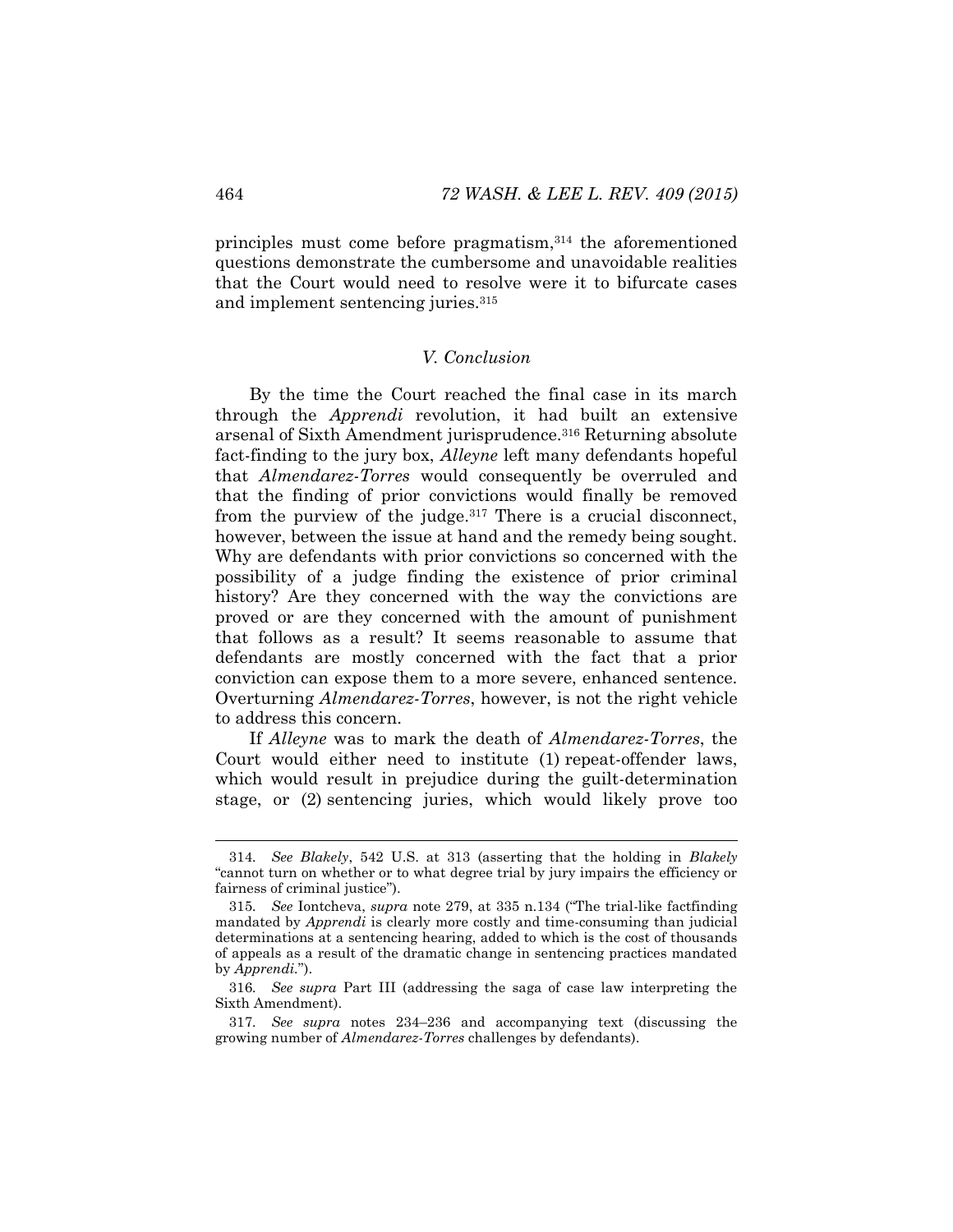cumbersome a process to implement throughout our entire criminal justice system. Both of these options pose judicial and administrative frustrations, including the possibility of prosecutorial abuse, inconsistent sentencing, uninformed juries, evidentiary issues, and the unnecessary expenditure of time and money.<sup>318</sup> The result, therefore, becomes the weighing of a doctrinaire invocation of a constitutional right and the benefits it provides to defendants versus the cost such a right would impose on the judicial system. While "unequivocal" constitutional rights should trump concerns of judicial administration,<sup>319</sup> that is not the case here. As previously discussed, the pro-*Apprendi* Court's broad Sixth Amendment interpretation is riddled with imperfections. The alleged right to have a prosecutor prove beyond a reasonable doubt the fact of prior convictions to a jury is far from well-established and "unequivocal," and as such, should not take precedent over a myriad of unfavorable, burdensome consequences that would result from the implementation of a post-*Almendarez-Torres* sentencing system.

Ultimately, opponents of *Almendarez-Torres* will need to look to the legislature, to the Eighth Amendment perhaps, if they want to change the ways in which prior convictions affect sentences.<sup>320</sup> Defendants will not achieve a reduction in exposure to sentencing enhancements by simply changing the adjudicatory factfinder of prior convictions. Having envisioned the framework of a sentencing system without *Almendarez-Torres*, the question arises: how many times would a defendant actually choose to present or challenge a prior conviction, which has already been found with procedural safeguards, and voluntarily open himself up to prejudice from the jury? The answer is likely almost none. Thus, even if the Court were to determine that *Almendarez-Torres* violates the Sixth Amendment, overturning the prior convictions exception would not procure the victory against overpunishment that defendants are truly seeking; therefore, the

<sup>318</sup>*. See supra* Part IV (discussing the practical realities of sentencing juries).

<sup>319.</sup> Payton v. New York, 445 U.S. 573, 602 (1980).

<sup>320</sup>*. See* King, *supra* note [271,](#page-48-0) at 2 (suggesting that the legislature could enact a law that would require the Government to inform a defendant *before* he admits to guilt or pursues a trial that his conviction will carry a higher sentence as a result of his prior conviction).